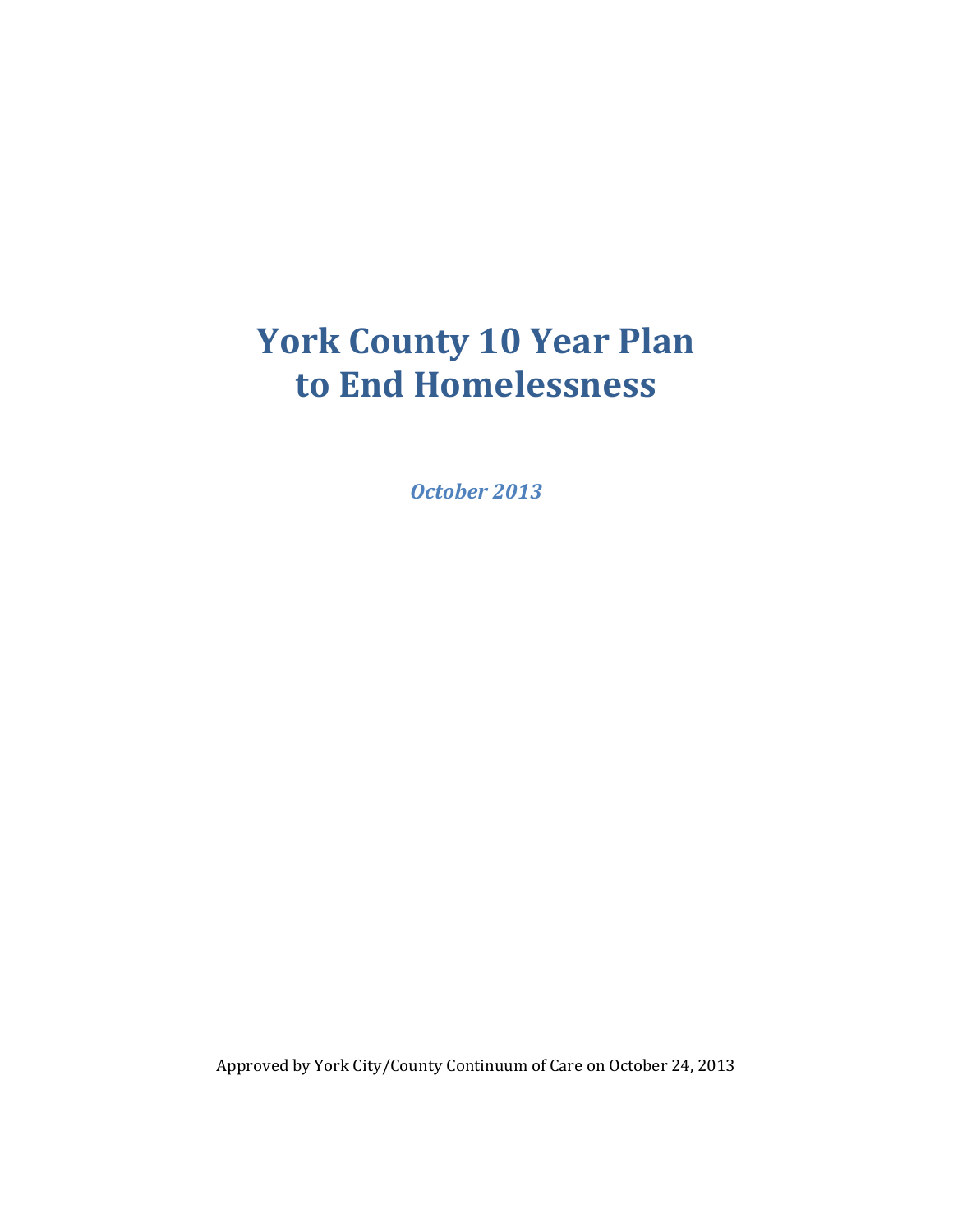# **Revision History:**

| August 20, 2013    | Added 'City' to funding references in Theme 2 - the<br>City is committed to working with the County on<br>this 10 Year Plan and should be identified as such.<br>Changed 'jail diversion court' to treatment court.                 |
|--------------------|-------------------------------------------------------------------------------------------------------------------------------------------------------------------------------------------------------------------------------------|
| September 9, 2013  | Added Appendix with action steps for strategies for<br>Theme 1, 2, 3, 4, and 5.                                                                                                                                                     |
| September 24, 2013 | Revisions to Action Steps and Terms & Definitions<br>sections added.                                                                                                                                                                |
| September 27, 2013 | Revisions to Action Steps based on discussion at<br>September CoC meeting.                                                                                                                                                          |
| October 7, 2013    | Added the Chair of each Theme Sub-Committee to<br>the action step pages in Appendix A and included<br>information about the 10 Year Plan process in the<br>Introduction.                                                            |
| October 17, 2013   | Added assignments of duty to the Action Steps.<br>Formatted Terms and Definitions Appendix B into<br>alphabetical order.                                                                                                            |
| October 29, 2013   | Changed 'Assignments' to 'Action Step Lead' in each<br>theme's action steps, made revisions to lead on<br>items in action steps based on feedback from CoC<br>meeting on 10/24/13. This version was approved<br>by CoC on 10/24/13. |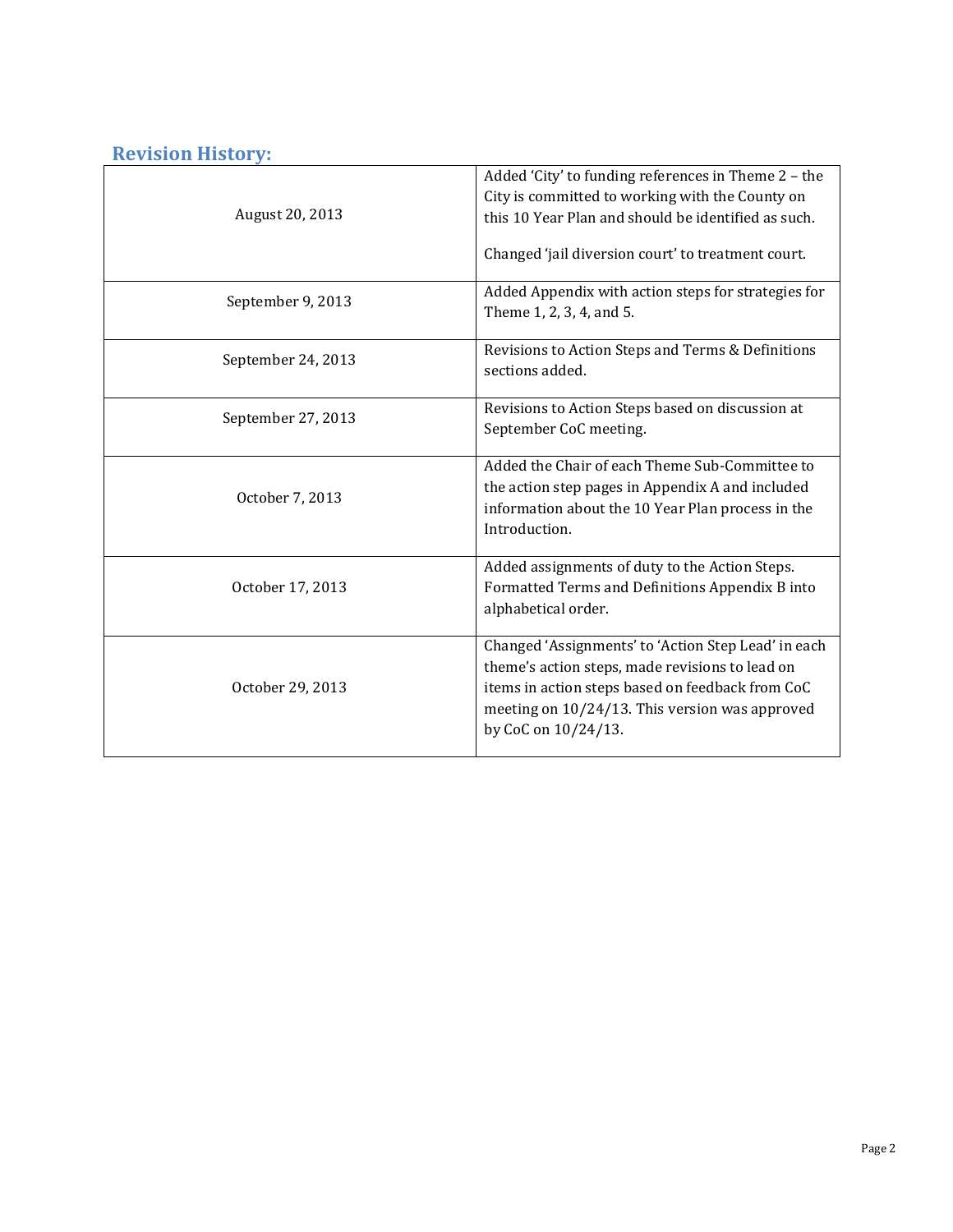## **Introduction:**

The U.S. Department of Housing and Urban Development (HUD) requires that each community across the country develop a 10 year plan to end homelessness. Communities are being encouraged to make use of the newest research and technologies in developing a plan to both prevent and end homelessness. In 2002, The National Alliance to End Homelessness published *A Plan: Not a Dream – How to End Homelessness in Ten Years* and in 2003 the United States Interagency Council on Homelessness published the *10-Year Planning Process to End Chronic Homelessness in your Community: A Step-by Step Guide*. In 2010, the United States Interagency Council on Homelessness published a new plan to tackle this nationwide issue: *Opening Doors: the Federal Strategic Plan to Prevent and End Homelessness.* This new plan from the federal government outlined and encouraged specific relationships between different areas of government that were interacting with homeless populations, such as the Veterans Administration, Health & Human Services, and the Department of Housing and Urban Development. This federal plan also encouraged similar partnerships at the community level between different groups serving homeless populations.

In 2010, York City and County formed their own county-wide Continuum of Care with HUD. This group – a sub-committee of the larger York Housing Advisory Commission (YHAC) – was charged with developing and implementing a 10 Year Plan to End Homelessness for the York community.

York County's 10 Year Plan to End Homelessness seeks to create an outline for the work to be completed in our community over the next 10 years, to prevent and eliminate homelessness to the best of our ability. This plan acts as a strategic plan for funding decisions, setting priorities, and the community work that must take place to ensure that everyone has a safe, stable place to call home.

## **York County, Pennsylvania:**

York County is located in the south-central region of the state of Pennsylvania, and is made up of 434,972 residents (per the 2010 Census) – which is a 13.9% increase from the 2000 Census numbers. York County borders the state of Maryland to the south, the county of Adams to the west, the county of Dauphin to the north, and the Susquehanna River and Lancaster County to the east. The square mileage of this community is 904 square miles, with a population of 481 persons per square mile (an increase from 420 per square mile in 2000). The majority of York County residents are Caucasian (90.4% - a decrease from 91.2% in 2000) with African American (6.2% - an increase from 5.8% in 2000), American Indian/Alaskan Native (.3%), and Asian (1.3%) also represented. 5.8% of the population are of Hispanic or Latino origin. 9% of the population falls below the federal poverty line, and 6.6% (an increase from 5.8% in 2000) speak a language other than English in the home.

9% of York County residents report having no health care between 2008 and 2010. Pennsylvania reports 11% who lacked health insurance during those years. In December 2012, the unemployment rate in York County was 7.5%, compared to Pennsylvania's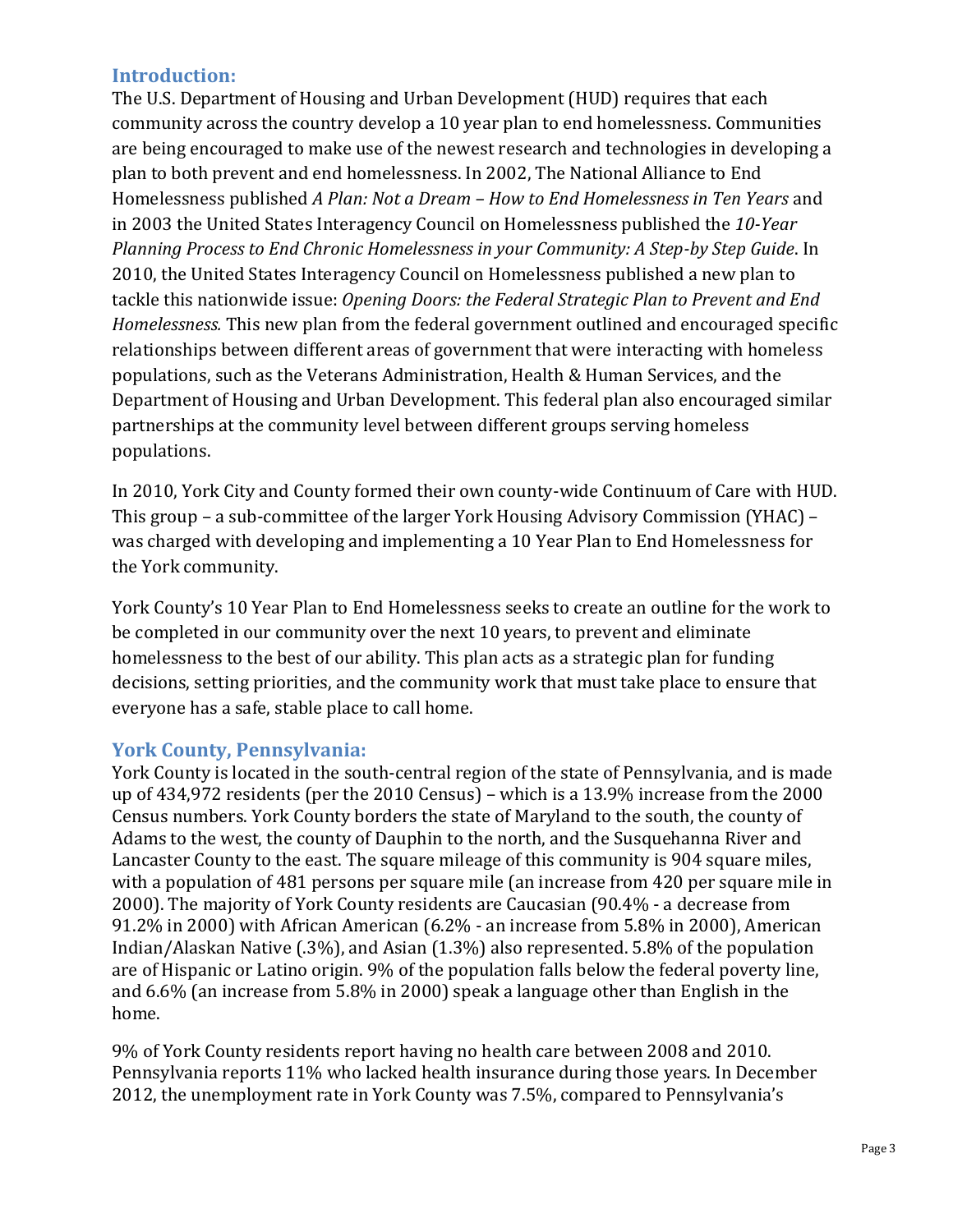unemployment rate of 7.9% during the same month. York County's two largest industries are manufacturing and educational/health care/social services, but the county has struggled with manufacturing closing or leaving in recent years.

# **York County's Homeless Populations:**

In 2013, York County counted 278 homeless individuals on the Point in Time count night of January 30th. 278 people counted this year was the highest number counted since 2007. In fact, this number is 19% higher than 2008, and 7% higher than 2012. The demographics of our homeless population continue to change. In 2013, we saw 53 families experiencing homelessness (made up of 59 adults and 94 children), as well as 125 individuals experiencing homelessness. In 2012, we saw 46 families experiencing homelessness (made up of 52 adults and 92 children), as well as 107 individuals experiencing homelessness. This shows we did have an increase in the number of families and individuals in 2013. In addition, in 2013, those in shelters reported high incidences of domestic violence (42%) and mental health disorders (38%).York County also continues to see waiting lists for existing homeless programs – especially those transitional and permanent supportive housing programs in the county. On January 30th, we had 10 families with children (32 people) and 33 individuals on waiting lists for permanent supportive housing; 15 families with children (47 people) on waiting lists for transitional housing.

In addition to statistics gleaned from the Point in Time Count, York County also participates in the national Annual Homeless Assessment Report (AHAR) data collection. Community AHAR data is compiled by the Department of Housing and Urban Development (HUD) and provided to Congress annually as a "state of homelessness in the nation." In 2012, York County reported 1,978 people experiencing homelessness from October  $1/2011$  through September 30, 2012. Of that number, 524 were in families (26.5%), and 1,454 (73.5%) were individuals. As of the writing of this report, national 2012 AHAR data was not available, however, utilizing the 2011 nationwide statistics showed that 835,671 (39.5%) people in families and 1,279,217 (60.5%) individuals were homeless during the course of one year in our nation. York's ratio of people in families to individuals is 13% lower than the national averages.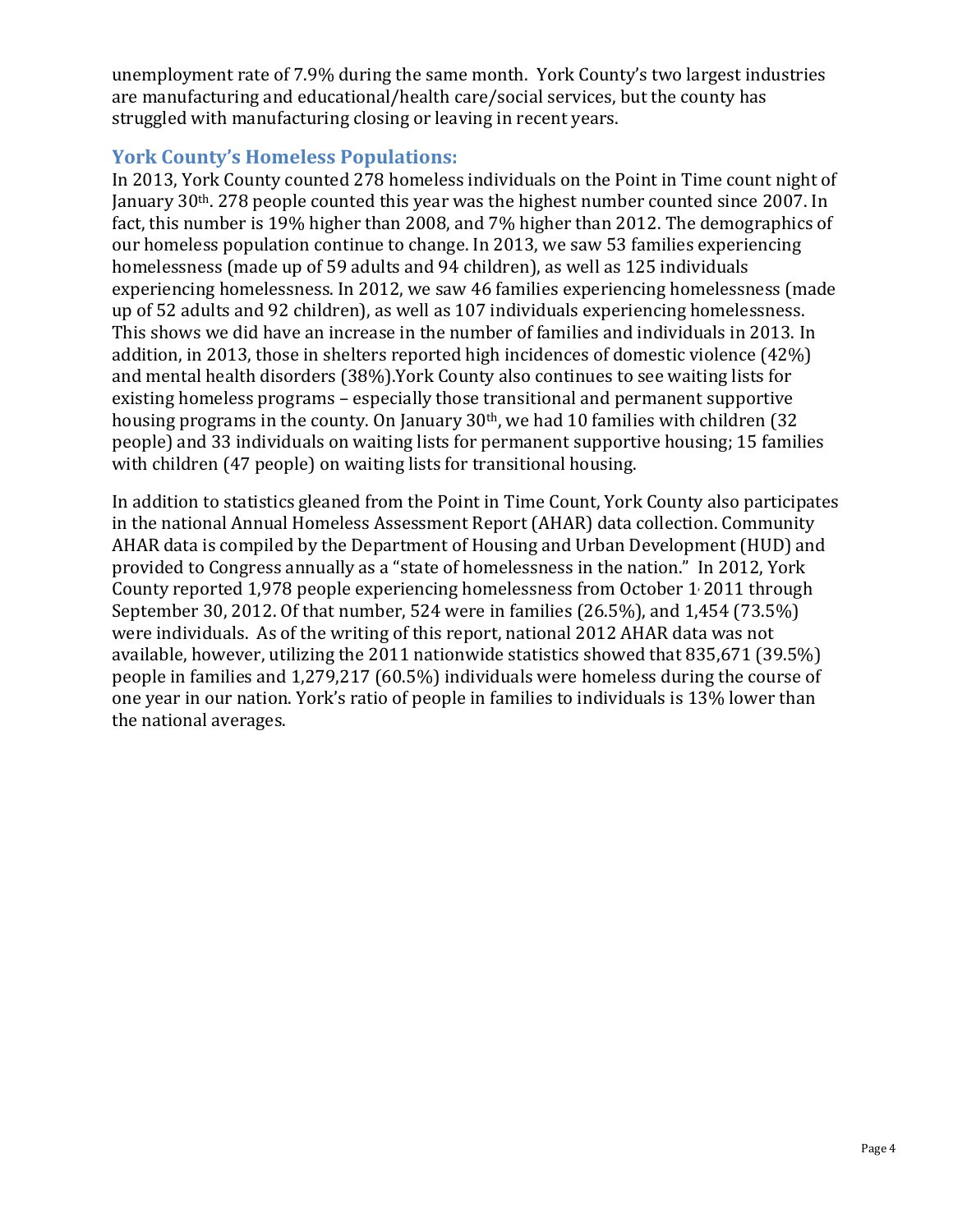# **Visions, Goals, and Guiding Principles:**

York County believes that no one should experience homelessness, and no one should be without a safe, stable place to call home.

Additionally, York County supports the four federal goals of *Opening Doors,* the federal strategic plan to prevent and end homelessness, plus an additional goal of ending homelessness among single individuals. York County has established a timeline that begins in 2013 and adopts the caveat in the Pennsylvania Agenda to End Homelessness: that the goals must be appropriate and achievable for York County, and that increased need and limited resources may inhibit York County's ability to meet the federal targeted time lines.

York County's Goals are to:

- 1. Finish the job of ending chronic homelessness by 2018
- 2. Prevent and end homelessness among Veterans by 2018
- 3. Prevent and end homelessness for families, youth and children by 2023
- 4. Prevent and end homelessness among all individuals by 2023
- 5. Set a path to ending all types of homelessness

To help achieve the goal of preventing and ending homelessness, York County has adopted five guiding principles:

- 1. Every homeless person who needs housing and services can easily access them.
- 2. The system identifies and addresses the full range of housing and service needs of each homeless family and individual.
- 3. The time a person is homeless is minimized.
- 4. Every homeless person is treated with dignity and respect.
- 5. All county agencies maximize efforts to prevent homelessness.

## **Themes, Strategies, and Action Steps for Ending Homelessness:**

York County has adopted the methodology of the federal *Opening Doors* policy, and has structured the York County 10 Year Plan around the themes identified in that document. Strategies and action steps to accomplish tasks under these themes are locally identified and will be locally carried out.

- 1. Increase Leadership, Collaboration, and Civic Engagement
- 2. Increase Access to Stable and Affordable Housing
- 3. Increase Economic Stability
- 4. Improve Health and Stability
- 5. Transform the Homeless Crisis Response System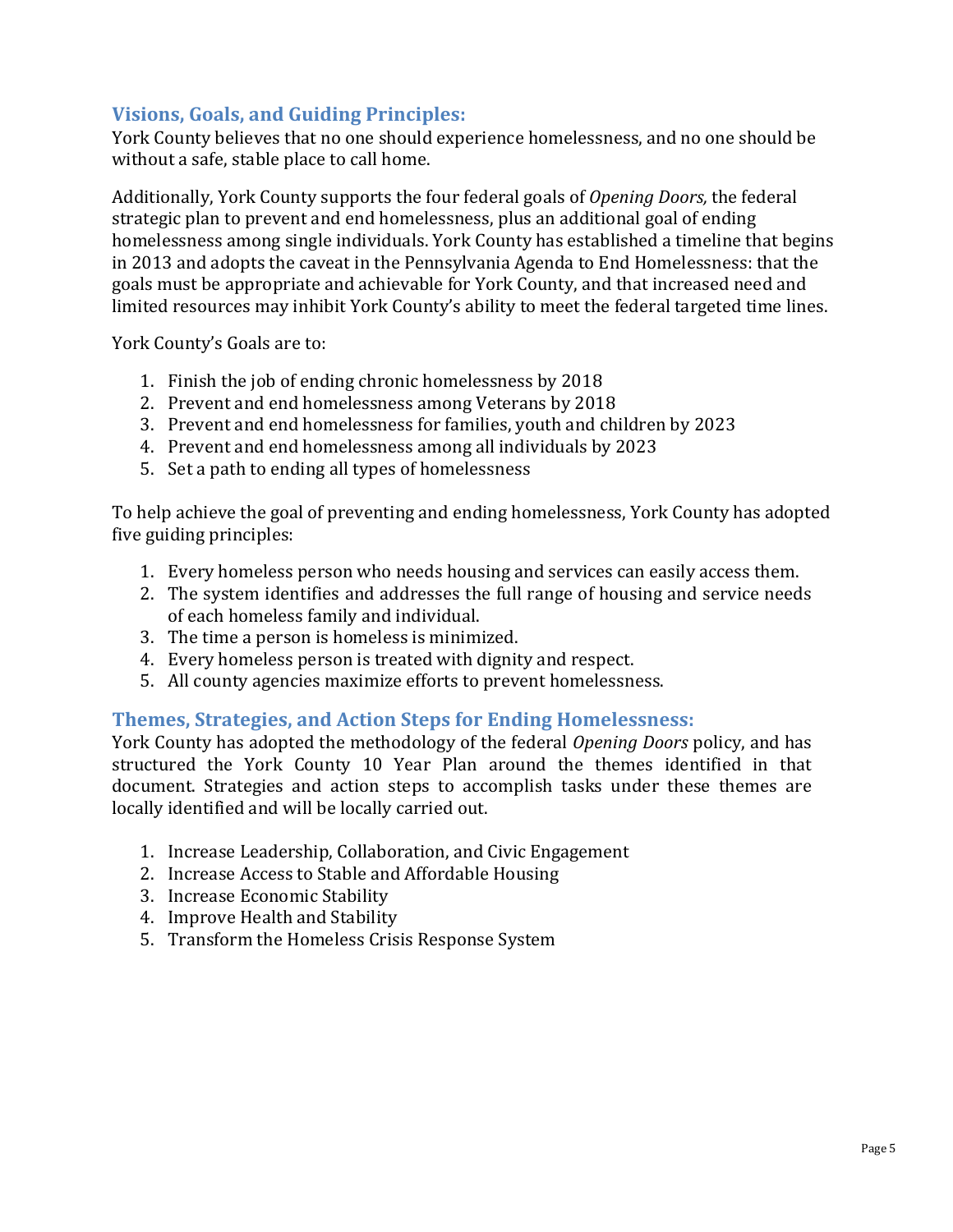# **Theme 1: Increase Leadership, Collaboration, and Civic Engagement**

# **Objective 1.1: Promote Collaborative Leadership**

To achieve the goals of ending homelessness and preventing new homelessness from occurring, York County must collaborate across private and public sectors. This community-wide collaboration will lay the foundation for an engaged population who is working towards the York County 10 Year Plan to End Homelessness.

## **Strategies:**

*Identify a "champion" for the cause in the private sector.* A large part of making this collaboration work is strong leadership – and a champion for the cause of ending homelessness in York County. This champion can help engage other citizens and private sector businesses in achieving this goal. The champion will be the spokesperson for the 10 Year Plan to End Homelessness in York County.

*Educate local stakeholders* on the goal of preventing and ending homelessness in York County. Educate these stakeholders – bankers, private industry executives, business owners, elected official, and more – on the importance of taking care of the York County community and how we can all benefit from achieving this 10 year goal.

*Engage and involve state/local leaders, as well as stakeholders and citizens in homeless prevention and rapid re-housing.* Re-engage local leaders and citizens in the project of ending homelessness in the next 10 years. Utilize meetings, social media, and local news outlets to spread the word on the plan and encourage individuals, businesses, and local public entities to get involved and remain involved.

#### *Update local plans to reflect a collaborative approach by all interested and*

*participating parties.* Update local plans (including the 10 Year Plan to End Homelessness) as more interested parties join the cause. Continue to follow the main course of the 10 Year Plan, but utilize yearly sessions to, a) create a year-long work plan that moves York County toward achieving this goal and b) review and revise the previous year's goals to recognize accomplishments and make modifications as needed.

## **Objective 1.2: Strengthen Capacity and Knowledge**

In order for the York County 10 Year Plan to End Homelessness to succeed, stakeholders and providers must gain an understanding of the needs of the homeless in York County and expand capacity to address these needs.

#### **Strategies:**

#### *Compile research and generate a "snapshot" of homelessness in York County.*

Strengthening of knowledge and increasing of capacity must be a result of a data driven process. This entails 1) identifying all current data resources used by those agencies providing services to the homeless and determine if that data can be compared and 2) utilizing the Homeless Management Information System (HMIS) to collect data from homeless housing and service providers in York County. Next, determine which factors or attributes of those who are homeless are most important to collect and display in this "snapshot". This information can then be used to inform funding decisions and program design.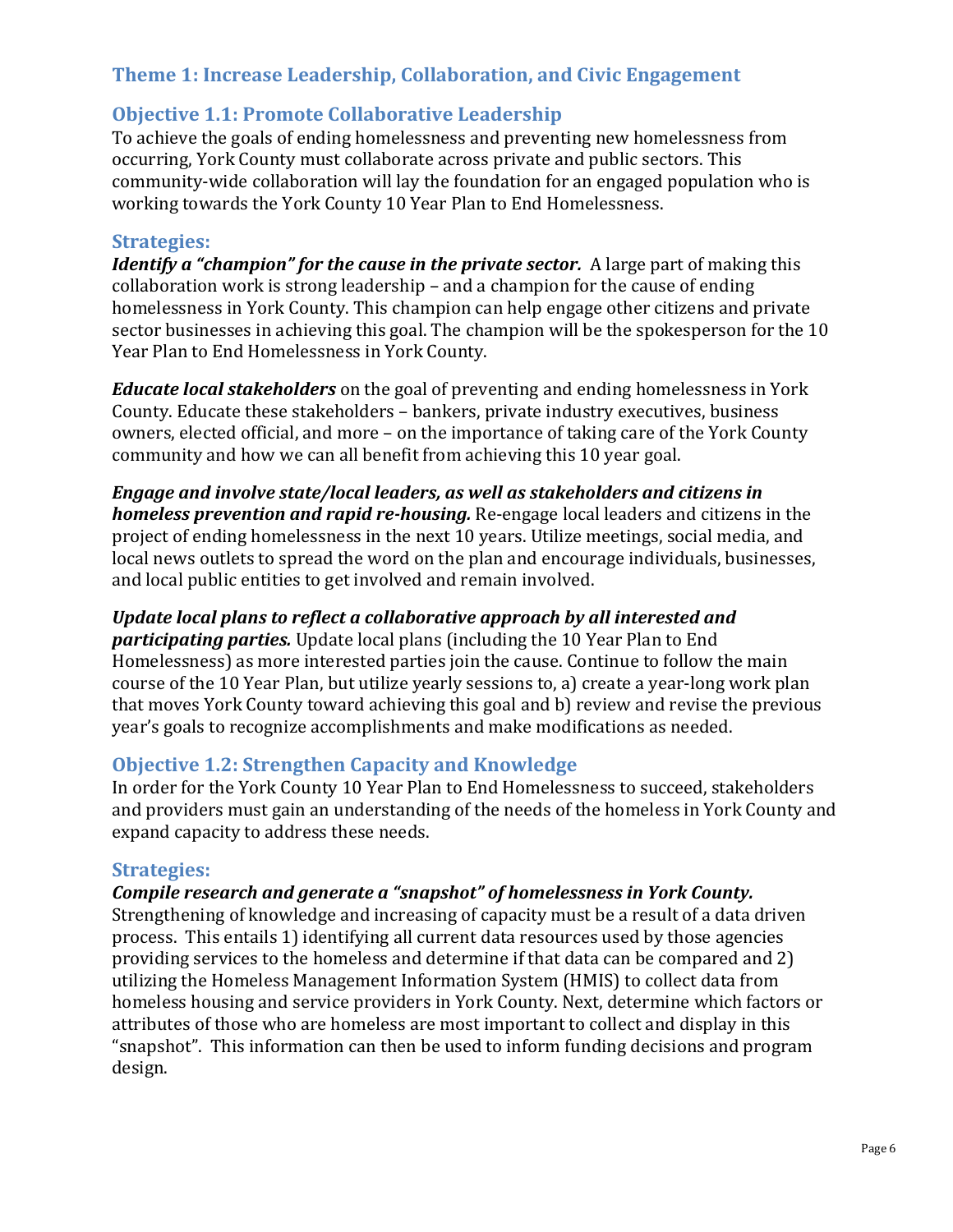*Establish Best Practices* for assisting the homeless in York County. Research best practices as defined by federal agencies and developed by other communities to determine which are most applicable to York County and how to successfully implement them locally. Publish these best practices for all York County providers to utilize and share.

*Increase the understanding of special populations* in York County. Utilize the data collected for the snapshot to identify the special populations in York County and learn more about their needs. Utilize the expertise of those knowledgeable about each type of population (for example, a behavioral health specialist for mental health issues) to educate those involved in the 10 Year Plan process to provide input on strategies to assist those individuals.

*Coordinate federal technical assistance* through local agencies whenever possible. Determine if the assistance one agency may request may be beneficial to other agencies as well. Share information on technical assistance received or requested with other providers of homeless services on a regular basis to educate all those involved.

*Increase use of the Homeless Management Information System (HMIS).* Increase the use of the local HMIS by agencies serving the homeless, and increase the number of fields being recorded by those who are utilizing the system, but do not receive federal or state funding. By increasing the use of this software, York County is provided with a ready data resource for those individuals being served by homeless agencies in York County. Determine the feasibility of including those homeless providers who provide "services only" versus those who provide "housing" – most of which are already utilizing the system.

# **Action Steps:**

Please see Appendix A at the end of this document for a chart of action steps for this theme.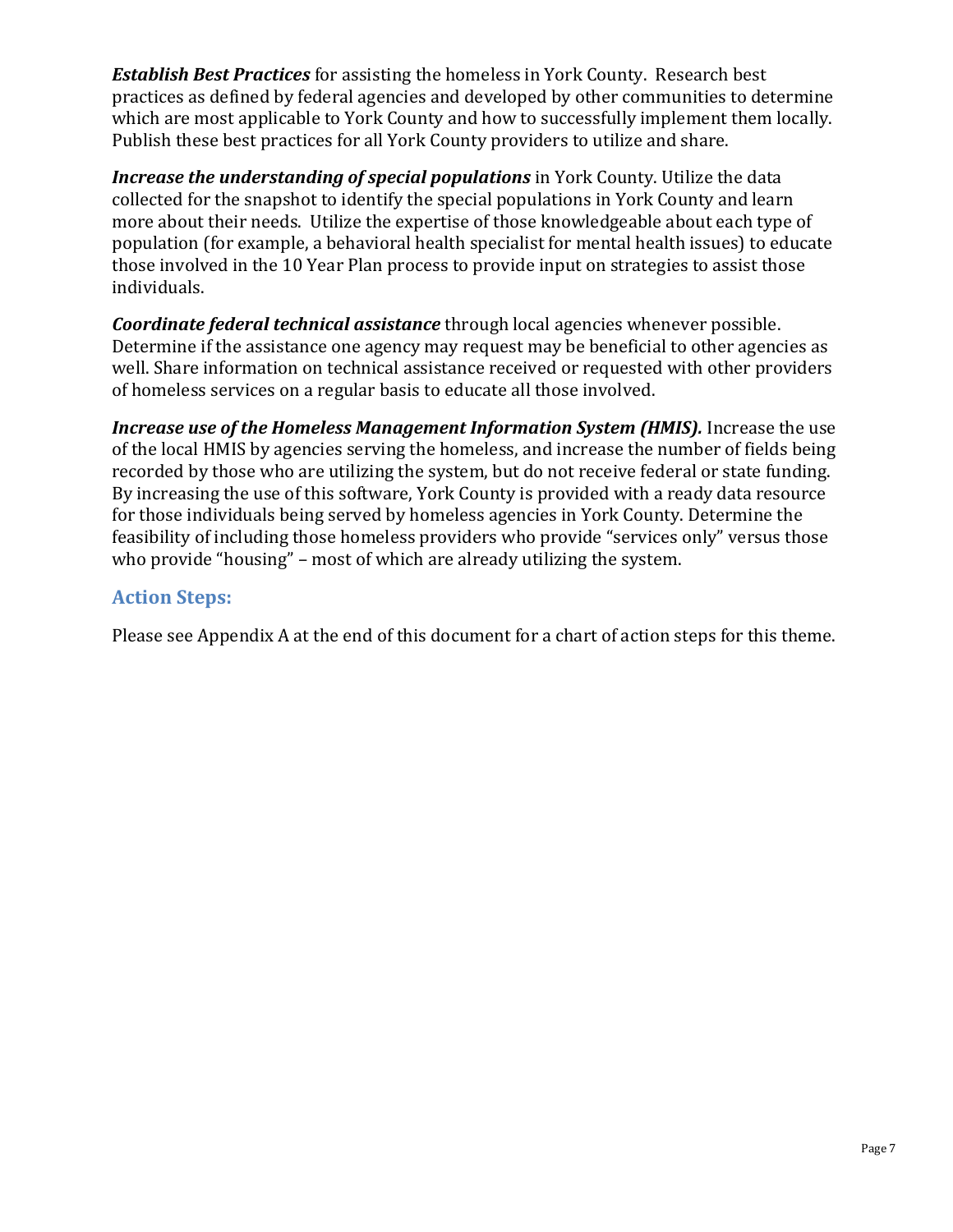# **Theme 2: Increase Access to Stable and Affordable Housing**

## **Objective 2.1: Provide Affordable Housing**

As stated in the *Opening Doors* policy, the threat and potential result of homelessness stems from a gap in an individual (or family's) current income and the cost of housing. This is true of many individuals seeking homeless services in York County. The York County Consolidated Plan (2010-2014) explains that the cost of housing in York County continues to increase, with subsidized rental projects throughout the County showing waiting lists averaging anywhere from three (3) months to two (2) years. Additionally, median rent in York County was \$688 in 2009 – which was a 30% increase over the median rent in 2000 (\$531). When considering that an affordable housing situation means that rent and utilities cost an individual (or family) about 30% of their total income, this means that residents in York County need to be making an average of \$25,988 a year in order to afford their housing. The Census reports that in 2009 in York County, 18.3% of households with children and approximately 40% of individuals made less than that amount each year. The sample median above will often only pay for a 1 bedroom apartment in York County, meaning that families with children are looking at a larger rent payment – upwards of \$912 a month – and an income of at least \$36,490 – and in 2009, 29% of families made less than that, annually.

Individuals and families at risk of homelessness may also find getting the resources (such as rental assistance, food stamps, health care and income supports) they need to be difficult as well. Many agencies on the local level may provide housing assistance, but applications can be lengthy, and multiple applications may be required for multiple programs. This bureaucracy can be difficult to navigate for those who need the most help.

## **Strategies:**

*Increase rental housing subsidies, including those for rapid***-***rehousing* by making rapidrehousing and similar programs a priority of funding streams such as ESG and CoC.

*Expand the supply of affordable rental homes* by increasing the number of affordable units available in York City/County. This can be achieved through:

- Affordable housing development: strategies would include increased collaboration between for-profit and non-profit developers and the York County Planning Commission/City of York Community Development Department to encourage the development of affordable housing using such resources as County and City HOME funds, Low Income Housing Tax Credits and the Federal Home Loan Bank Affordable Housing Program.
- Increased subsidies: strategies would include identifying additional resources for rental housing subsidies in addition to Rapid Rehousing, such as HOME, Health Choices Reinvestment funds, and competitive opportunities.
- Partnerships with private landlords to help identify affordable housing opportunities for homeless households and those at-risk of homelessness.
- Research the potential for partnering with the faith-based community to achieve additional housing options.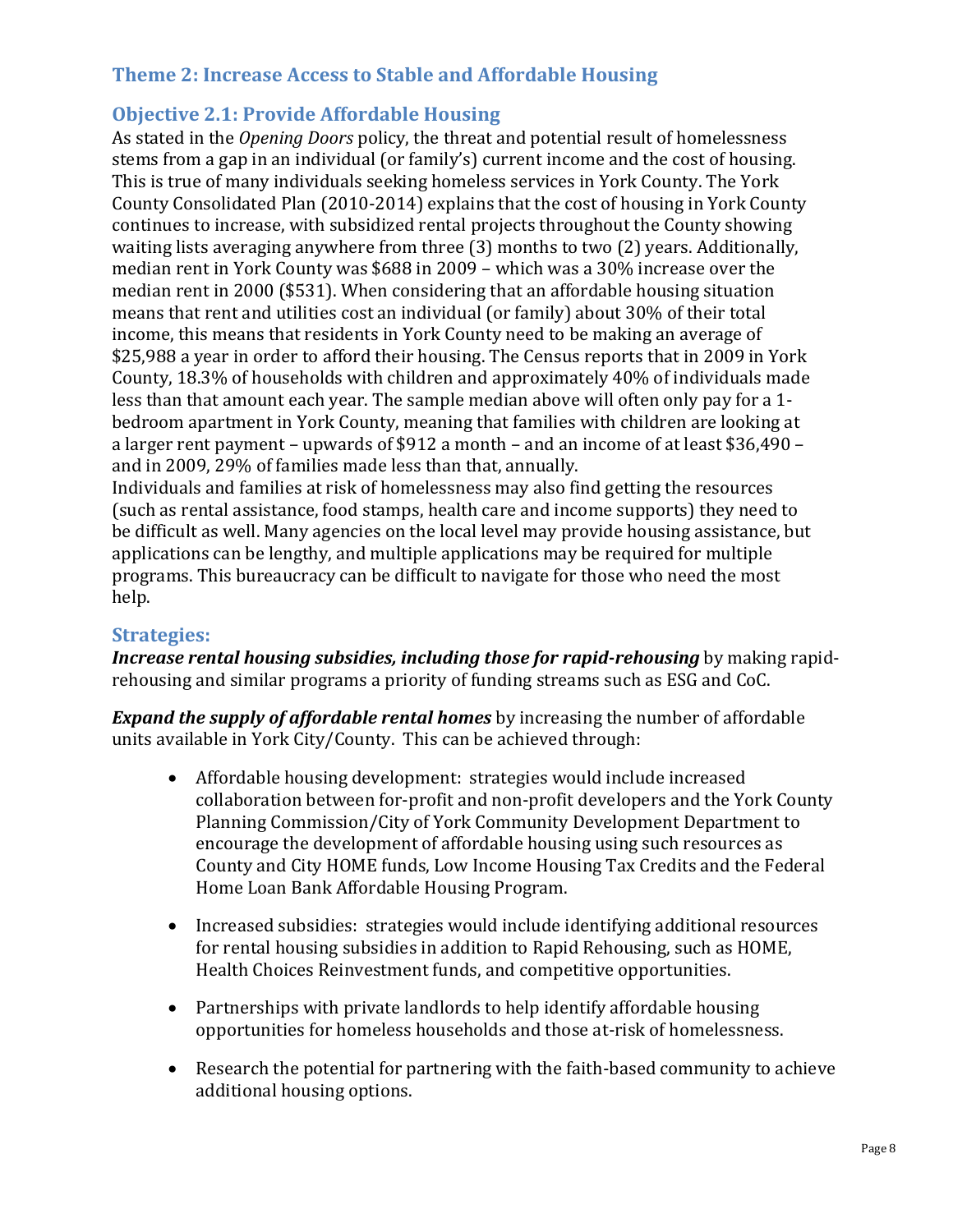*Improve access to assistance* annually reviewing community-wide priorities and requiring housing providers to abide by them.

- Create streamlined funding applications for multiple homeless service funding sources to assure that the appropriate source is being used in the most effective manner. This can also be achieved as part of the Coordinated Assessment plan covered in Theme 5.
- Clearer assessments and streamlined mechanisms for application for housing assistance programs in York County could make the process more functional, and see more families served.

*Increase service-enriched housing* by partnering with agencies outside of the homelessserving sphere to provide health services, child care, after school programs, rehabilitation, and other on-site services in permanent supportive housing as well as subsidized housing units. Elderly permanent housing projects can provide local health care opportunities, housing projects serving families might also provide health care and child care or after school program options on site.

*Improve awareness of affordable housing agency and community resources* by increasing the availability of information on such programs in York County by:

- Creating an inventory of affordable housing resources that is easily shared with community agencies and individuals.
- Create a Coordinated Assessment System, where individuals seeking service are evaluated for their level of need and the most appropriate type of service, we can determine those that are eligible for such programs at an early point. Continue to use our valuable community resources to connect those seeking affordable housing and community resources with the most appropriate agency.

# **Objective 2.2: Provide Permanent Supportive Housing**

Supportive housing has been shown to be successful in helping homeless individuals with disabling conditions achieve housing stability. This 'housing plus service' model provides homeless individuals and families with a home where they can live indefinitely, while still receiving the extra help they may need to be successful on their own. Permanent Supportive Housing has also been shown to be a more cost-effective way of assisting homeless households because it reduces utilization of such costly resources as hospitals and the criminal justice system.

## **Strategies:**

*Improve access to and use of permanent supportive housing* by creating an effective Coordinated Assessment process which can assist York County in making sure every bed is filled and that appropriate individuals are selected for programs based on that program's specific criteria. By doing 'best fit' analysis, York County can work towards 100% bed utilization in permanent supportive housing, which allows the use of all available permanent supportive housing units by those who most need them, especially chronically homeless individuals and families and homeless veterans with disabilities.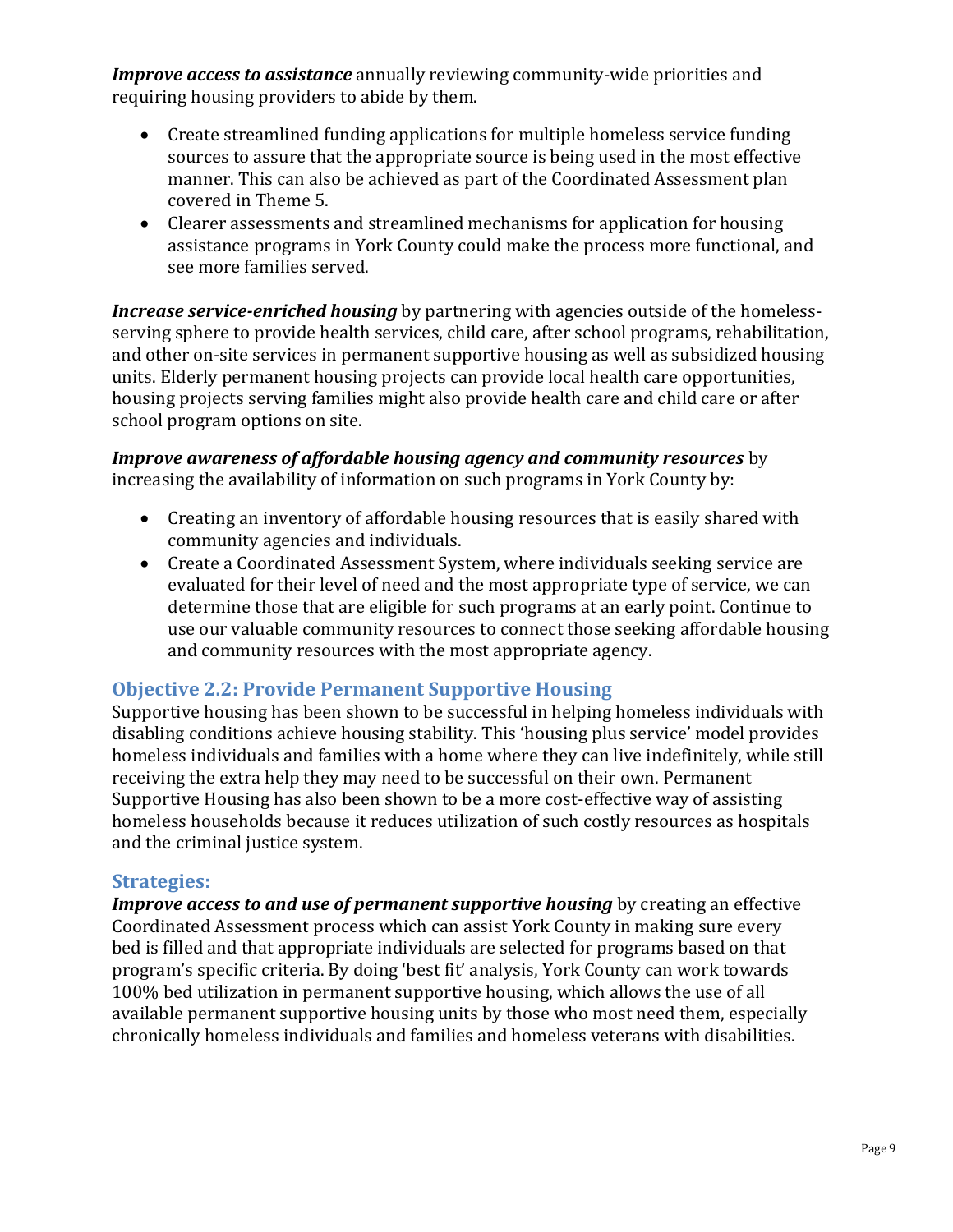*Develop protocols and incentives to free up units* for those who have achieved stability in permanent supportive housing. By freeing up these units and assisting those who are successful to move to an alternative housing unit/program, homeless individuals and families with the greatest need can have access to these intensive units.

*Expand the supply of permanent supportive housing* in York County. Through HEARTH and other funding streams, create new permanent supportive housing units in York County. These new housing opportunities should be prioritized for special populations such as Veterans and those with chronic health (including mental health) conditions and multiple barriers to stability.

*Assess options for permanent supportive housing service funding* through community agencies. Review services provided by existing homeless-serving agencies to determine if services can be added to existing, or newly created, housing stock to create permanent supportive housing. Encourage community agencies that may not see themselves as a 'homeless-serving' agency (such as healthcare agencies, local hospitals and mainstream resource agencies) to support and become a player in the on-site services that are available.

*Coordinate the partnership of housing providers and service providers* to provide housing and services to those in need. Bring more varied community agencies to the Continuum of Care table to discuss solutions to the dilemma of providing services combined with housing, and use those brain-storming sessions to create new partnerships between homeless agencies and community service agencies in York County.

# **Action Steps:**

Please see Appendix A at the end of this document for a chart of action steps for this theme.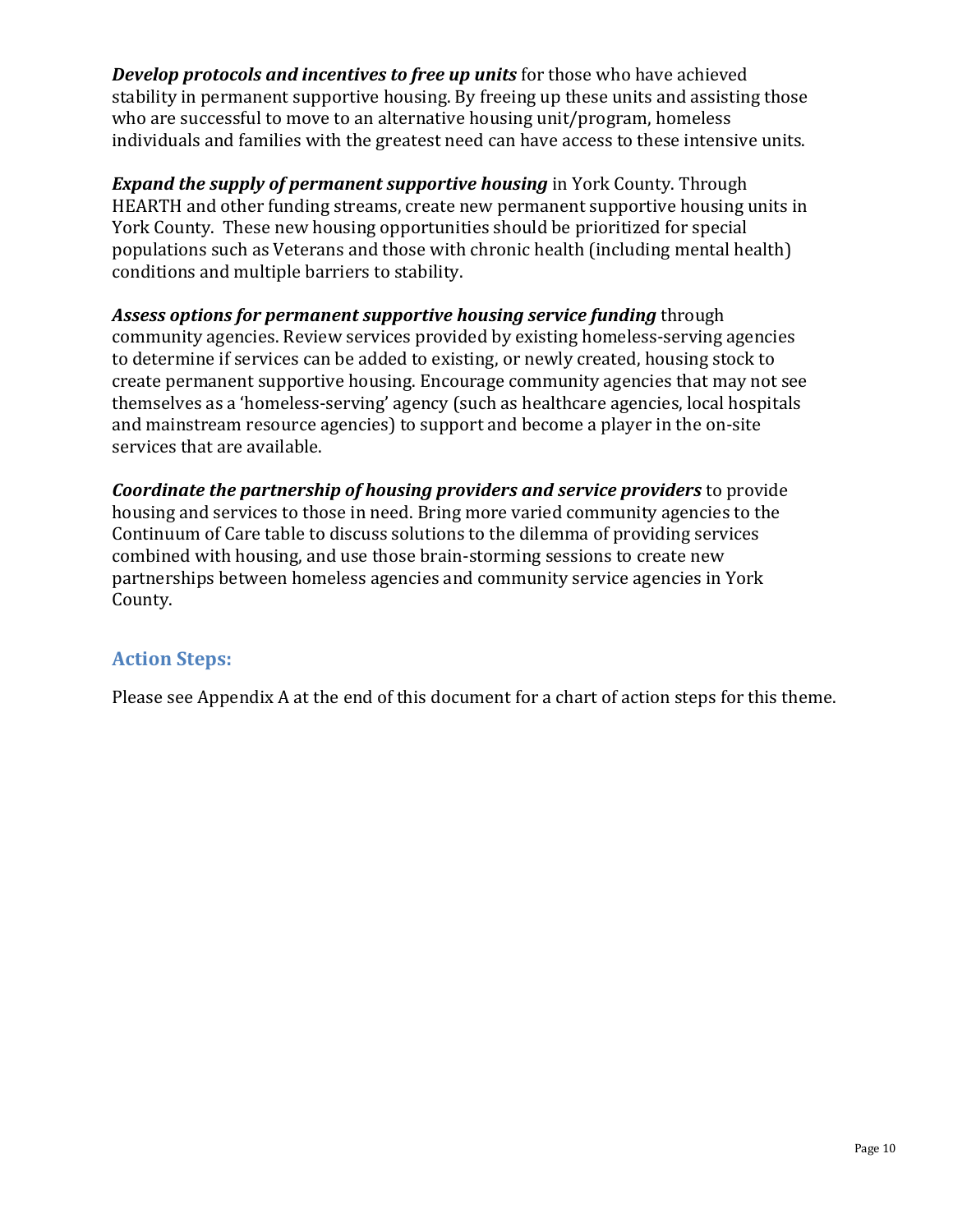## **Theme 3: Increase Economic Stability**

## **Objective 3.1: Increase Economic Security**

Unemployment, minimal working hours, and low wage jobs can all cause or compound the problems of being homeless. Without enough income coming in, tenants can fall behind on rent, or mortgages, and be evicted or foreclosed on. In recent years, the economic downturn in the United States has also caused additional pressure on families that may be dealing with job losses, reduction in available hours of work, or even cuts in wages that they are struggling to overcome.

#### **Strategies:**

*Focus job development on those experiencing homeless* by ensuring that employers in York County understand the unique challenges of hiring someone who is currently experiencing homelessness. Educate the employers in York County about these challenges, and also encourage these employers to provide employment opportunities for those who are currently experiencing homelessness. Make the local CareerLink office a partner in these job development discussions.

*Improve access to work supports* such as transportation assistance and child care options to increase the ability of individuals to work.

*Apply best practices to help people enter the workforce* and succeed. Provide these best practices and their areas of use to the community serving the homeless population in York County, as well as use these practices to discuss options with employers in the community.

*Coordinate/ integrate employment programs* with subsidized or permanent supportive housing programs. Work with local employers to match them up with housing providers to work together to employ those receiving subsidies, or permanent supportive housing, to ensure those individuals are working and learning a skill. Combining employment and housing assistance will assist homeless households to become self-sustaining and provide the needed income to maintain a home on their own.

*Increase work for Veterans,* especially those returning from active duty with mental illness or other disabling conditions. Provide special employment fair opportunities with local employers for veterans in the homeless system that are seeking work and trying to return to civilian life. Plan for and work with local employers to serve this population, and encourage local veterans to register for and participate in existing programs to help veterans gain employment.

Utilize the resources of the Homeless Veteran Employment Program at the Harrisburg YWCA to bring best practices to York County around hiring and employing veterans.

#### **Objective 3.2: Reduce Financial Vulnerability**

Limited financial resources put individuals and families at greater risk for homelessness. With limited financial means, a health concern, an accident, or a loss of a job can mean the loss of a home and a fall into debt. Those individuals coping with disabling conditions are at even greater risk for homelessness when their finances are limited. There are many mainstream programs and services available that can assist those with limited financial resources in coping with these issues. Programs that provide support for child care, food,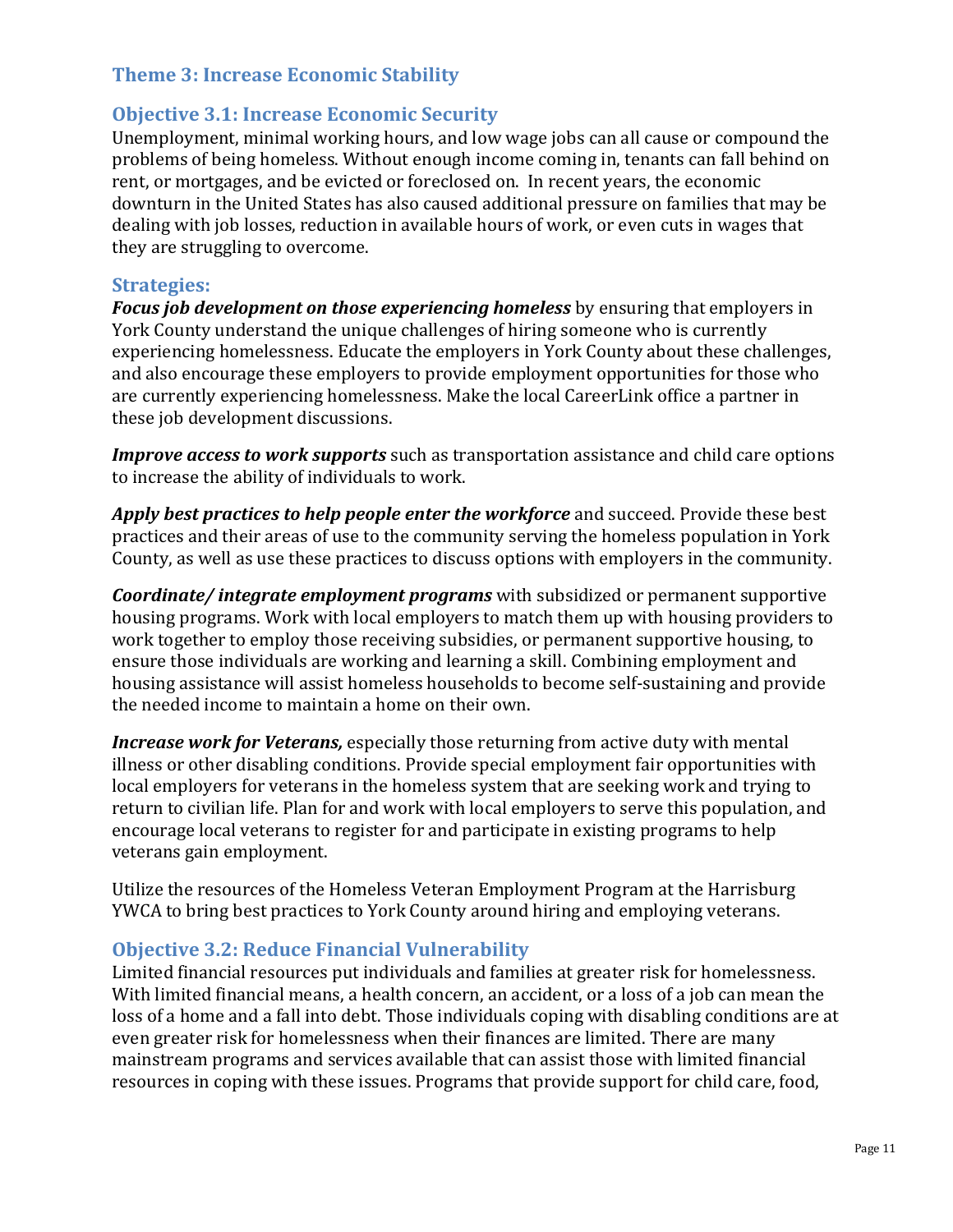transportation, housing assistance, and health care all free up some of those limited resources for other costs. Many programs have complex application processes that can be confusing and hard to understand for the first time applicant. Many people also lack the proper identifying documents to apply for these benefits.

In 2011, York County saw 36% of those exiting programs to have employment income. This was higher than the national average of 14%, but leaves room for improvement in assuring those who can work are employed before exiting homeless programs. Additionally, focus on mainstream resources such as those below show that York can improve participation in mainstream benefits prior to program exit.

| <b>Benefit Type</b>      | National Average* | York County* |
|--------------------------|-------------------|--------------|
| SSI                      | 13%               | 27%          |
| Medicaid                 | 6%                | 5%           |
| <b>TANF</b>              | 13%               | 27%          |
| Food Stamps              | 23%               | 38%          |
| <b>Veterans Benefits</b> | 2%                | $0\%$        |

Mainstream Benefits and Participation, 2011

\*National data is 'at entry' and York County data is 'at exit', however, the United States Interagency Council on Homelessness (USICH) reported very little difference nationally between entry and exit.

## **Strategies:**

*Apply best practices in access to income/ work supports* to all at-risk and homeless individuals served. Seek out best practices that are currently being used in the York County community to ensure individuals and families have access to and receive benefits, income, and supports necessary to become and remain stable and independent. Identify and implement best practices around enrollment in mainstream services, child care, transportation, and other work supports that helps individuals experiencing homelessness to be successful.

*Improve access to income supports* by eliminating some of the existing barriers. For example, make obtaining legal documentation (birth certificate, state ID, etc.) a mandatory part of the case management process. Improve and increase the time homeless assistance and county assistance workers spend with homeless and at-risk clients evaluating and applying for mainstream resources which can assist them. A designated homeless contact at the York County Assistance Office may also be beneficial. Implement SOAR in York County so that case managers can be trained in how to assist program participants to effectively apply for and become enrolled in SSI.

*Enhance public education and outreach, providing enhanced access to information and referral* to the homeless and at-risk populations in York County. Education should include the wide variety of information the community has available including employment resources, housing assistance, as well as registration for mainstream resources and faith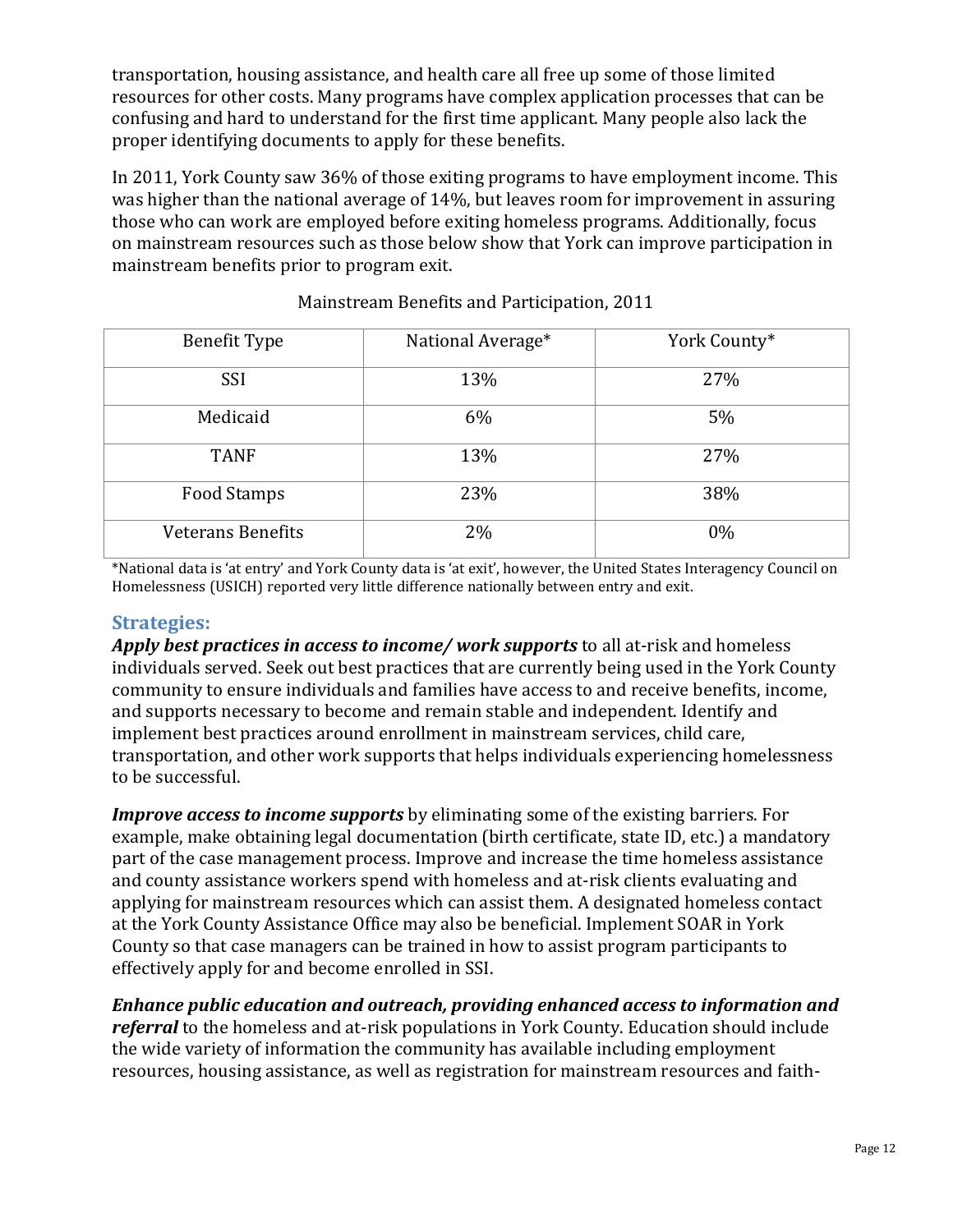based programs that provide help. Education on this service should be provided to all those seeking services at intake, or initial contact.

*Create pathways to financial independence* by working as a community to provide incentives for achieving milestones towards self-sufficiency. Homeless assistance agencies will provide assistance with budgeting, money management, and referrals for benefits and employment opportunities. Incentives will be provided for obtaining employment (such as a discount or agency-provided child care option), as well as maintaining mainstream benefits and housing assistance.

*Prepare for Medicaid Expansion* by educating staff that serve the homeless and nearhomeless on changing guidelines in 2014 that will allow even more individuals and families to qualify for Medicaid. Hold regular trainings for homeless staff in York County as news and information on the roll-out of this Medicaid expansion are provided by the federal government, and ensure that all homeless and at-risk individuals and families are screened to determine their eligibility – and, if eligible – work to register them for health care benefits.

*Increase credit counseling services available* in York County to homeless and at-risk of homelessness individuals and families. By providing at risk individuals and families with education on maintaining a budget, paying off debt, holding a job and maintaining housing they can afford, credit counseling sessions provide the knowledge needed to maintain a stable home moving forward. These credit counseling sessions can help individuals and families repair their credit which can improve their eligibility for housing.

# **Action Steps:**

Please see Appendix A at the end of this document for a chart of action steps for this theme.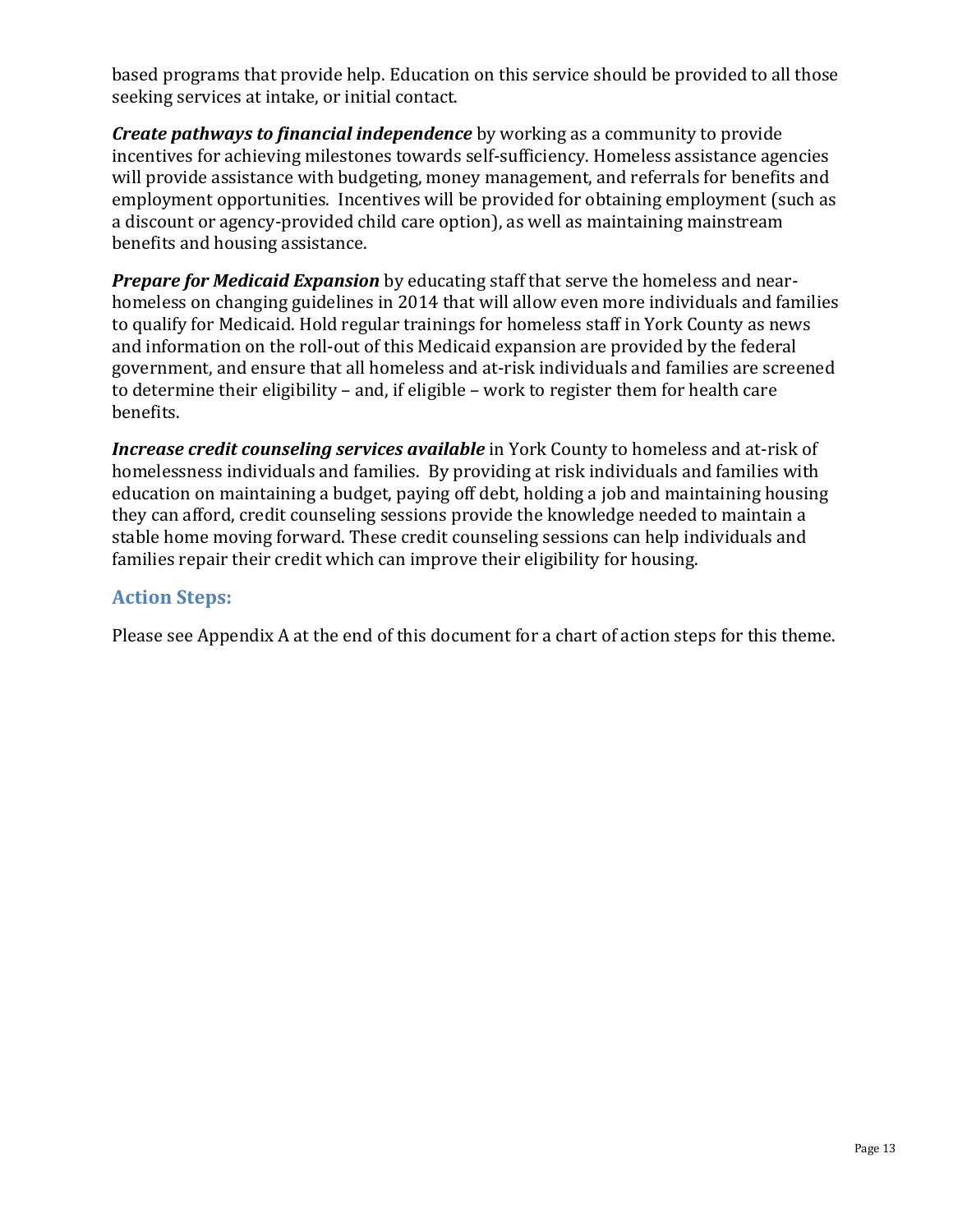# **Theme 4: Improve Health and Stability**

# **Objective 4.1: Integrate Health Care with Housing**

*Opening Doors* asserts that there is strong evidence that combining housing and health care can be a cost effective solution for the homeless and unstably housed that have serious health problems. Those with mental illness, substance use disorders, as well as those who have been exposed to trauma or violence benefit from the combination of a stable home and medical services on-site. Typically those with unstable living conditions also neglect their health responsibilities and often find it difficult to get to appointments – or they simply stop going.

Integrating physical health care, behavioral health care and social services (such as case management, family services, legal needs, and budgeting classes) has also shown to be beneficial to the homeless with complex issues.

In some communities, 'medical respite' programs provide a stable place for the homeless to stay and get the medical attention they need, without it being necessary for those individuals to occupy a hospital bed. Additionally, these respite centers can provide stepped discharge plans to ensure that a stable housing environment is maintained after the patient leaves.

#### **Strategies:**

#### *Co-locate housing and healthcare, integrating behavioral health into the existing system*.

- Work to build partnerships between health care systems in York County (such as Wellspan and Memorial Health) as well as other providers of behavioral health services and provide those services within the confines of existing permanent and transitional housing programs. Provide a shorter, emergency-based service at the emergency shelter level.
- When new housing projects are proposed, work with agencies to combine housing and medical or behavioral health services in the new housing locations and programs.

*Build upon successful service delivery models and integrate behavioral health.* Utilize current, successful case management models for homeless supports to provide behavioral health services as well. Create groups within the York County community to brainstorm the best way to provide such services to a transient population.

*Evaluate effectiveness of medical home model.* Research and determine if this medical home model (combining stable housing and medical/behavioral health care in one program) is appropriate for York County populations; determine funding sources and partnership that could potentially be used to create such a program.

*Establish medical respite programs.* Research and determine if medical respite programs are a feasible solution to those spending time in hospitals that are homeless or at risk of homelessness. Medical respite programs would provide hospitals with a place to discharge those who are homeless, but need continued medical care so they can improve to the point of being self-sustaining.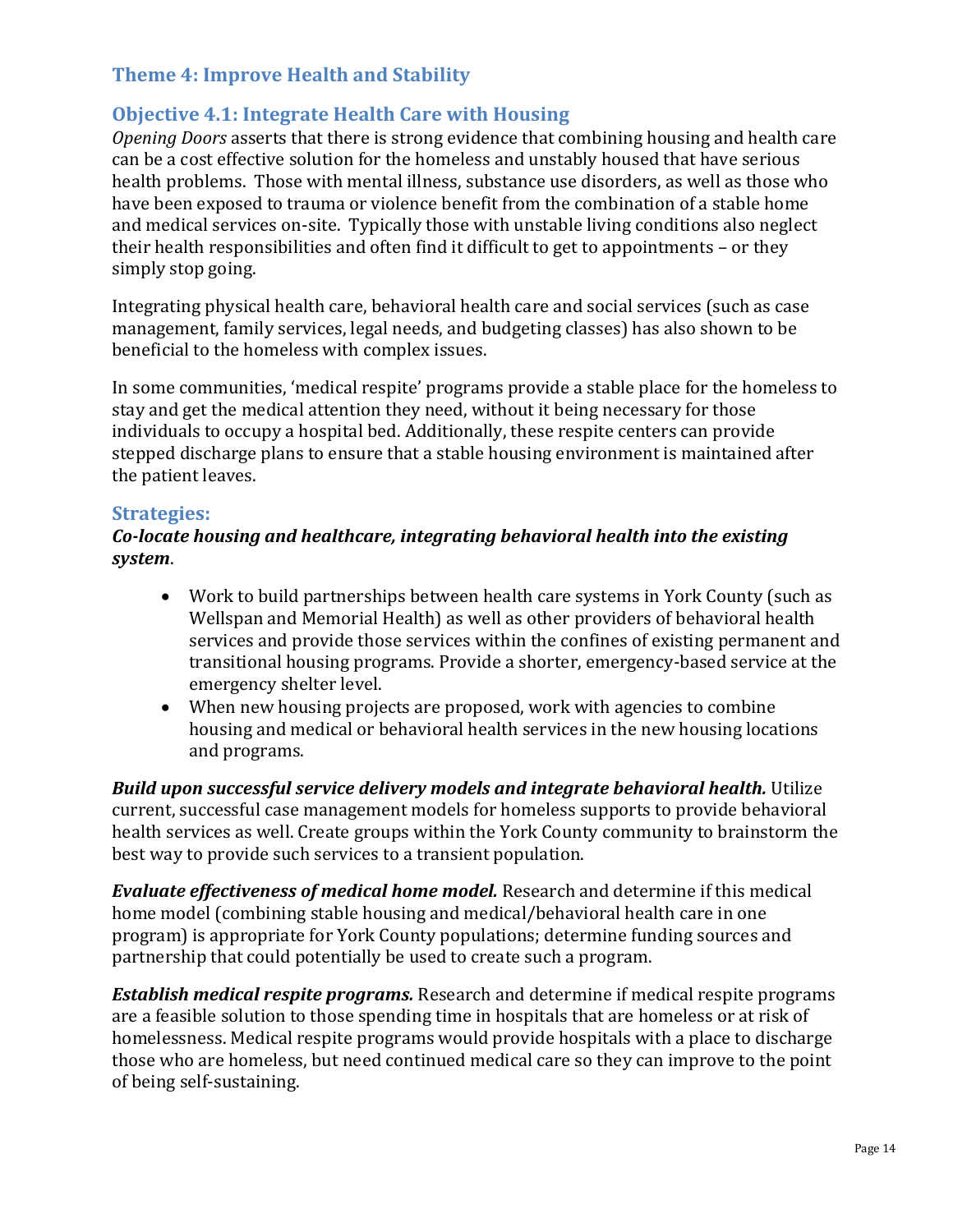## *Increase availability of behavioral health services and drug and alcohol programs.*

Advocate for additional funding for such programs from federal and state level government, as well as from private community donors and organizations. Determine best practices for providing behavioral health and drug and alcohol services in York County to those in need of services.

*Improve access to child and family medical and behavioral health services.* Improve the family-level health care that those experiencing or at-risk of homelessness often lack, including pre-natal and post-natal care of babies and mothers as well as young children. Work with Healthy York Network and local medical communities to provide more of these services in areas of York County that make attending appointments easier for those who are homeless or at-risk.

## **Objective 4.2: Advance Health and Housing Stability for Youth**

Discharge planning for youth aging out of the system (from hospitals, juvenile detention centers, and residential treatment facilities) must be improved and work to achieve stable housing situations with the medical/behavioral needs of the individual in question. By providing a stable discharge plan which involves appropriate health care, behavioral health care, and social services, those individuals leaving institutions can be rapidly re-housed in a stable environment and can prevent re-occurring homeless episodes.

#### **Strategies:**

*Improve discharge planning from hospitals, juvenile detention centers, and residential treatment facilities (RTFs) to ensure continuity of care.* Work with the local hospitals, detention centers, and residential treatment facilities to determine feasible discharge policies that all can and will be governed by. Do research on funding sources to provide services to the 'gap' that occurs as children age out of the system, or leave institutions, to provide them with stable housing, health care, and employable skills so they can be selfsufficient. Determine if programs utilized by the Office of Children, Youth, and Families for children aging out (such as Family Group Decision Making) may be beneficial to include in discharge planning for a wider group to include friends and family of the individual in determining their path and supports upon discharge.

*Improve access for youth to mainstream resources and health care.* Provide guidance and assistance to those youth who are approaching an 'age out' or exit from a program to determine resources and health care opportunities they will be eligible for, before they are on their own. Utilize the months leading up to discharge to determine an appropriate plan for the youth.

*Promote targeted outreach strategies for youth.* Identify ways to determine those youth at risk of aging out or being discharged from institutions that are most at risk of becoming homeless, and promote strategies to ensure their discharge plan includes steps to prevent homelessness.

## **Objective 4.3: Advance Health and Housing Stability for Adults**

Discharge planning for adults (from hospitals, jail, and mental health or drug and alcohol facilities) must also be made uniform and work to achieve stable housing situations with the medical needs of the individual in question. By providing a stable discharge plan which involves appropriate health care, behavioral health care, and social services, those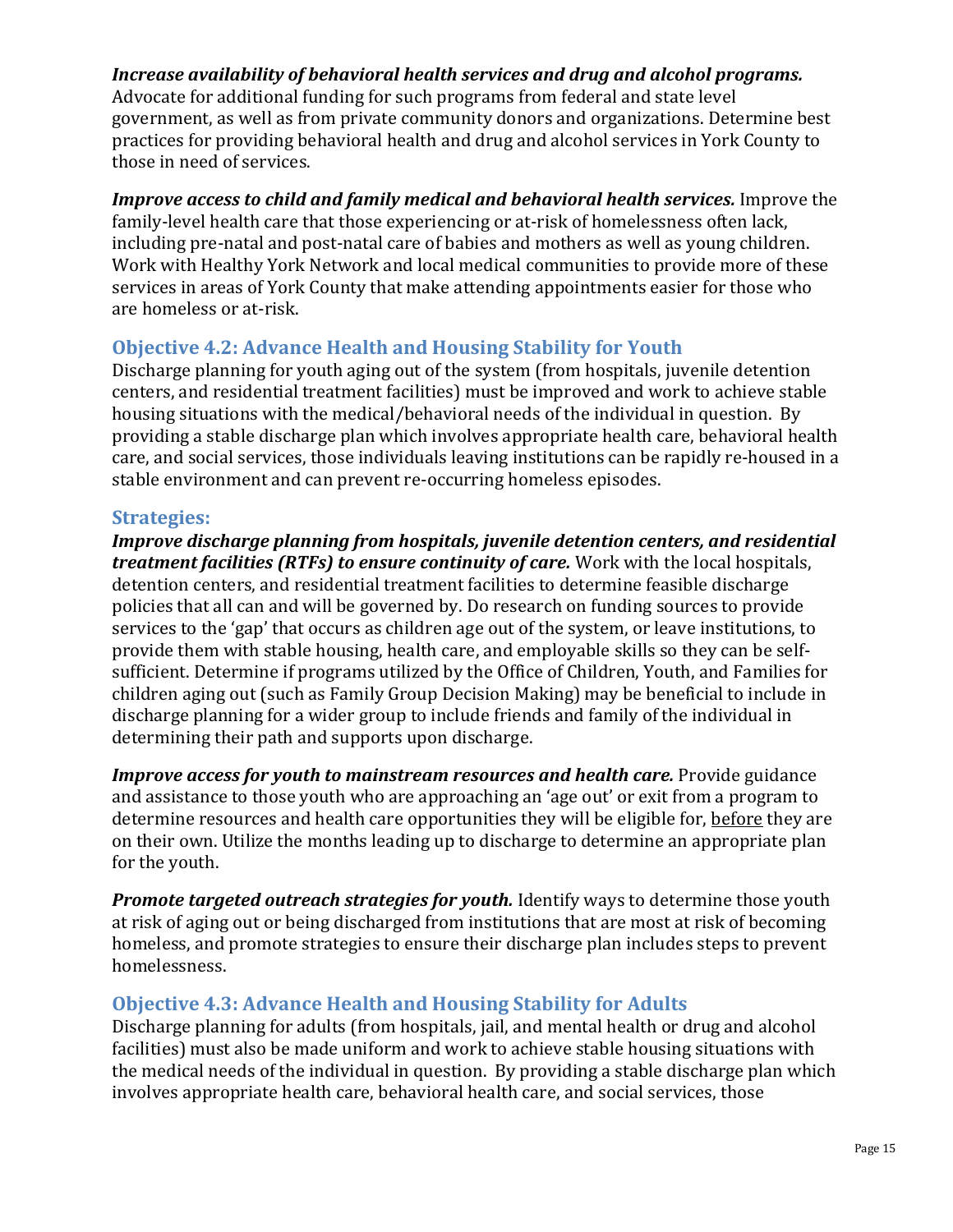individuals leaving institutions can be rapidly re-housed in a stable environment and can prevent re-occurring homeless episodes.

## **Strategies:**

*Improve discharge planning from hospitals, jail, mental health facilities, and drug and alcohol facilities to ensure continuity of care.* Work with the local hospitals, jails, mental health facilities and drug and alcohol facilities to determine feasible discharge policies that all can and will be governed by. Do research on funding sources to provide services to the 'gap' that occurs as individuals exit the system, or leave institutions, to provide them with stable housing, health care, and employable skills so they can be self-sufficient. Family Group Decision Making may be beneficial to include in discharge planning for a wider group to include friends and family of the individual in determining their path and supports upon discharge, as this program is helpful for adults as well as youth.

*Promote targeted outreach strategies to the above and to Recovery Houses and Community Corrections Centers.* Include Recovery Houses and Community Corrections Centers as potential partners in determining a more successful discharge plan which allows those individuals in these situations to also benefit from a solid plan with supports, mainstream resources, and health care available to them to ensure they are most successful.

*Increase capacity of treatment courts.* York County already provides treatment courts for veterans, mental health, and drug and alcohol offenses. Work with local York County court administrators and judges to determine the viability of increasing the opportunities for these courts to be utilized by more people. Determine if funding and an opportunity are available to increase the populations served by treatment courts in York County.

*Improve access for adults to mainstream resources and health care.* Provide guidance and assistance to those adults who are approaching an exit from a program to determine resources and health care opportunities they will be eligible for, before they are on their own. Utilize the months leading up to discharge to determine an appropriate plan for the individual or family to help them be most successful.

# **Action Steps:**

Please see Appendix A at the end of this document for a chart of action steps for this theme.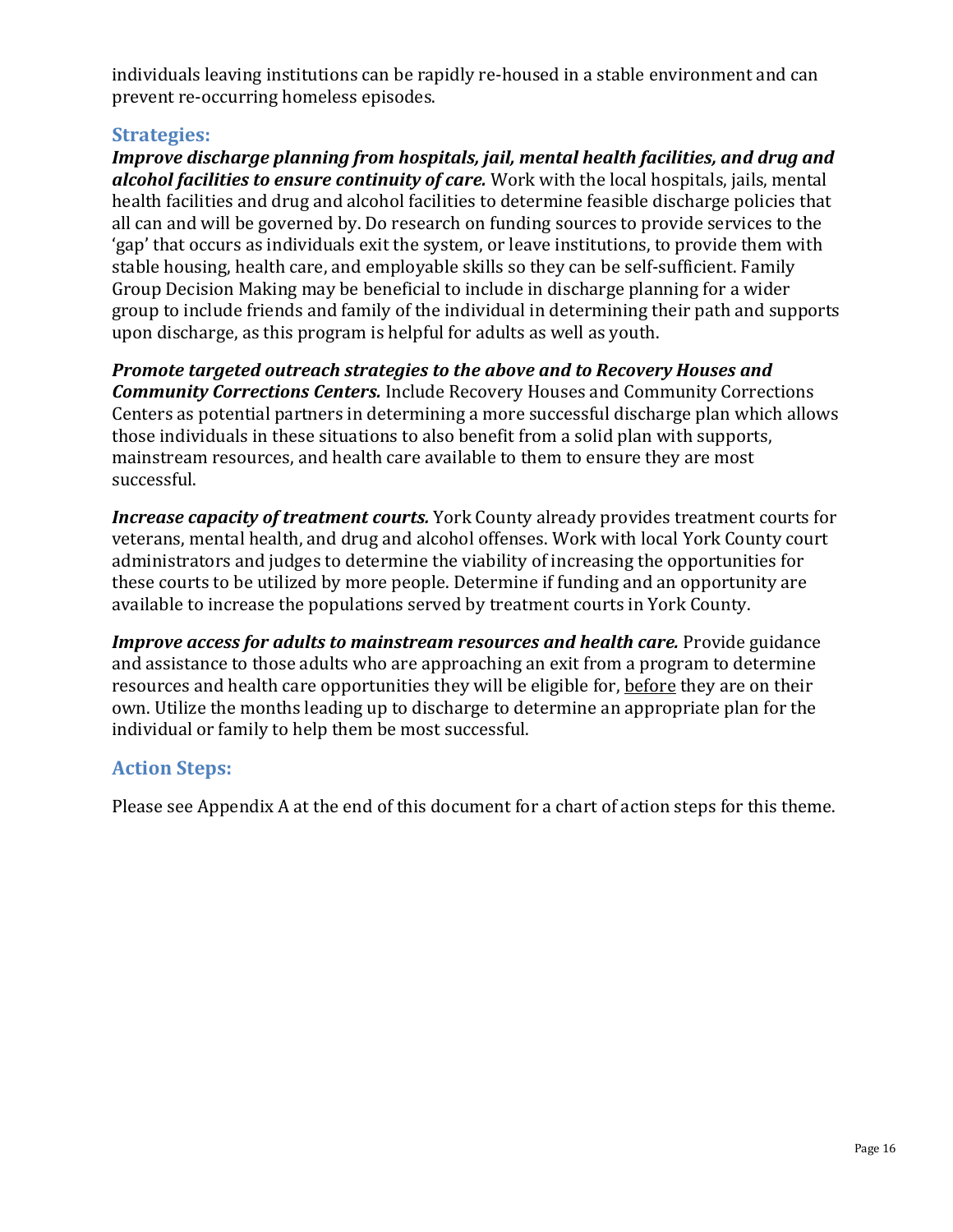# **Theme 5: Transform the Crisis Response System**

# **Objective 5.1: Transform the Crisis Response System**

Historically, HUD has defined a Continuum of Care as "a community plan to organize and deliver housing and services to meet the specific needs of the people who are homeless as they move to stable housing and maximize self-sufficiency." HUD also went on to define that process as being a gradual movement through the model, from outreach to intake/assessment, into emergency shelter for an immediate solution to the problem of homelessness, then onto transitional housing where skills would be developed to allow individuals to move into the fourth and final step – permanent housing and permanent supportive housing where families had an affordable place to live and the services and mainstream programs they needed to succeed on their own. Under the HEARTH Act, HUD is requiring communities like York to develop a homeless crisis response system which is focused on preventing homelessness and rapidly rehousing those who are homeless.

#### **Strategies:**

*Develop and promote best practices in crisis response, including coordinated assessment and targeted prevention.* York County will build on models developed under the Homeless Prevention and Rapid Re-housing Program (HPRP) to develop a system for coordinated assessment that will create access to the homeless assistance system, assess the needs of the homeless and those at risk of homelessness and provide referrals to the most appropriate housing and services for each. Comprehensive outreach to all agencies serving homeless and those at risk of homelessness such as food banks, churches, law enforcement, day care, schools, supermarkets, and hospitals will be an important element to achieving a successful crisis response system.

*Use mainstream resources to assist with housing stability.* Coordination with mainstream resources is critical to effectively address the varied needs of the homeless and those at risk of homeless. This includes full utilization of benefit programs as well as other types of resources such as employment programs, behavioral health, child care, and other resources that individuals and households may need to maintain housing stability.

*Create implementation strategies for the HEARTH Act.* The York City and County CoC will develop strategies based in part on successful strategies used in rapid re-housing under the Homeless Prevention and Rapid Re-housing (HPRP) program as well as other best practices defined by HUD, to achieve the goal of ending homelessness in York County.

*Ensure prevention strategies are in place,* to assist those who are at-risk of homelessness in finding and retaining the resources they need to avoid becoming homeless. This would include provision of specialized outreach to those low-income individuals and families that may be on the brink of homelessness. Through the coordinated assessment process, we could determine the most appropriate interventions including such mainstream resources as employment assistance, or rental and utility assistance to prevent homelessness from occurring.

## **Action Steps:**

Please see Appendix A at the end of this document for a chart of action steps for this theme.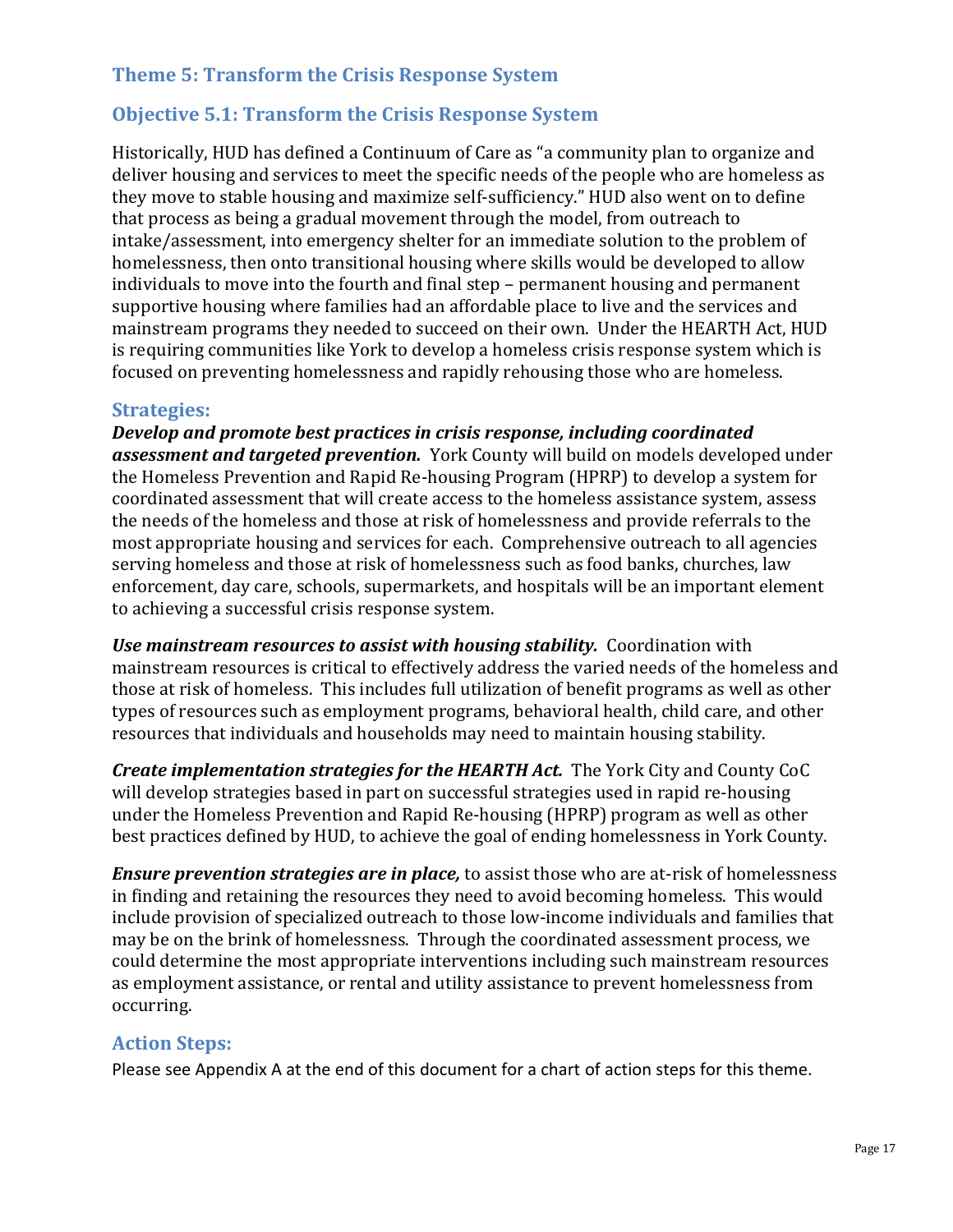# **Appendix A: 2013 – 2014 Action Steps Based on Each Theme's Strategies**

This appendix provides a table of each theme's strategies, as well as action steps towards achieving those strategies. As the 10 Year Plan to End Homelessness is a working document – with the ability to change every year as new strategies and action steps are pursued – this allows the document above to remain whole, while the strategies and changes in action steps will be noted in this Appendix.

| <b>Objectives</b>                                               | <b>Strategies in 10 Year Plan -</b><br>Theme 1<br>Increase Leadership,<br><b>Collaboration, and Civic</b><br><b>Engagement</b>            | <b>Target Date</b>       | <b>Annual Action steps based on</b><br><b>SMART</b> format                                                                                          | <b>Action Step Lead</b>                                                            |
|-----------------------------------------------------------------|-------------------------------------------------------------------------------------------------------------------------------------------|--------------------------|-----------------------------------------------------------------------------------------------------------------------------------------------------|------------------------------------------------------------------------------------|
| Objective<br>1.1: Promote<br><b>Collaborative</b><br>Leadership | Identify a "Champion" for the<br>cause in the private sector.                                                                             | March 2014<br>April 2014 | Identify and engage one (1)<br>$\bullet$<br>champion from the private<br>sector.<br>CoC leads meet with this<br>champion to guide this new<br>role. | <b>York County Planning</b><br>$\bullet$<br>Commission (YCPC)<br><b>CoC Chairs</b> |
|                                                                 | <b>Educate local stakeholders</b> on the<br>goal of preventing and ending<br>homelessness in York County.                                 | April 2014               | 2014 Housing Summit to<br>$\bullet$<br>educate those attending on the<br>housing and homeless issues<br>in York County                              | <b>York Housing</b><br>$\bullet$<br><b>Advisory Commission</b><br>(YHAC)           |
|                                                                 | <b>Engage and involve state/local</b><br>leaders, as well as stakeholders<br>and citizens in homeless<br>prevention and rapid re-housing. | Next Action Plan         |                                                                                                                                                     |                                                                                    |
|                                                                 | <b>Update local plans to reflect a</b><br>collaborative approach by all<br>interested and participating                                   | November 2014            | <b>York County Planning</b><br>Commission to work on<br>update to 5-year York County                                                                | <b>York County Planning</b><br>$\bullet$<br>Commission (YCPC)                      |

*Theme 1: Increase Leadership, Collaboration, and Civic Engagement – Chair: George Barnock/ Kelly Blechertas*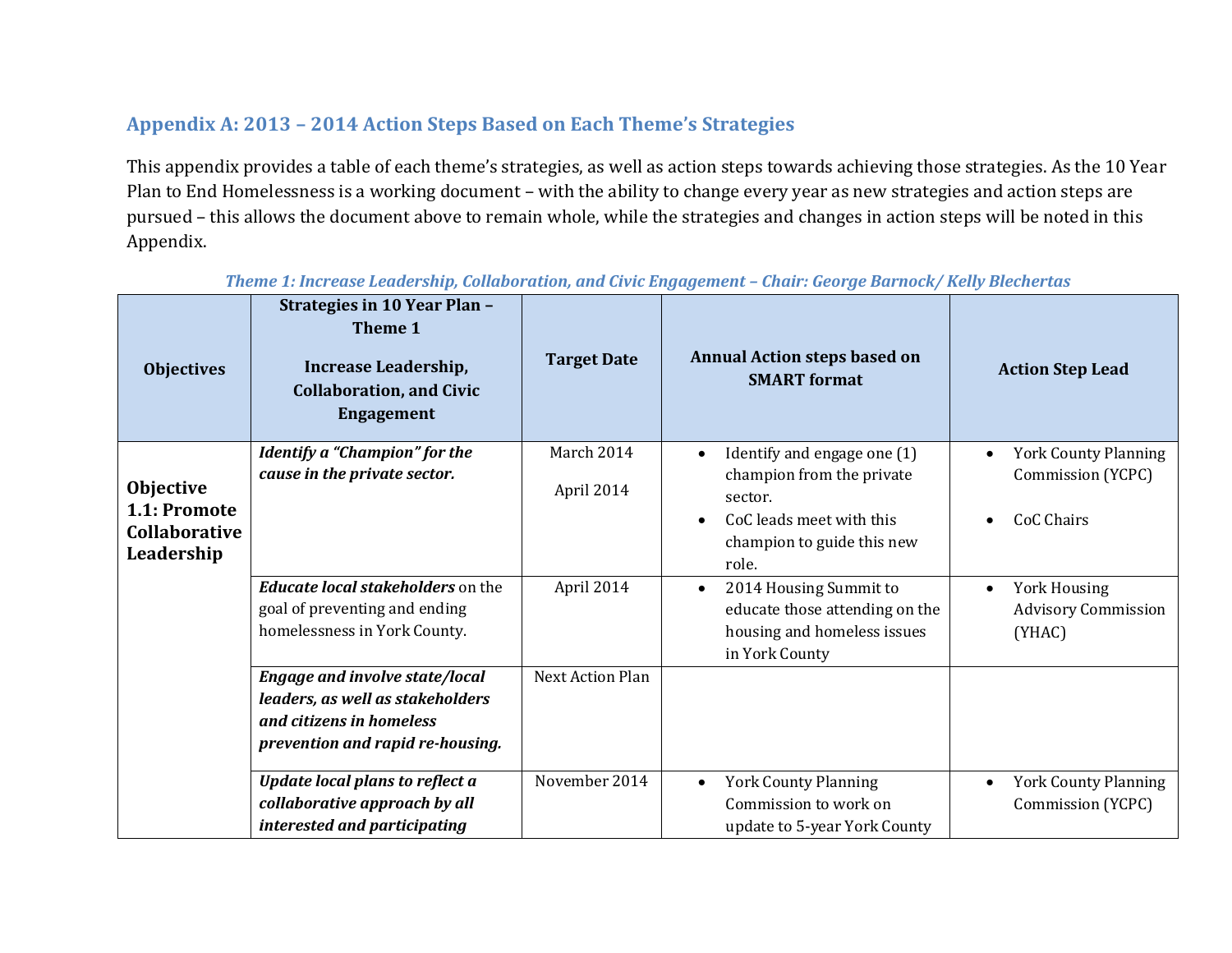|                                                                     | parties.                                                                                | September 2014   | Consolidated Plan.<br><b>Updates to 10 Year Plan</b><br>outlining action steps for the<br>next year.                                                                                                                                                                                                                                                                                                                                                                                                 | 10 Year Plan<br>Committee of the CoC                                                                                                                                                 |
|---------------------------------------------------------------------|-----------------------------------------------------------------------------------------|------------------|------------------------------------------------------------------------------------------------------------------------------------------------------------------------------------------------------------------------------------------------------------------------------------------------------------------------------------------------------------------------------------------------------------------------------------------------------------------------------------------------------|--------------------------------------------------------------------------------------------------------------------------------------------------------------------------------------|
| Objective<br>1.2:<br><b>Strengthen</b><br>Capacity and<br>Knowledge | Compile research and generate a<br>"snapshot" of homelessness in<br><b>York County.</b> | <b>June 2014</b> | Determine which homeless-<br>$\bullet$<br>serving agencies keep detailed<br>electronic records on clients<br>that they'd be willing to share<br>for data comparison purposes.<br>Discuss at CoC level and<br>determine most important<br>factors of those who are<br>homeless and collect that<br>information to form a<br>'snapshot' of homelessness in<br>York County. This document<br>can then be updated yearly for<br>everyone's use in discussing<br>funding decisions and<br>program design. | Homeless<br>$\bullet$<br>Management<br><b>Information System</b><br>(HMIS) Administrator<br>Homeless<br>$\bullet$<br>Management<br><b>Information System</b><br>(HMIS) Administrator |
|                                                                     | <b>Establish best practices for</b><br>assisting the homeless in York<br>County.        | <b>June 2014</b> |                                                                                                                                                                                                                                                                                                                                                                                                                                                                                                      |                                                                                                                                                                                      |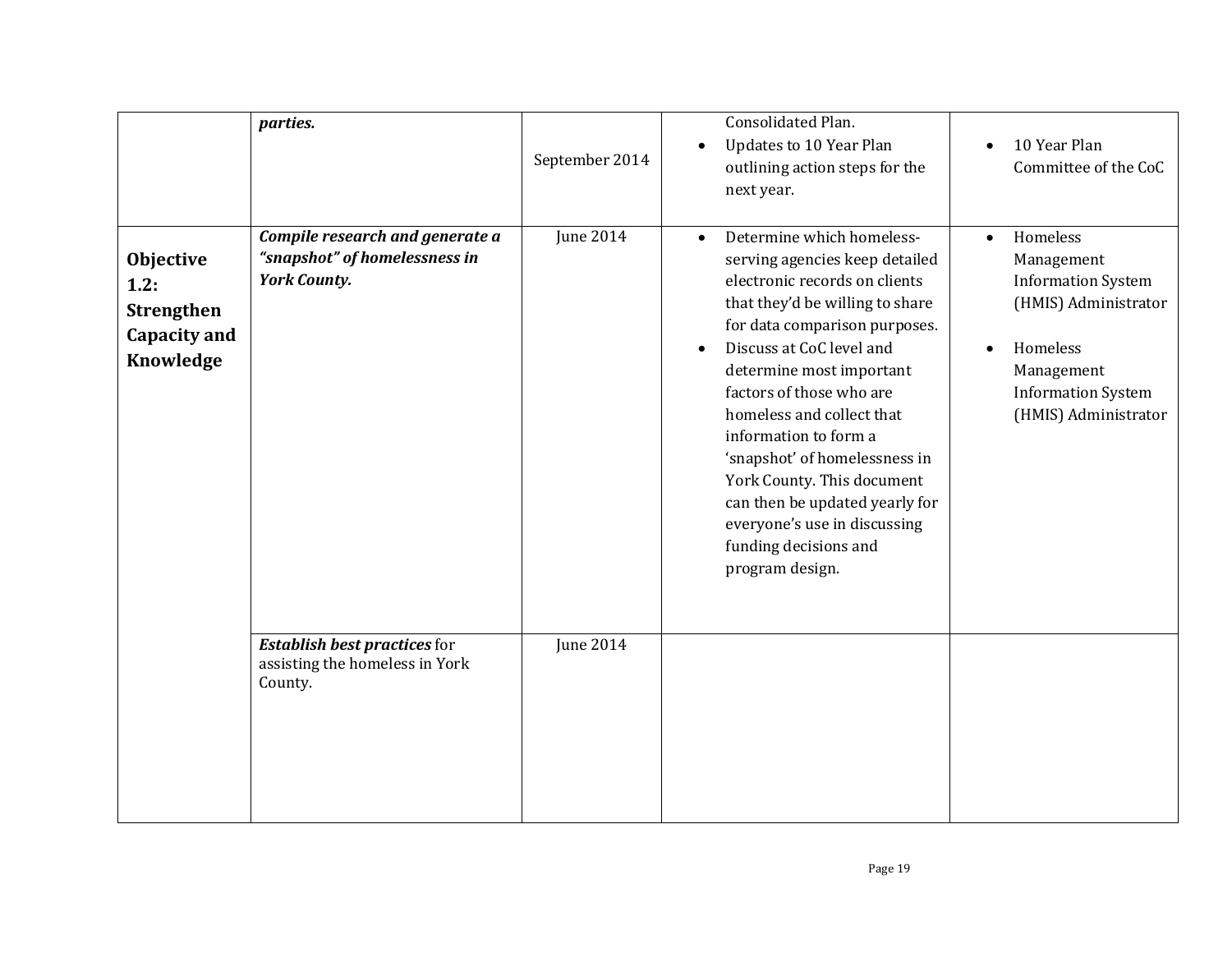| Increase the understanding of<br>special populations in York County.<br>Coordinate federal technical<br><i>assistance</i> through local agencies<br>whenever possible. | <b>Next Action Plan</b><br><b>Next Action Plan</b> |                                                                                                                                                                                                                                                                                                                                                                                                                                           |                                                                                                                                                                                                                                                                     |
|------------------------------------------------------------------------------------------------------------------------------------------------------------------------|----------------------------------------------------|-------------------------------------------------------------------------------------------------------------------------------------------------------------------------------------------------------------------------------------------------------------------------------------------------------------------------------------------------------------------------------------------------------------------------------------------|---------------------------------------------------------------------------------------------------------------------------------------------------------------------------------------------------------------------------------------------------------------------|
| <b>Increase the use of the Homeless</b><br><b>Management Information System</b><br>(HMIS).                                                                             | December 2013<br>December 2013<br>September 2014   | <b>Add Community Progress</b><br>$\bullet$<br>Council as an ESG-funded<br>agency.<br>Add YWCA of Harrisburg<br>veterans' beds that are<br>currently located in York.<br>Determine if there are<br>$\bullet$<br>available options for<br>increasing the use of HMIS in<br>faith-based agencies.<br>Determine how to address the<br>low staffing issues of faith-<br>based programs and other<br>issues related to data quality<br>in HMIS. | Homeless<br>$\bullet$<br>Management<br><b>Information System</b><br>(HMIS) Administrator<br>Homeless<br>Management<br><b>Information System</b><br>(HMIS) Administrator<br>Homeless<br>$\bullet$<br>Management<br><b>Information System</b><br>(HMIS) Administrator |

**Notes on Theme 1 Action Steps:**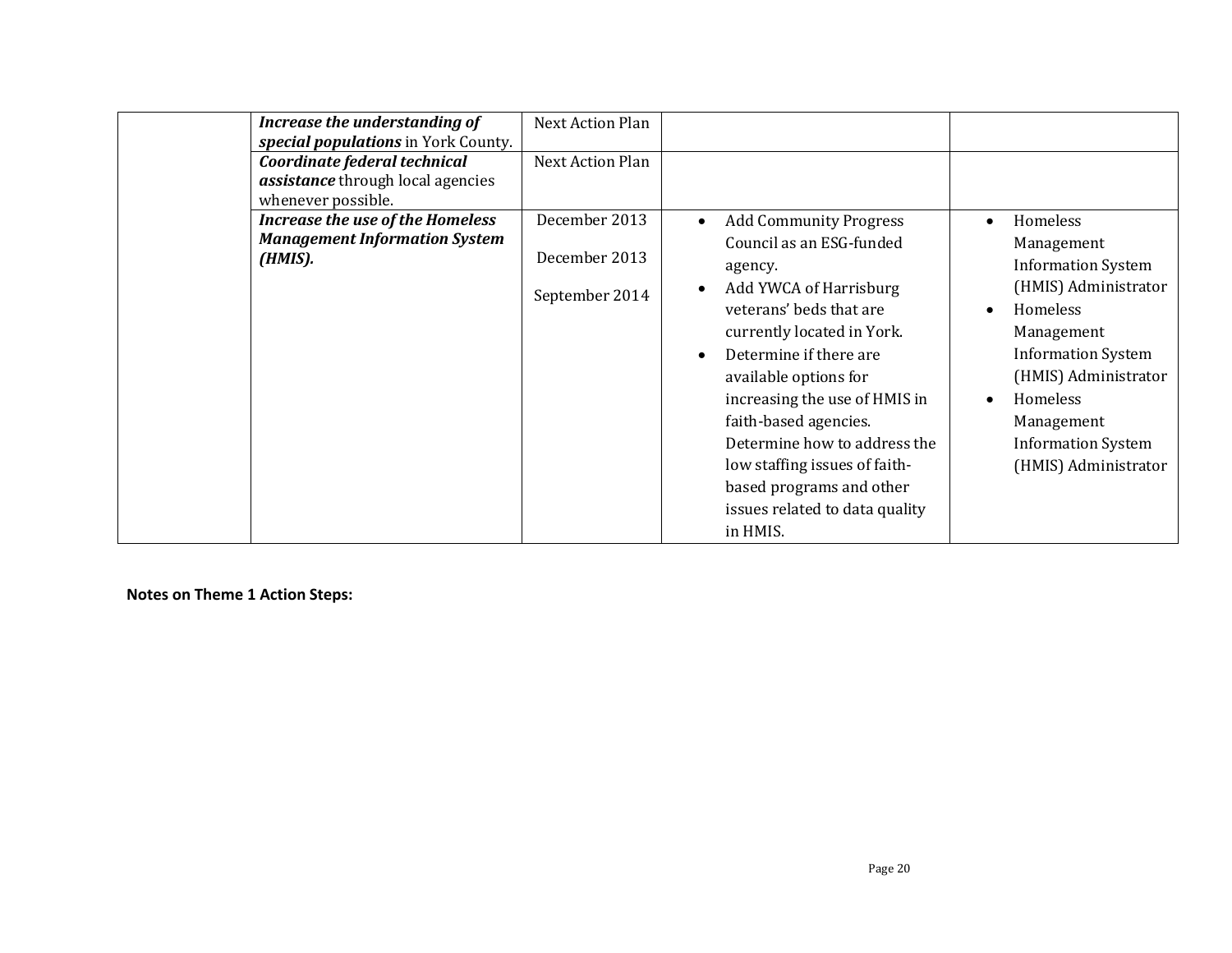| <b>Objectives</b>                                                       | <b>Strategies in 10 Year Plan -</b><br>Theme 2<br><b>Increase Access to Stable and</b><br><b>Affordable Housing</b>                                                                       | <b>Target Date</b>     | <b>Annual Action steps based on</b><br><b>SMART</b> format                                                                                                                                                                   | <b>Action Step Lead</b>                                                                             |
|-------------------------------------------------------------------------|-------------------------------------------------------------------------------------------------------------------------------------------------------------------------------------------|------------------------|------------------------------------------------------------------------------------------------------------------------------------------------------------------------------------------------------------------------------|-----------------------------------------------------------------------------------------------------|
| <b>Objective</b><br>2.1: Provide<br><b>Affordable</b><br><b>Housing</b> | Increase rental housing subsidies,<br>including those for rapid-<br>rehousing by making rapid-<br>rehousing and similar programs a<br>priority of funding streams such as<br>ESG and CoC. | 9/30/2014<br>9/30/2014 | Make rapid-rehousing and<br>similar programs a priority of<br>ESG, COC and similar funding<br>streams for the period ending<br>9/30/2014.<br>Identify and define programs<br>$\bullet$<br>that meet this type of<br>housing. | Continnum of Care<br>$\bullet$<br>(CoC) Committee<br>YHAC Affordable<br><b>Housing Committee</b>    |
|                                                                         | <b>Expand the supply of affordable</b><br>rental homes by increasing the<br>number of affordable units<br>available in York County. This can                                              | 9/30/2014              | County and City each to<br>$\bullet$<br>commit HOME funding to one<br>or more affordable housing<br>developments whereby the<br>applicant /developer intends<br>to apply for Low Income                                      | <b>York County Planning</b><br>$\bullet$<br>Commission/York<br><b>City Community</b><br>Development |

# *Theme 2: Increase Access to Stable and Affordable Housing – Chair: Debbie Loucks*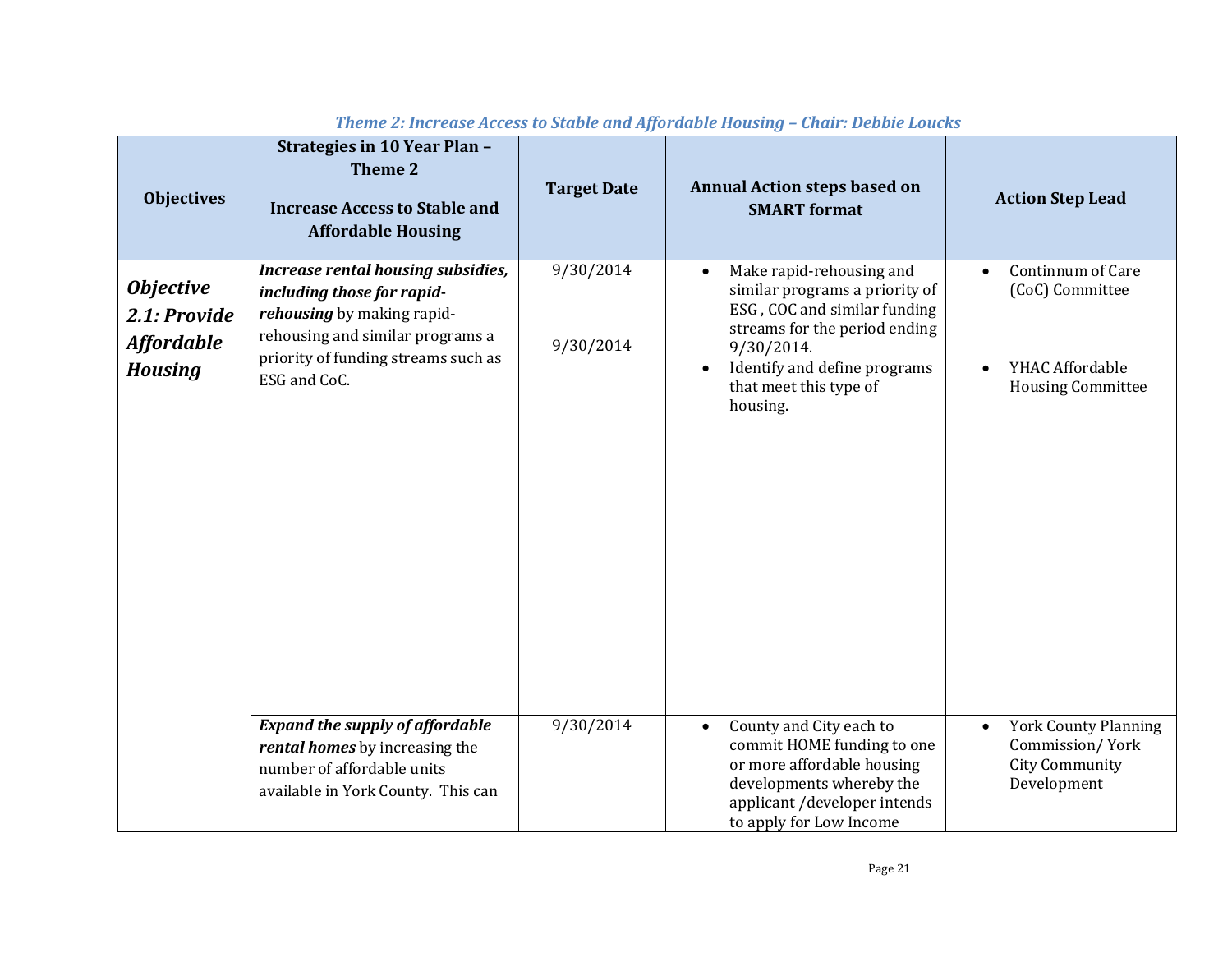| <b>Objective</b><br>2.1: Provide<br><b>Affordable</b> | be achieved through:<br>Affordable housing<br>development:<br>strategies would                                                                                                                                                                          | 6/30/2014                           | Housing Tax Credit and other<br>resources during this year.<br>Two (2) developments<br>achieving local HOME<br>commitment.<br>In their request for<br>$\bullet$<br>applications, County and City<br>will include a section asking<br>applicants to describe how                   | <b>York County Planning</b><br>Commission/York<br><b>City Community</b><br>Development                                                                   |
|-------------------------------------------------------|---------------------------------------------------------------------------------------------------------------------------------------------------------------------------------------------------------------------------------------------------------|-------------------------------------|-----------------------------------------------------------------------------------------------------------------------------------------------------------------------------------------------------------------------------------------------------------------------------------|----------------------------------------------------------------------------------------------------------------------------------------------------------|
| <b>Housing</b><br>(con't.)                            | include increased<br>collaboration between<br>for-profit and non-<br>profit developers and<br>the York County<br>Planning<br>Commission/City to<br>encourage the<br>development of<br>affordable housing<br>using such resources as<br>County/City HOME | 9/30/2014                           | their development will<br>address homelessness.<br>Identify additional resources<br>$\bullet$<br>for additional rent subsidies.<br>(May be more specific next<br>year.)                                                                                                           | YHAC Affordable<br><b>Housing Committee</b>                                                                                                              |
|                                                       | funds, Low Income<br><b>Housing Tax Credits</b><br>and the Federal Home<br>Loan Bank Affordable<br>Housing Program.<br>Increased subsidies:<br>strategies would<br>include identifying<br>additional resources for<br>rental housing                    | 3/01/2014<br>3/01/2014<br>5/01/2014 | Meet and discuss with local<br>$\bullet$<br>Landlord Association.<br>Invite all landlords to April<br>$\bullet$<br>2014 Housing Summit and<br>have one or more sessions on<br>this topic.<br>Encourage landlords to list<br>$\bullet$<br>their property on<br>PAHousingSearch.com | YHAC Affordable<br>$\bullet$<br><b>Housing Committee</b><br>YHAC Education &<br><b>Outreach Committee</b><br>YHAC Affordable<br><b>Housing Committee</b> |
|                                                       | subsidies in addition to<br>Rapid Rehousing, such<br>as HOME, Health                                                                                                                                                                                    | 3/01/2014                           | Meet with members of faith<br>$\bullet$<br>based community to discuss                                                                                                                                                                                                             | YHAC Affordable<br>$\bullet$                                                                                                                             |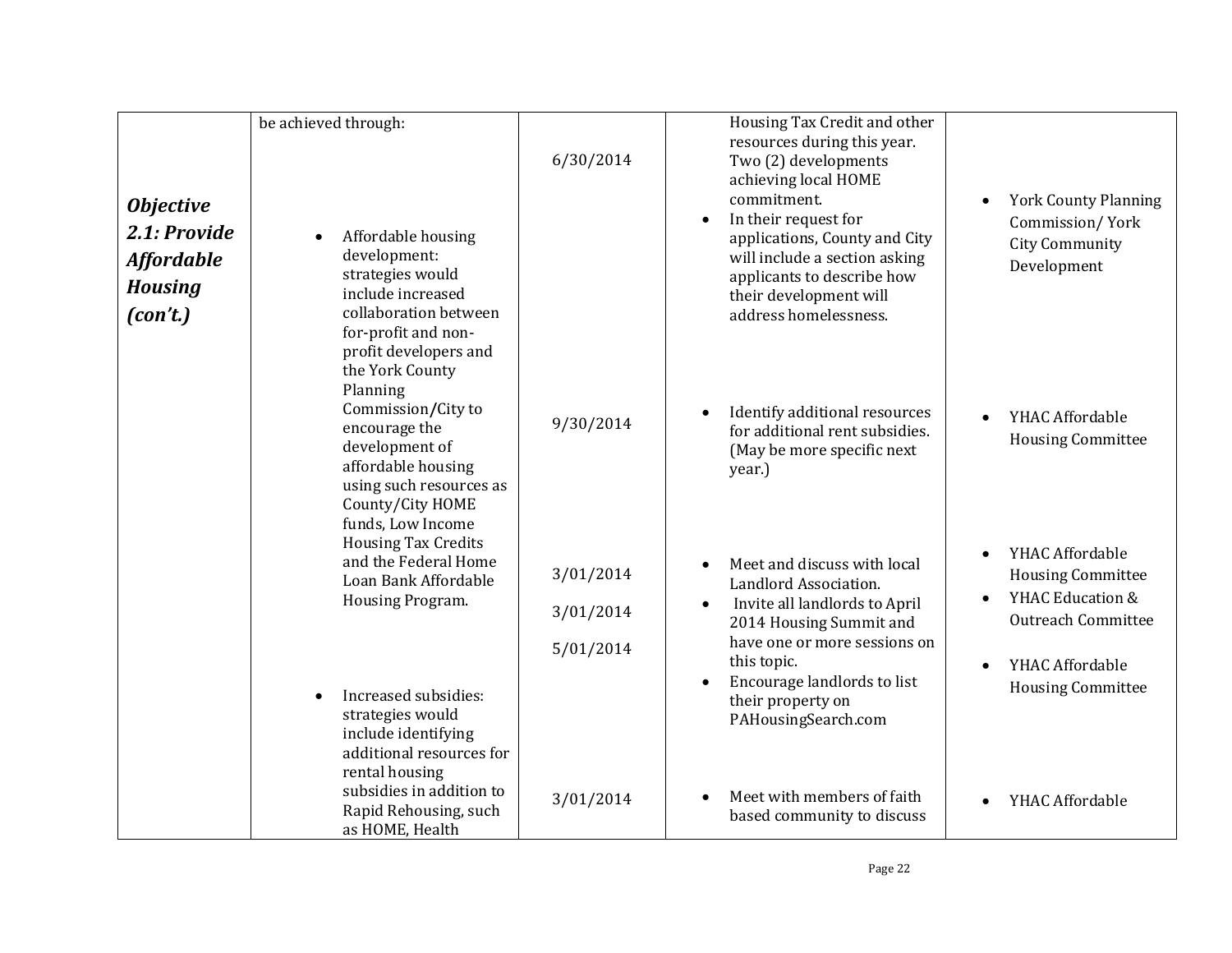| <b>Objective</b><br>2.1: Provide<br><b>Affordable</b><br><b>Housing</b><br>(con't.) | <b>Choices Reinvestment</b><br>funds, and competitive<br>opportunities.<br>Partnerships with<br>private landlords to<br>help identify affordable<br>housing opportunities<br>for homeless<br>households and those<br>at-risk of homelessness.<br>Research the potential<br>for partnering with the<br>faith-based community<br>to achieve additional<br>housing options.                                                                                    | 3/01/2014<br>3/01/2014 | the potential for partnering<br>to achieve additional housing<br>options.<br>Add one or two faith-based<br>representatives to the COC<br>committee.<br>Invite faith based community<br>$\bullet$<br>to 2014 Housing Summit. | <b>Housing Committee</b><br>CoC Membership &<br>$\bullet$<br><b>Outreach Committee</b><br>YHAC Education &<br>$\bullet$<br><b>Outreach Committee</b> |
|-------------------------------------------------------------------------------------|-------------------------------------------------------------------------------------------------------------------------------------------------------------------------------------------------------------------------------------------------------------------------------------------------------------------------------------------------------------------------------------------------------------------------------------------------------------|------------------------|-----------------------------------------------------------------------------------------------------------------------------------------------------------------------------------------------------------------------------|------------------------------------------------------------------------------------------------------------------------------------------------------|
|                                                                                     | Improve access to assistance by<br>annually reviewing community-<br>wide priorities and requiring<br>housing providers to abide by them.<br>Create streamlined funding<br>$\bullet$<br>applications for multiple<br>homeless service funding<br>sources to assure that the<br>appropriate source is being<br>used in the most effective<br>manner. This can also be<br>achieved as part of the<br><b>Coordinated Assessment</b><br>plan covered in Theme 5. | 9/30/2014              | Conduct a meeting with<br>$\bullet$<br>multiple homeless service<br>providers to initiate this<br>strategy.                                                                                                                 | <b>YCPC Community</b><br><b>Development Division</b>                                                                                                 |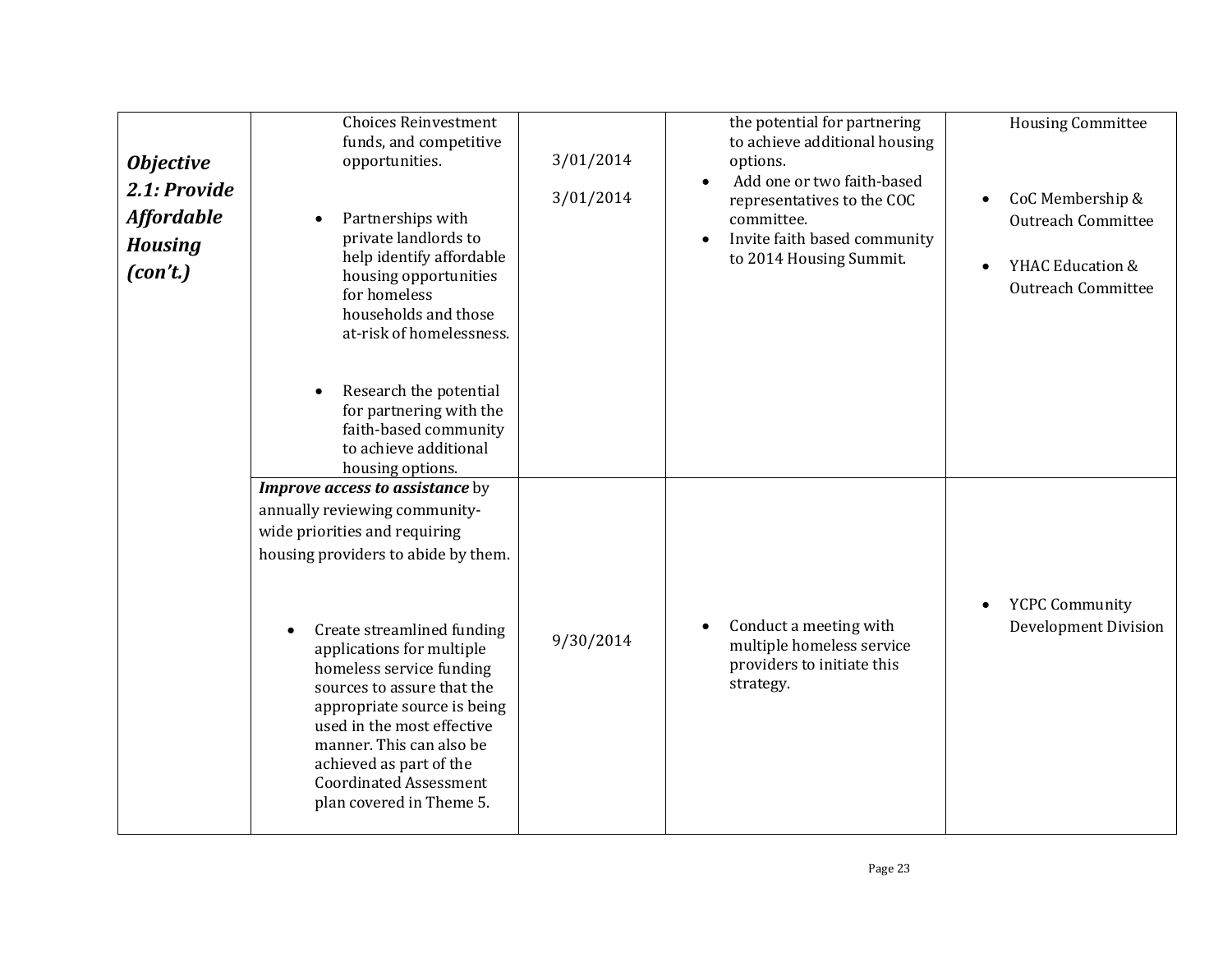| <b>Objective</b><br>2.1: Provide<br><b>Affordable</b><br><b>Housing</b><br>(con't.) | Clearer assessments and<br>$\bullet$<br>streamlined mechanisms<br>for application for housing<br>assistance programs in<br>York County could make<br>the process more<br>functional, and see more<br>families served.<br><b>Increase service-enriched housing</b><br>by partnering with agencies outside<br>of the homeless-serving sphere to<br>provide health services, child care,<br>after school programs,<br>rehabilitation, and other on-site<br>services in permanent supportive<br>housing as well as subsidized<br>housing units. Elderly permanent<br>housing projects can provide local<br>health care opportunities, housing<br>projects serving families might also<br>provide health care and child care<br>or after school program options on<br>site. | 9/30/2014<br>9/30/2014<br>9/30/2014 | Invite various service<br>$\bullet$<br>providers whose services are<br>outside the scope of<br>homelessness to participate<br>on the COC committee.<br>Require services be included<br>in all new housing<br>developments and housing<br>developments preserved<br>with local HOME funds.<br>Require services be<br>described in all applications<br>for COC funding, and COC<br>ranking consider the level of<br>services to be provided. | CoC Membership &<br><b>Outreach Committee</b><br><b>York City Community</b><br>Development<br>Department/YCPC/<br><b>LOAN</b> Committee at<br><b>County Level</b><br>CoC Review & Ranking<br>Committee |
|-------------------------------------------------------------------------------------|------------------------------------------------------------------------------------------------------------------------------------------------------------------------------------------------------------------------------------------------------------------------------------------------------------------------------------------------------------------------------------------------------------------------------------------------------------------------------------------------------------------------------------------------------------------------------------------------------------------------------------------------------------------------------------------------------------------------------------------------------------------------|-------------------------------------|--------------------------------------------------------------------------------------------------------------------------------------------------------------------------------------------------------------------------------------------------------------------------------------------------------------------------------------------------------------------------------------------------------------------------------------------|--------------------------------------------------------------------------------------------------------------------------------------------------------------------------------------------------------|
|                                                                                     | <b>Improve awareness of affordable</b><br>housing agency and community<br>resources by increasing the<br>availability of information on such<br>programs in York County by:                                                                                                                                                                                                                                                                                                                                                                                                                                                                                                                                                                                            |                                     |                                                                                                                                                                                                                                                                                                                                                                                                                                            |                                                                                                                                                                                                        |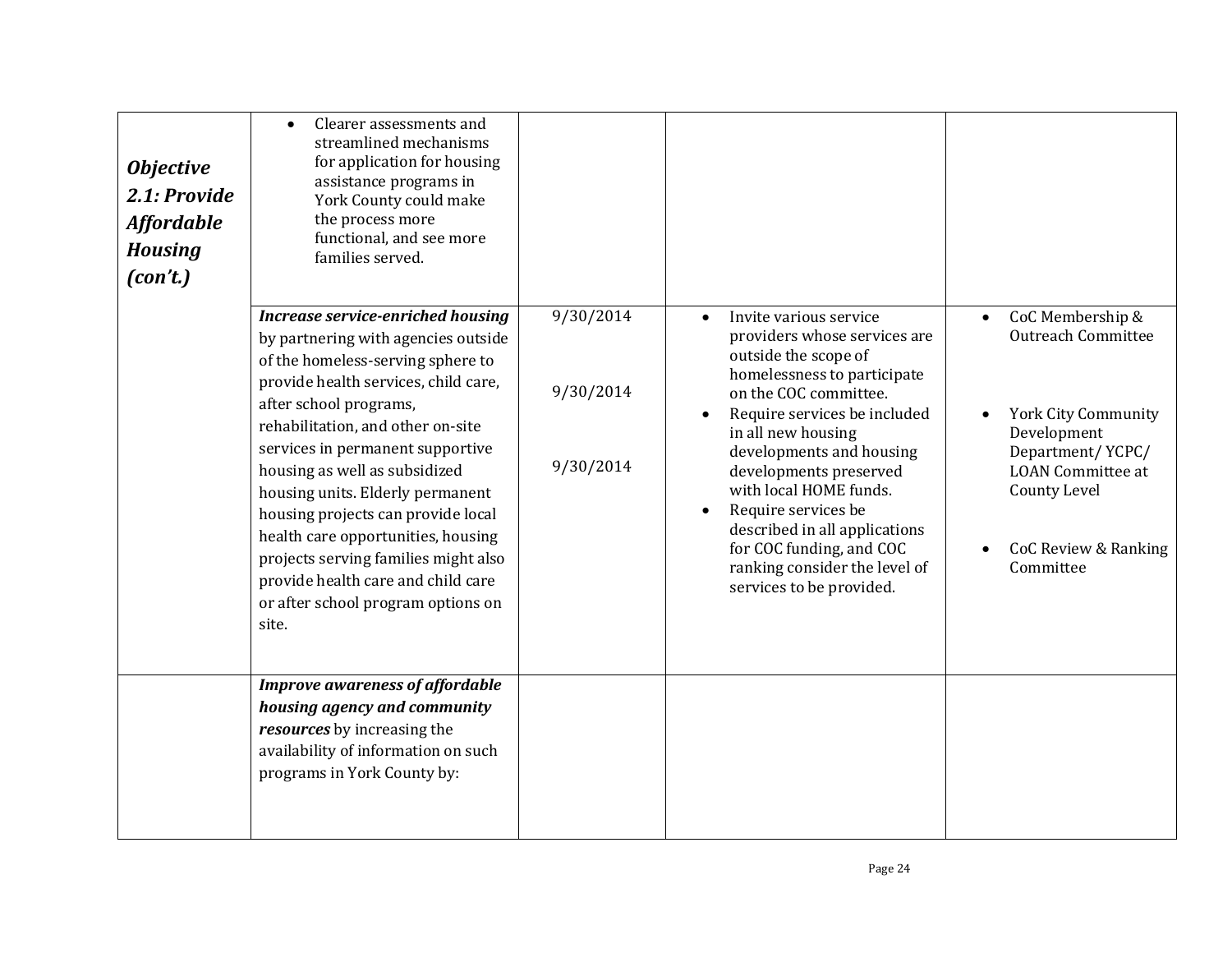|                                                                                      | Creating an inventory of<br>$\bullet$<br>affordable housing<br>resources that is easily<br>shared with community<br>agencies and individuals.<br>Create a Coordinated<br>Assessment System, where<br>individuals seeking service<br>are evaluated for their level<br>of need and the most<br>appropriate type of service,<br>we can determine those<br>that are eligible for such<br>programs at an early point.<br>Continue to use our<br>valuable community<br>resources to connect those<br>seeking affordable housing<br>and community resources<br>with the most appropriate<br>agency. | 5/1/2014<br>9/30/2014 | Inventory itself may be<br>$\bullet$<br>created in 2014-2015;<br>however, in 2013-2014,<br>homeless<br>individuals/families will be<br>referred to PA Housing<br>Search website; and, all<br>landlords will be encouraged<br>to list their properties on this<br>website.<br>Assess if use of HMIS will<br>meet this strategy. | YHAC Affordable<br>$\bullet$<br><b>Housing Committee</b><br>(in conjunction with:<br><b>York City Community</b><br>Development/YCPC<br><b>Housing Division</b> )<br><b>HMIS Administrator</b> |
|--------------------------------------------------------------------------------------|----------------------------------------------------------------------------------------------------------------------------------------------------------------------------------------------------------------------------------------------------------------------------------------------------------------------------------------------------------------------------------------------------------------------------------------------------------------------------------------------------------------------------------------------------------------------------------------------|-----------------------|--------------------------------------------------------------------------------------------------------------------------------------------------------------------------------------------------------------------------------------------------------------------------------------------------------------------------------|-----------------------------------------------------------------------------------------------------------------------------------------------------------------------------------------------|
| <b>Objective</b><br>2.2: Provide<br>Permanent<br><b>Supportive</b><br><b>Housing</b> | Improve access to and use of<br>permanent supportive housing by<br>creating an effective Coordinated<br>Assessment process which can<br>assist York County in making sure<br>every bed is filled and that<br>appropriate individuals are<br>selected for programs based on that<br>program's specific criteria. By doing<br>'best fit' analysis, York County can                                                                                                                                                                                                                             | 9/30/2014             | Assess if use of HMIS will<br>meet this strategy.                                                                                                                                                                                                                                                                              | <b>HMIS Administrator</b>                                                                                                                                                                     |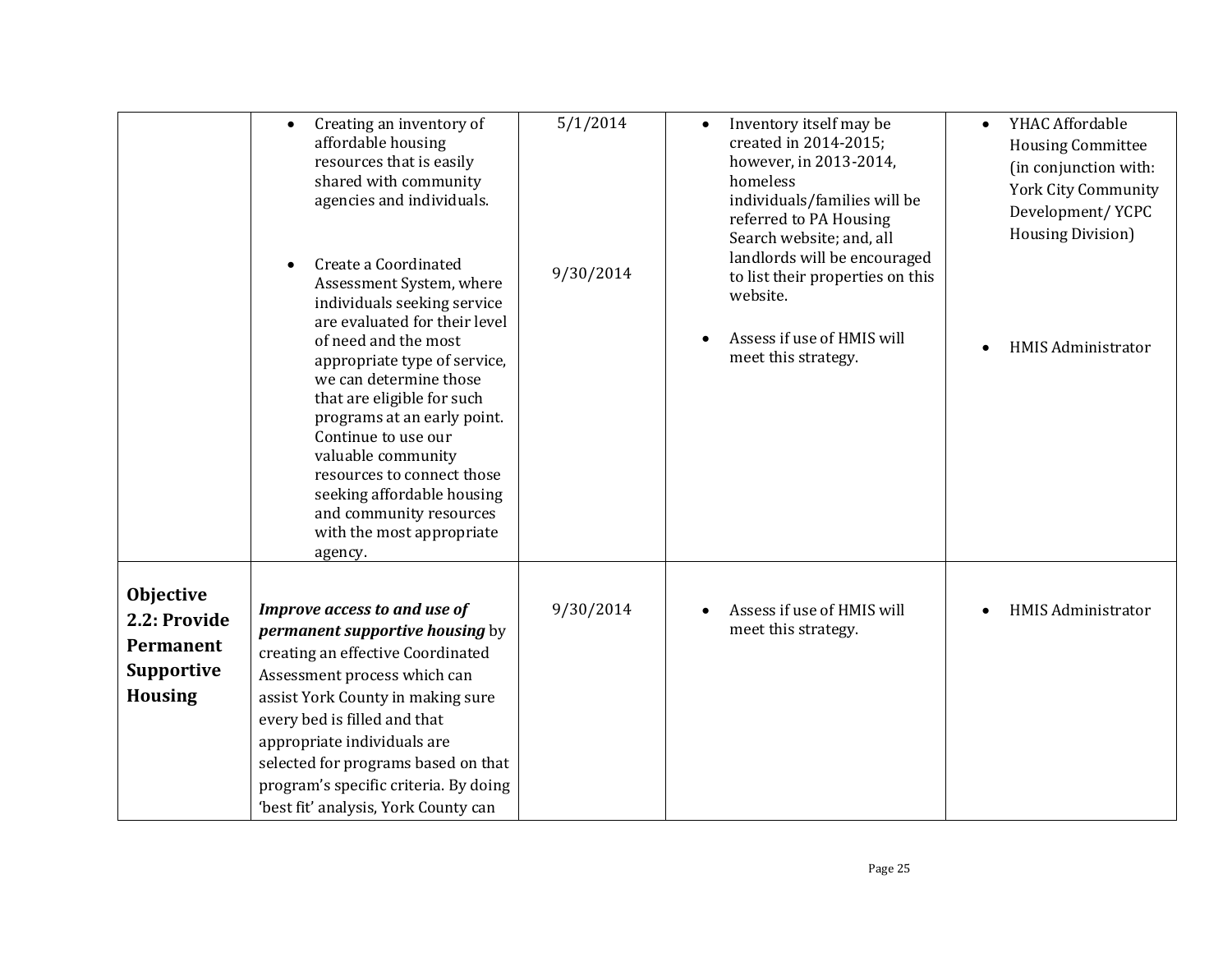|                                                                              | work towards 100% bed utilization<br>in permanent supportive housing,<br>which allows the use of all available<br>permanent supportive housing<br>units by those who most need them,<br>especially chronically homeless<br>individuals and families and<br>homeless veterans with disabilities.                                                                                      |           |                                                                                                                                                                               |                                                                                                                    |
|------------------------------------------------------------------------------|--------------------------------------------------------------------------------------------------------------------------------------------------------------------------------------------------------------------------------------------------------------------------------------------------------------------------------------------------------------------------------------|-----------|-------------------------------------------------------------------------------------------------------------------------------------------------------------------------------|--------------------------------------------------------------------------------------------------------------------|
| <b>Objective</b>                                                             | <b>Develop protocols and</b><br>incentives to free up units for<br>those who have achieved<br>stability in permanent<br>supportive housing. By freeing<br>up these units and assisting<br>those who are successful to<br>move to an alternative housing<br>unit/program, homeless<br>individuals and families with<br>the greatest need can have<br>access to these intensive units. | 9/30/2014 | Create incentives for five (5)<br>$\bullet$<br>stable families or individuals<br>to move from permanent<br>supportive housing.                                                | <b>Turning Point</b><br>Interfaith Mission/<br>YMCA of York County/<br><b>Bell Socialization</b><br>Services (PSH) |
| 2.2: Provide<br>Permanent<br><b>Supportive</b><br><b>Housing</b><br>(con't.) | <b>Expand the supply of</b><br>permanent supportive<br>housing in York County.<br>Through HEARTH and other<br>funding streams, create new<br>permanent supportive housing<br>units in York County. These<br>new housing opportunities<br>should be prioritized for special<br>populations such as Veterans<br>and those with chronic health                                          | 9/30/2014 | If available, commit COC<br>$\bullet$<br>funding to create four (4)<br>new permanent supportive<br>housing units in York County,<br>with priority for special<br>populations. | CoC Review & Ranking<br>$\bullet$<br>Committee                                                                     |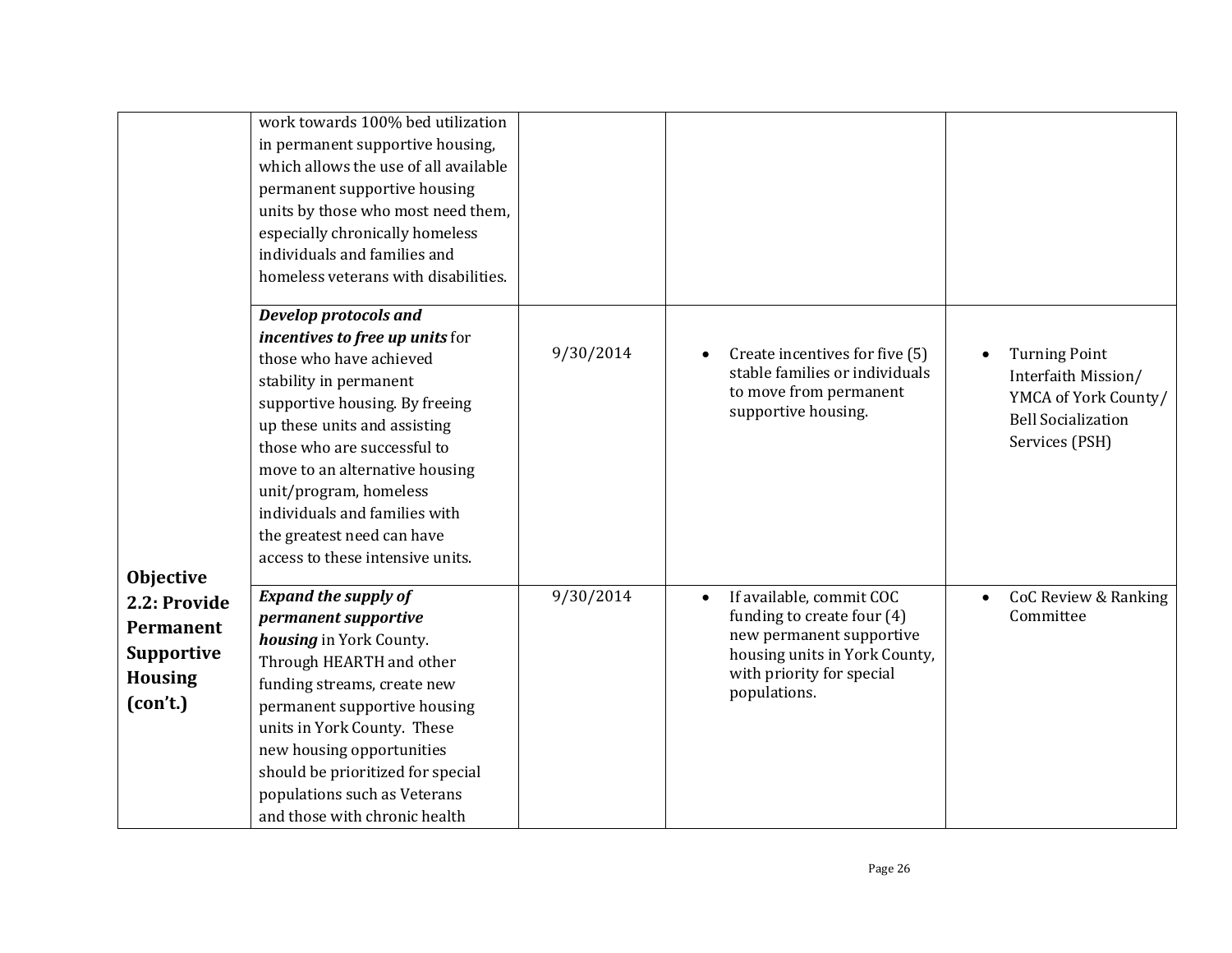| (including mental health)<br>conditions and multiple<br>barriers to stability.                                                                                                                                                                                                                                                                                                                                                                                                                                                                                                                              |           |                                                                                                                                                                                                                                                    |                                                                                                                        |
|-------------------------------------------------------------------------------------------------------------------------------------------------------------------------------------------------------------------------------------------------------------------------------------------------------------------------------------------------------------------------------------------------------------------------------------------------------------------------------------------------------------------------------------------------------------------------------------------------------------|-----------|----------------------------------------------------------------------------------------------------------------------------------------------------------------------------------------------------------------------------------------------------|------------------------------------------------------------------------------------------------------------------------|
| <b>Assess options for permanent</b><br>supportive housing service<br><i>funding</i> through community<br>agencies. Review services<br>provided by existing homeless-<br>serving agencies to determine if<br>services can be added to<br>existing, or newly created,<br>housing stock to create<br>permanent supportive housing.<br>Encourage community agencies<br>that may not see themselves as<br>a 'homeless-serving' agency<br>(such as healthcare agencies,<br>local hospitals and mainstream<br>resource agencies) to support<br>and become a player in the on-<br>site services that are available. | 9/30/2014 | One (1) community agency<br>will partner with one or more<br>landlords to provide services<br>in a permanent housing site<br>previously not providing<br>services.<br>(comment - hope is that additional<br>agencies will do this in future years) | <b>Community Progress</b><br>Council                                                                                   |
| Coordinate the partnership of<br>housing providers and service<br><i>providers</i> to provide housing<br>and services to those in need.<br>Bring more varied community<br>agencies to the Continuum of<br>Care table to discuss solutions<br>to the dilemma of providing<br>services combined with<br>housing, and use those brain-                                                                                                                                                                                                                                                                         | 9/30/2014 | Create a list of housing<br>$\bullet$<br>providers and community<br>organizations whose focus<br>does not currently include<br>homelessness for use in<br>future meetings aimed at<br>brainstorming to create<br>partnerships.                     | YHAC Affordable<br><b>Housing Committee</b><br>(in conjunction with:<br>CoC Membership &<br><b>Outreach Committee)</b> |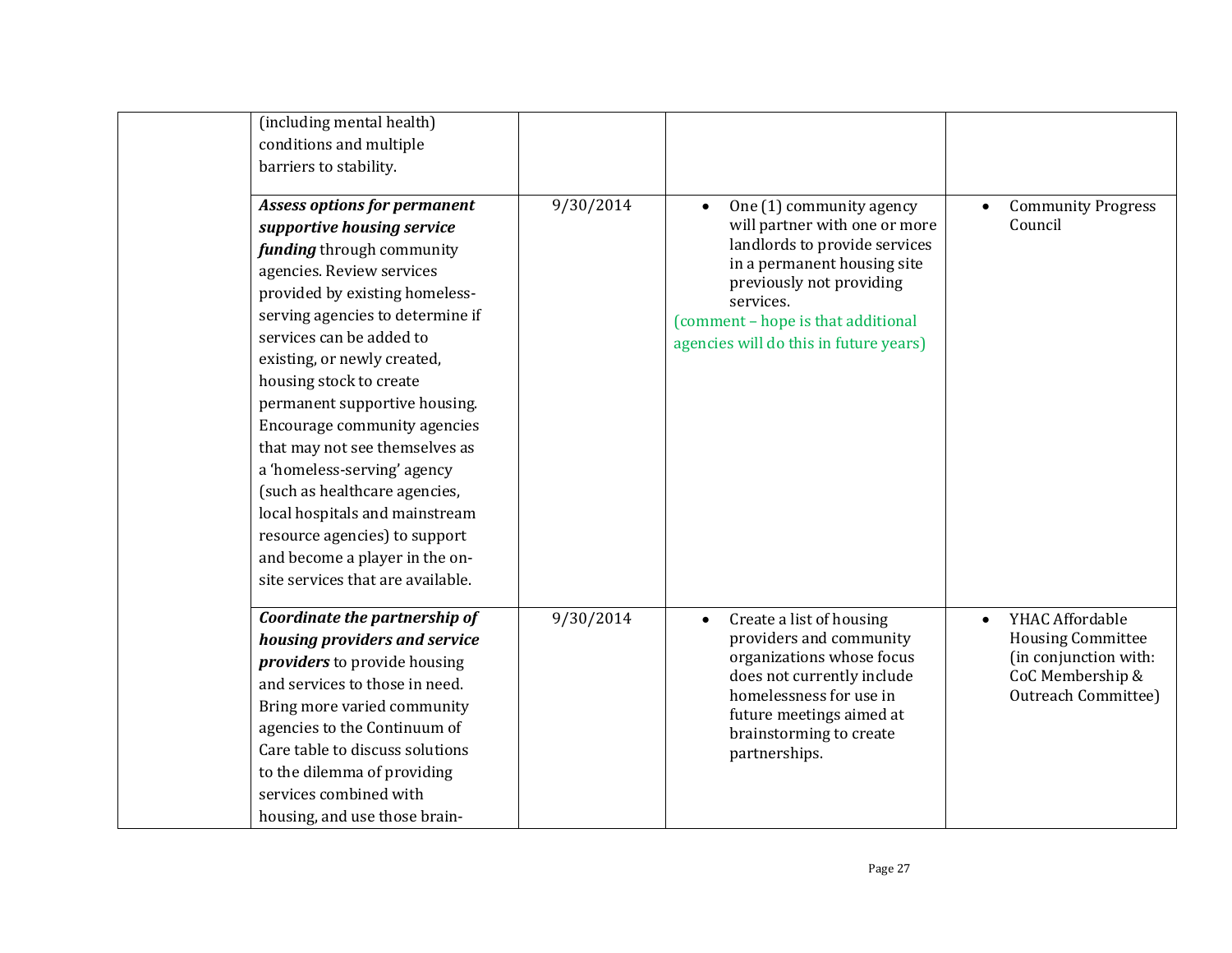| storming sessions to create   |  |  |
|-------------------------------|--|--|
| new partnerships between      |  |  |
| homeless agencies and         |  |  |
| community service agencies in |  |  |
| York County.                  |  |  |
|                               |  |  |

#### **Notes on Theme 2 Action Steps**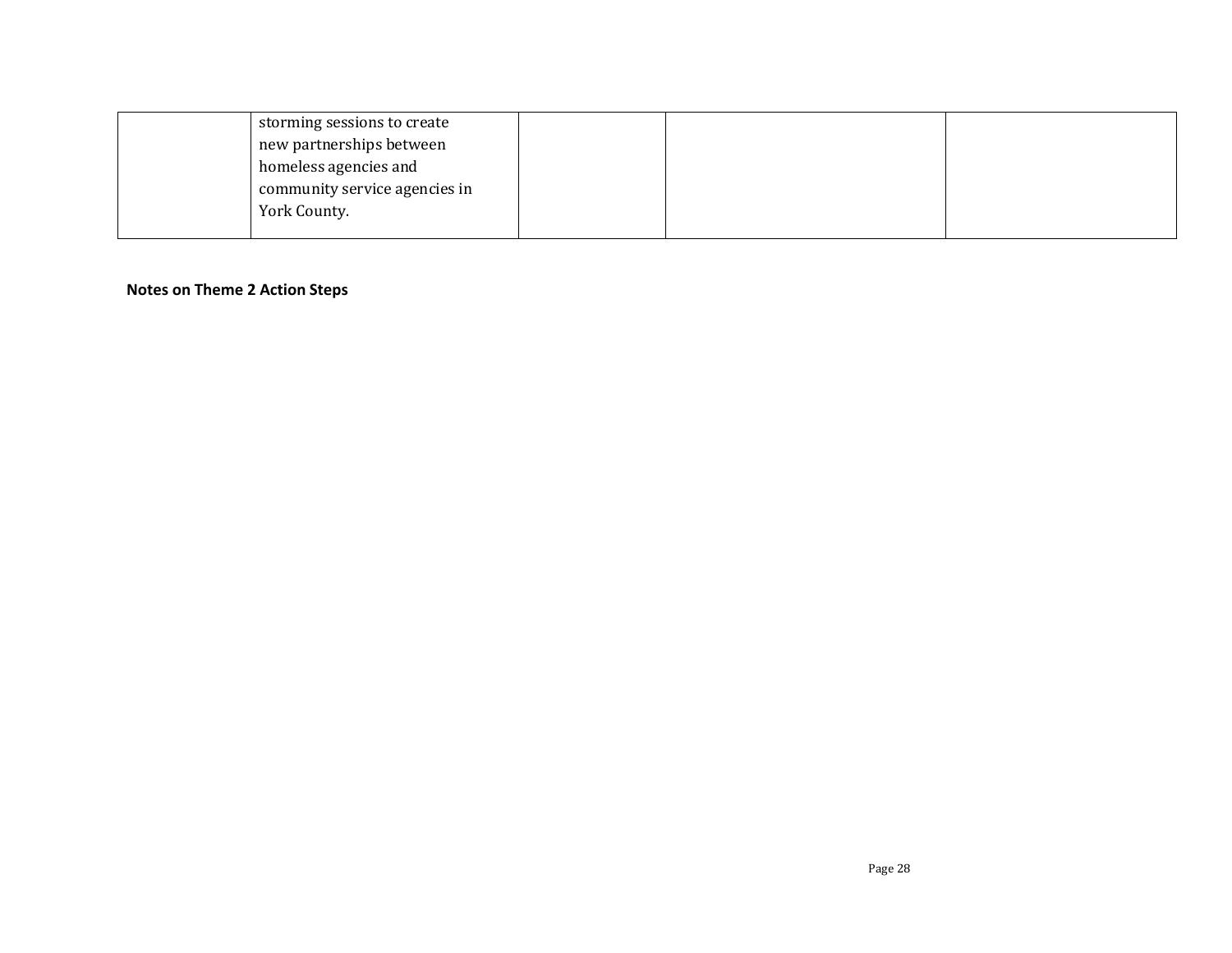| <b>Objectives</b>                                                                 | Strategies in 10 Year Plan -<br>Theme 3<br><b>Increase Economic Stability</b>                                                                                                                                       | <b>Target Date</b> | <b>Annual Action steps based on</b><br><b>SMART</b> format                                                                                                                                                                                                                                                                                                                                                                      | <b>Action Step Lead</b>                                                     |
|-----------------------------------------------------------------------------------|---------------------------------------------------------------------------------------------------------------------------------------------------------------------------------------------------------------------|--------------------|---------------------------------------------------------------------------------------------------------------------------------------------------------------------------------------------------------------------------------------------------------------------------------------------------------------------------------------------------------------------------------------------------------------------------------|-----------------------------------------------------------------------------|
| <b>Objective</b><br>3.1:<br><b>Increase</b><br><b>Economic</b><br><b>Security</b> | Focus job development on those<br>experiencing homelessness by<br>insuring that employers in York<br>County understand the unique<br>challenges of hiring someone<br>who is currently experiencing<br>homelessness. |                    |                                                                                                                                                                                                                                                                                                                                                                                                                                 |                                                                             |
|                                                                                   | <b>Improve access to work</b><br>supports such as transportation<br>assistance and child care options<br>to increase the ability of<br>individuals to work.                                                         |                    |                                                                                                                                                                                                                                                                                                                                                                                                                                 |                                                                             |
|                                                                                   | Apply best practices to help<br>people enter the workforce and<br>succeed.                                                                                                                                          | March 1, 2014      | Continue outreach to<br>$\bullet$<br>employers to offer education<br>on need for job<br>opportunities for the<br>homeless. Develop<br>partnership with CareerLink<br>and other organizations to<br>assist homeless in job<br>applications. Offer entry<br>level job skill training to<br>include basic computer<br>knowledge. Continue to<br>work with County Probation<br>Officers to provide<br>assistance to that population | <b>Economic Alliance</b><br>$\bullet$<br>Workforce Development<br>Committee |

#### *Theme 3: Increase Economic Stability – Chair: Ed Jenkins*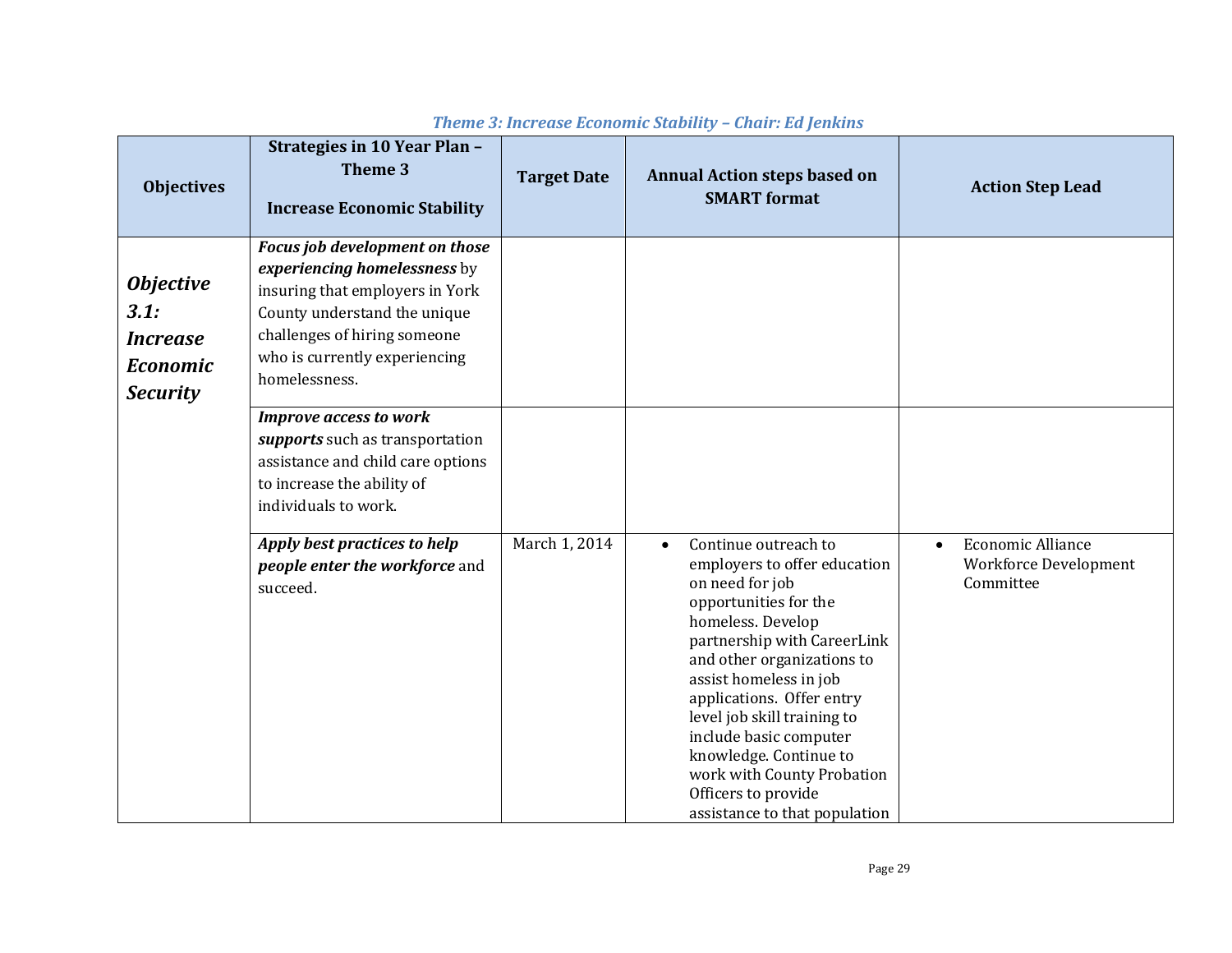|                                                     | Coordinate/integrate<br>employment programs with<br>subsidized or permanent<br>supportive housing programs.                         | March 1, 2104<br>March 1, 2014 | of homeless. Engage help<br>from clothing banks and<br>offer products for personal<br>hygiene.<br>Expand on existing list of<br>$\bullet$<br>employment programs and<br>opportunities that may be<br>willing to work with the<br>homeless as well as ex-<br>felons. Share list with those<br>entering housing programs.<br>The YWCA of Greater<br>$\bullet$<br>Harrisburg Veterans<br>program will assist with<br>employment, transitional<br>housing and supportive<br>services for veteran families. | <b>Economic Alliance</b><br>$\bullet$<br>Workforce Development<br>Committee<br>YWCA of Greater Harrisburg                      |
|-----------------------------------------------------|-------------------------------------------------------------------------------------------------------------------------------------|--------------------------------|--------------------------------------------------------------------------------------------------------------------------------------------------------------------------------------------------------------------------------------------------------------------------------------------------------------------------------------------------------------------------------------------------------------------------------------------------------------------------------------------------------|--------------------------------------------------------------------------------------------------------------------------------|
|                                                     | Increase work for veterans,<br>especially those returning from<br>active duty with mental illness or<br>other disabling conditions. | March 1, 2014<br>March 1, 2014 | Work on obtaining<br>$\bullet$<br>additional grants and<br>funding in support of<br>veterans and their families.<br>Work very closely with<br>County VA Specialists.<br>The YWCA of Greater<br>$\bullet$<br>Harrisburg Veterans<br>programs will work with<br>homeless veterans in<br>coordination with the<br>Department of Veterans<br>Affairs to provide supports<br>for barriers to employment.                                                                                                    | YWCA of Greater<br>$\bullet$<br>Harrisburg/Harrisburg<br>Chapter of the Volunteers of<br>America<br>YWCA of Greater Harrisburg |
| <b>Objective</b><br>3.2: Reduce<br><b>Financial</b> | Apply best practices in access to<br>income/work supports to all at-<br>risk and homeless individuals<br>served.                    | March 1, 2014<br>March 1, 2014 | Identify individuals who<br>$\bullet$<br>have a "criminal history"<br>and find employment<br>agencies who are willing to<br>work with those individuals<br>in finding jobs. This should                                                                                                                                                                                                                                                                                                                | YMCA of York County                                                                                                            |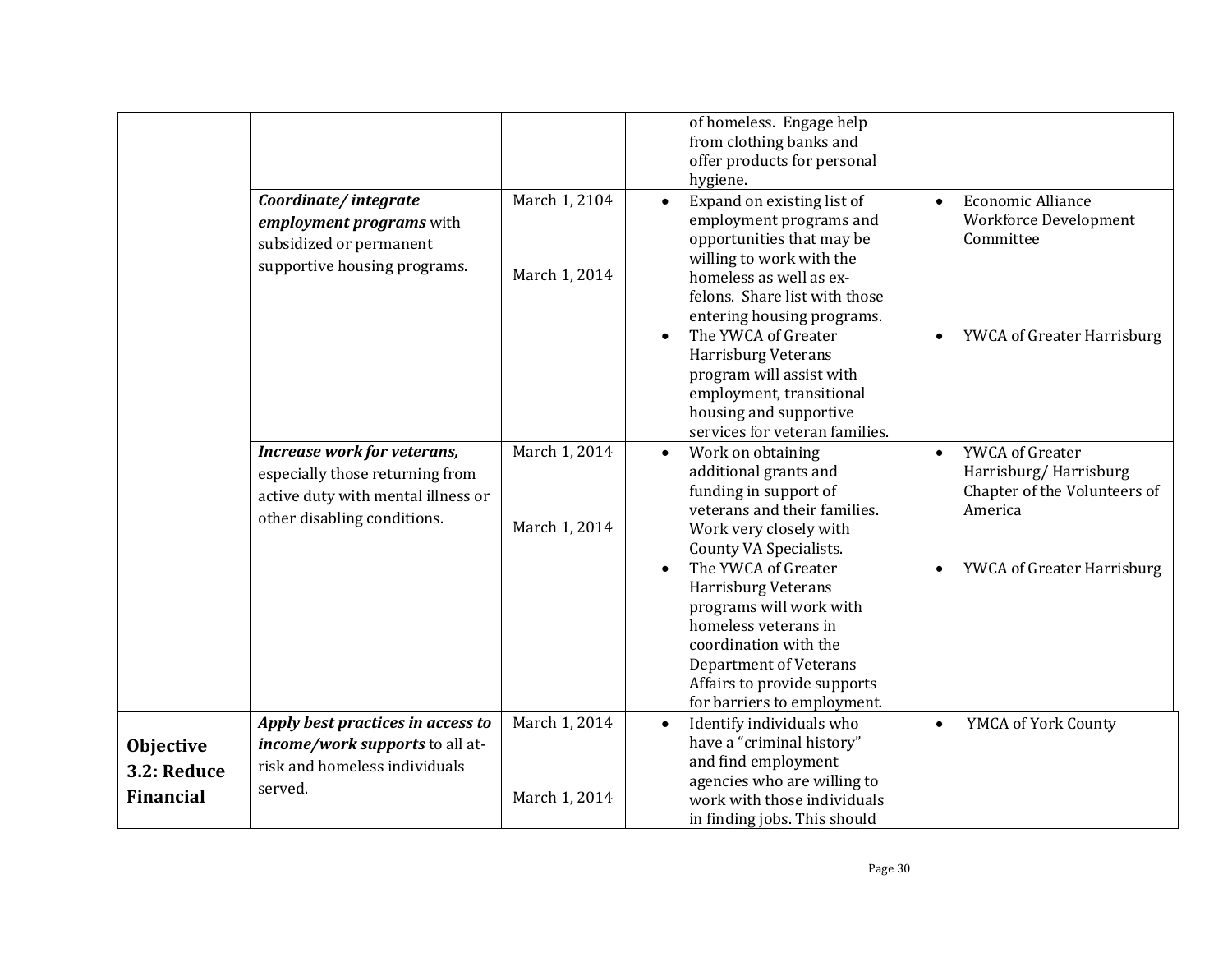| <b>Vulnerability</b> |                                                                                              | March 1, 2014                  | begin now and would be<br>ongoing.<br>Establish contact with<br>experienced probation<br>officers who have<br>knowledge of employment<br>opportunities to those with<br>criminal histories. Develop<br>relationship with this group<br>by end of 2013. | YMCA of York County                                        |
|----------------------|----------------------------------------------------------------------------------------------|--------------------------------|--------------------------------------------------------------------------------------------------------------------------------------------------------------------------------------------------------------------------------------------------------|------------------------------------------------------------|
|                      |                                                                                              | March 1, 2014                  | Develop a "mentoring"<br>$\bullet$<br>program for homeless<br>individuals in need to<br>"support and guidance",<br>perhaps using a service club<br>such as The Rotary or<br>Kiwanis Club. Make contact<br>with groups by March 1,<br>2014.             | **Unassigned - for<br>discussion at 10/24 CoC<br>meeting** |
|                      |                                                                                              |                                | Work with groups offering<br>$\bullet$<br>training on "interviewing<br>processes" and "resume<br>writing". Develop database<br>of names and contact info<br>for such groups by March 1,<br>2014.                                                       | CareerLink                                                 |
|                      | <b>Improve access to income</b><br>supports by eliminating some of<br>the existing barriers. | March 1, 2014<br>March 1, 2014 | Offer SOAR training for<br>$\bullet$<br>members of the Continuum<br>of Care in York beginning                                                                                                                                                          | <b>Community Progress Council</b><br>$\bullet$             |
|                      |                                                                                              |                                | March 2014.<br>Explore funding streams to<br>$\bullet$<br>off-set fees for minimum<br>monthly rents for SRO (such<br>as the York YMCA) within                                                                                                          | YMCA of York County<br>$\bullet$                           |
|                      |                                                                                              | March 1, 2014                  | the next grant year.<br>Provide on-site<br>representative at agencies to                                                                                                                                                                               | Lebanon VA                                                 |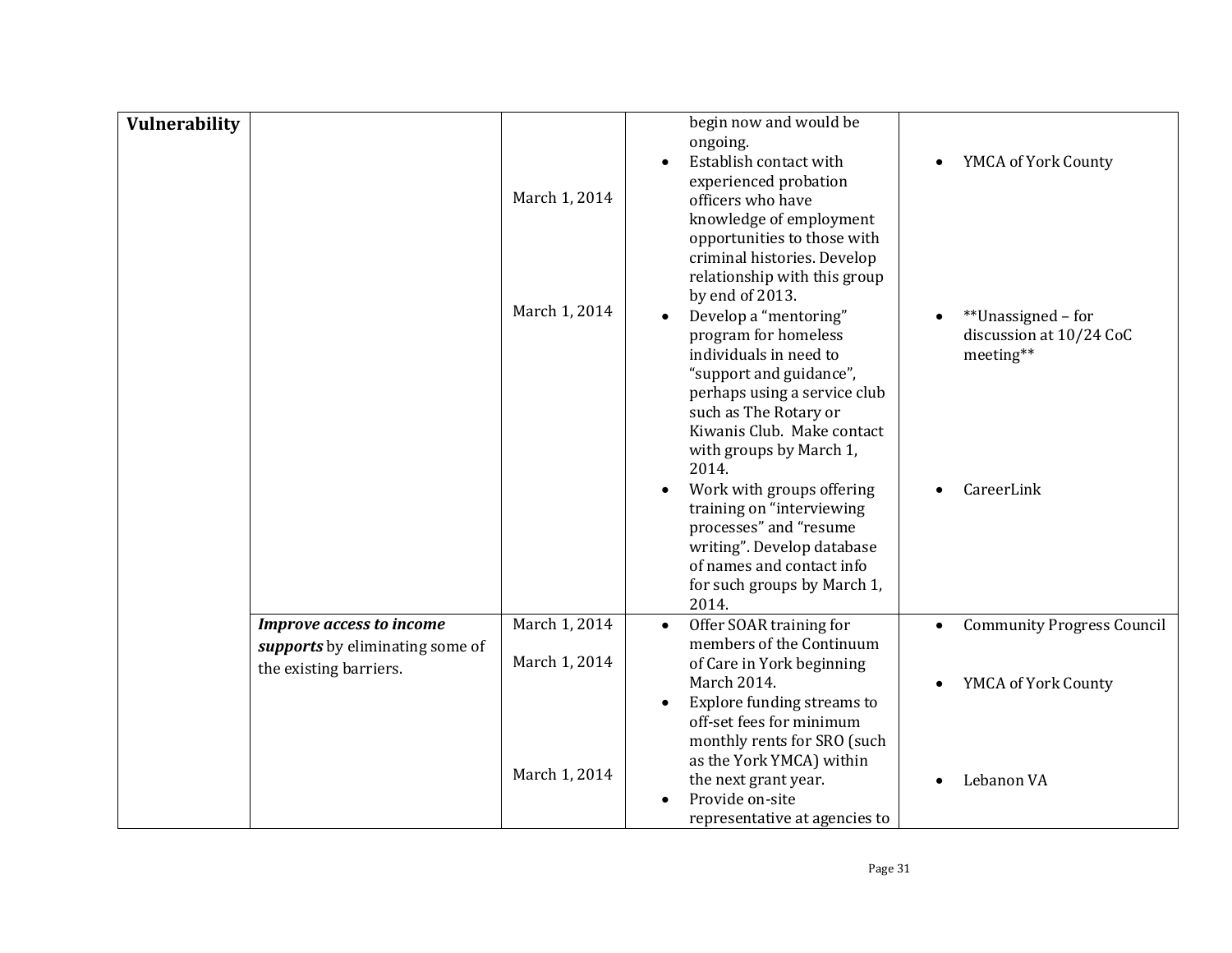|                                     | March 1, 2014<br>March 1, 2014 | access and expedite VA<br>services as soon as possible.<br>Train caseworkers in SOAR<br>$\bullet$<br>as well as other methods to<br>assist homeless and disabled<br>in accessing SSI / SSD and<br>other resources available to<br>those populations as soon as<br>possible.<br>Identify funding sources<br>$\bullet$<br>(perhaps faith-based groups<br>or service organizations) to<br>pay for replacement of vital<br>documentation (birth<br>certificate, state ID, etc.) in<br>2014. | <b>Community Progress Council</b><br>Contact Harrisburg (2-1-1) |
|-------------------------------------|--------------------------------|-----------------------------------------------------------------------------------------------------------------------------------------------------------------------------------------------------------------------------------------------------------------------------------------------------------------------------------------------------------------------------------------------------------------------------------------------------------------------------------------|-----------------------------------------------------------------|
| <b>Enhance public education and</b> |                                |                                                                                                                                                                                                                                                                                                                                                                                                                                                                                         |                                                                 |
| outreach, providing enhanced        |                                |                                                                                                                                                                                                                                                                                                                                                                                                                                                                                         |                                                                 |
|                                     |                                |                                                                                                                                                                                                                                                                                                                                                                                                                                                                                         |                                                                 |
| access to information and           |                                |                                                                                                                                                                                                                                                                                                                                                                                                                                                                                         |                                                                 |
| referral to the homeless and at-    |                                |                                                                                                                                                                                                                                                                                                                                                                                                                                                                                         |                                                                 |
| risk populations in York County     |                                |                                                                                                                                                                                                                                                                                                                                                                                                                                                                                         |                                                                 |
| Create pathways to financial        |                                |                                                                                                                                                                                                                                                                                                                                                                                                                                                                                         |                                                                 |
| independence by working as a        |                                |                                                                                                                                                                                                                                                                                                                                                                                                                                                                                         |                                                                 |
| community to provide incentives     |                                |                                                                                                                                                                                                                                                                                                                                                                                                                                                                                         |                                                                 |
| for achieving milestones towards    |                                |                                                                                                                                                                                                                                                                                                                                                                                                                                                                                         |                                                                 |
| self-sufficiency.                   |                                |                                                                                                                                                                                                                                                                                                                                                                                                                                                                                         |                                                                 |
| <b>Increase credit counseling</b>   |                                |                                                                                                                                                                                                                                                                                                                                                                                                                                                                                         |                                                                 |
| services available in York          |                                |                                                                                                                                                                                                                                                                                                                                                                                                                                                                                         |                                                                 |
| County to homeless and at-risk of   |                                |                                                                                                                                                                                                                                                                                                                                                                                                                                                                                         |                                                                 |
| homelessness individuals and        |                                |                                                                                                                                                                                                                                                                                                                                                                                                                                                                                         |                                                                 |
| families.                           |                                |                                                                                                                                                                                                                                                                                                                                                                                                                                                                                         |                                                                 |
|                                     |                                |                                                                                                                                                                                                                                                                                                                                                                                                                                                                                         |                                                                 |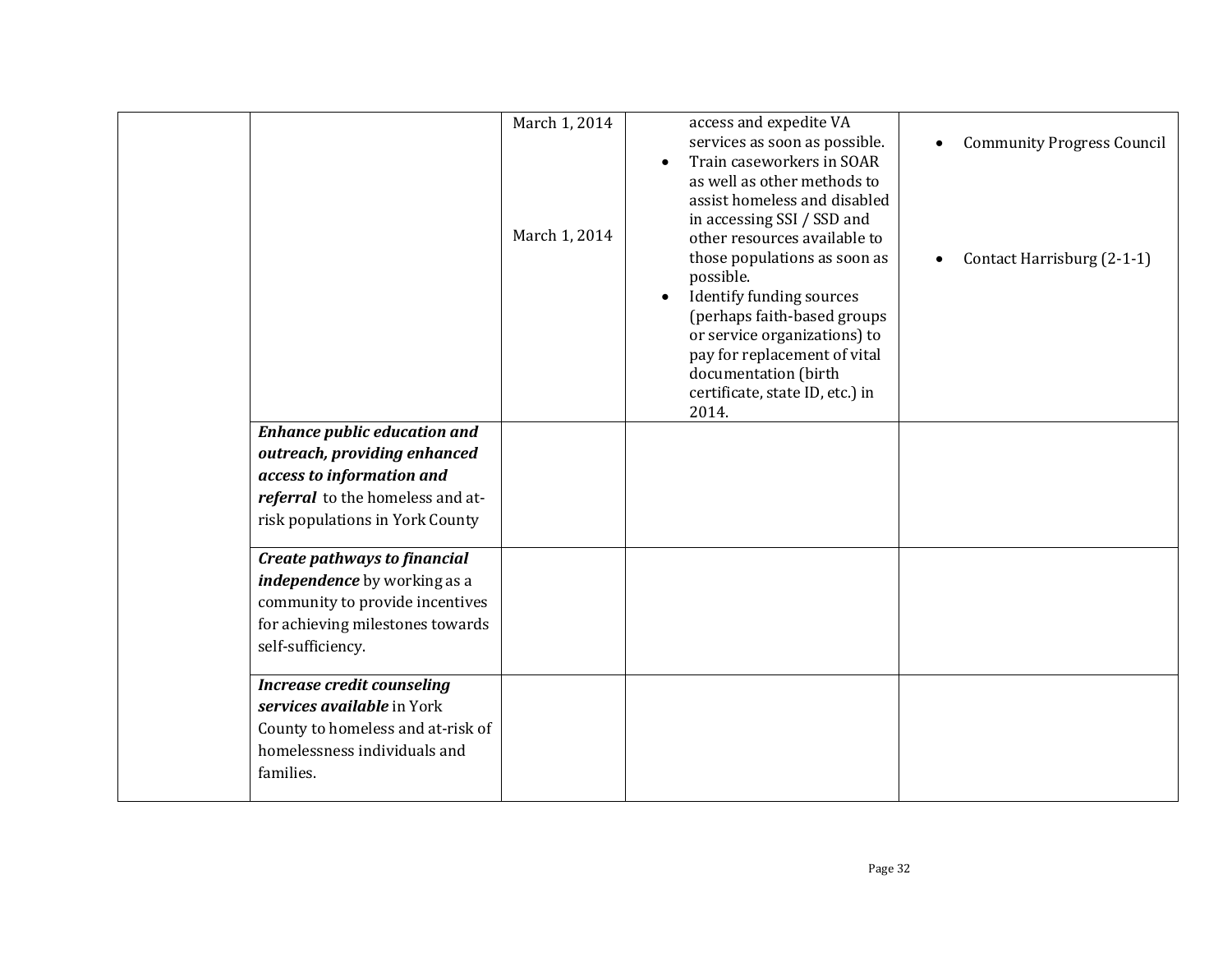**Notes on Theme 3 Action Steps:**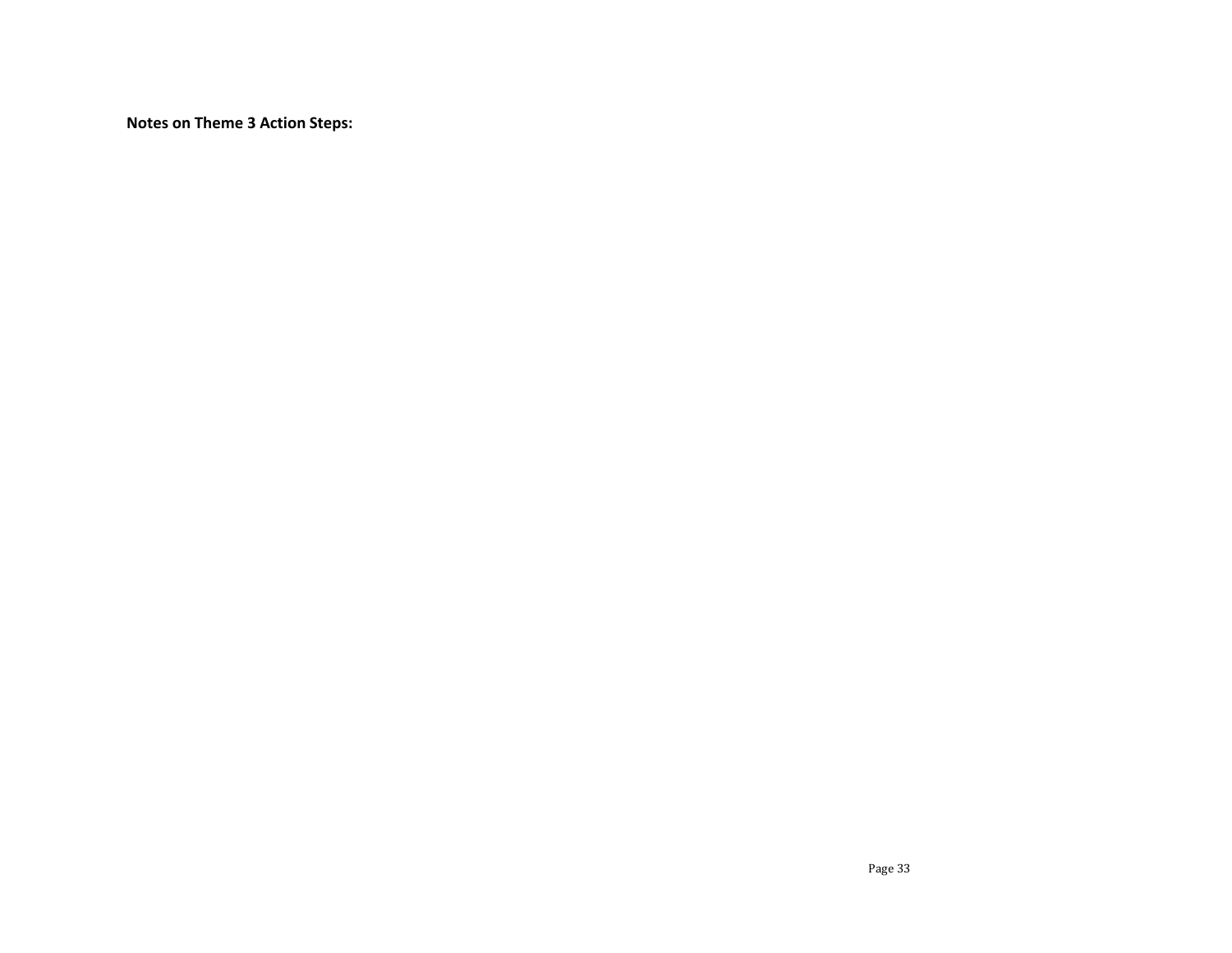| <b>Objectives</b>                                                              | <b>Strategies in 10 Year Plan -</b><br>Theme 4<br><b>Improve Health and Stability</b>                                                                                                                                                                                                                                                                                                                                                                                                                                                                                                                                                                   | <b>Target Date</b> | <b>Annual Action steps based on SMART</b><br>format                                                                                                                                                                                                                                                                                                                                                                                                                                                                                                                                                                                                                                                                                                                                                                                                                                                    | <b>Action Step Lead</b>                                                                                                                  |
|--------------------------------------------------------------------------------|---------------------------------------------------------------------------------------------------------------------------------------------------------------------------------------------------------------------------------------------------------------------------------------------------------------------------------------------------------------------------------------------------------------------------------------------------------------------------------------------------------------------------------------------------------------------------------------------------------------------------------------------------------|--------------------|--------------------------------------------------------------------------------------------------------------------------------------------------------------------------------------------------------------------------------------------------------------------------------------------------------------------------------------------------------------------------------------------------------------------------------------------------------------------------------------------------------------------------------------------------------------------------------------------------------------------------------------------------------------------------------------------------------------------------------------------------------------------------------------------------------------------------------------------------------------------------------------------------------|------------------------------------------------------------------------------------------------------------------------------------------|
| Objective<br>4.1:<br>Integrate<br><b>Health Care</b><br>with<br><b>Housing</b> | Co-locate housing and<br>healthcare, integrating<br>behavioral health into the<br>existing system.<br>Work to build partnerships<br>between health care<br>systems in York County as<br>well as other providers of<br>behavioral health services<br>and provide those services<br>within the confines of<br>existing permanent and<br>transitional housing<br>programs. Provider a<br>shorter, emergency-based<br>service at the emergency<br>shelter level.<br>When new housing<br>projects are proposed,<br>work with agencies to<br>combine housing and<br>medical or behavioral<br>health services in the new<br>housing locations and<br>programs. | 3/30/2014          | A review of current community<br>$\bullet$<br>health assessments will be<br>completed by February 1, 2014 to<br>determine if there is a positive<br>relationship (and if so, quantify<br>it) between homelessness/at-risk for<br>homelessness/poverty and (1)<br>behavioral/physical health and (2)<br>access to behavioral and physical<br>health services. By March 30, 2014 a<br>written summary of findings<br>including any identified barriers to<br>accessing behavioral/physical health<br>care services will be provided to the<br>CoC Committee.<br>Research models around the country<br>to find out how housing, behavioral<br>health, and physical health are being<br>integrated.<br>Research and determine the<br>$\Omega$<br>efficacy of integrated health<br>care services currently<br>serving the<br>homeless/unstably housed<br>population.<br>Determine if the current<br>$\circ$ | <b>Healthy York</b><br>$\bullet$<br><b>County Coalition</b><br>(HYCC)/ Wellspan<br><b>HYCC Prevention &amp;</b><br>Wellness<br>Committee |

# *Theme 4: Improve Health and Stability – Chair: Eve Gardner*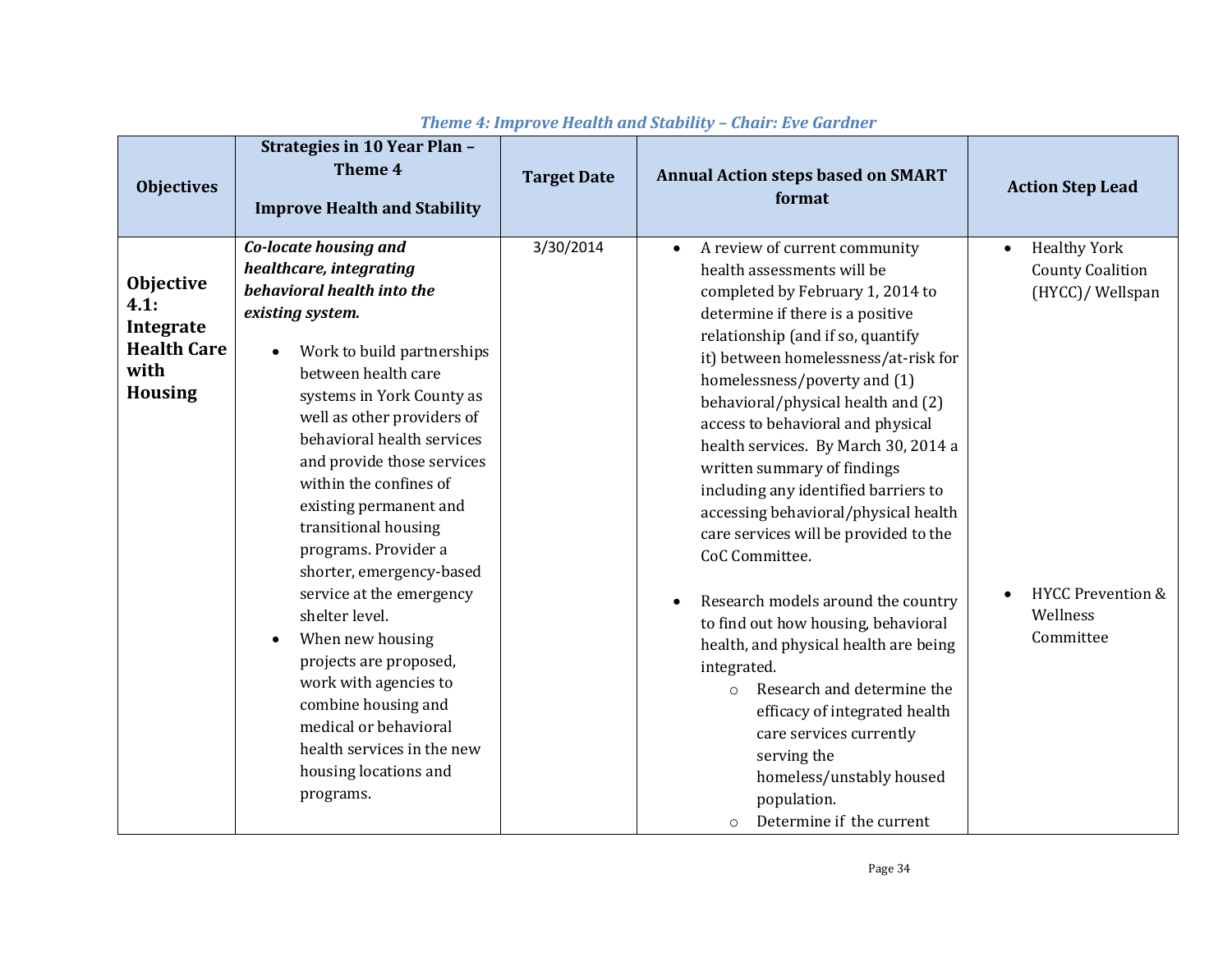| 10/31/2013 | homeless/housing service<br>models in York County are<br>effective in integrating<br>medical and behavioral<br>health care, if not, determine<br>how to implement a model<br>that does.                                                                                                                                                                                                                                                                                                                                                                                                                                                                                             |                                                                                     |
|------------|-------------------------------------------------------------------------------------------------------------------------------------------------------------------------------------------------------------------------------------------------------------------------------------------------------------------------------------------------------------------------------------------------------------------------------------------------------------------------------------------------------------------------------------------------------------------------------------------------------------------------------------------------------------------------------------|-------------------------------------------------------------------------------------|
| 11/30/2013 | Specifically:<br>Review current data<br>$\Rightarrow$<br>collected by county HMIS<br>system.<br>Improve HMIS data<br>$\Rightarrow$                                                                                                                                                                                                                                                                                                                                                                                                                                                                                                                                                  | HMIS<br>$\bullet$<br>Administrator<br>HMIS<br>$\bullet$                             |
| 5/1/2014   | collection to include data<br>collection of medical and<br>behavioral health care<br>services received by the<br>homeless individuals.<br>Do a county inventory as to who is<br>providing behavioral health and/or<br>medical care for the homeless.<br>Collect data that includes:<br>list of behavior health<br>$\circ$<br>providers who accept<br>individuals with medical<br>assistance or private<br>insurance<br>outline of behavior health<br>$\circ$<br>and medical services that<br>are provided within existing<br>programs that provide<br>homeless outreach<br>identify sources of<br>$\circ$<br>demographic and<br>epidemiologic data for<br>York County about service | Administrator<br><b>HYCC Prevention &amp;</b><br>$\bullet$<br>Wellness<br>Committee |
|            | gaps                                                                                                                                                                                                                                                                                                                                                                                                                                                                                                                                                                                                                                                                                |                                                                                     |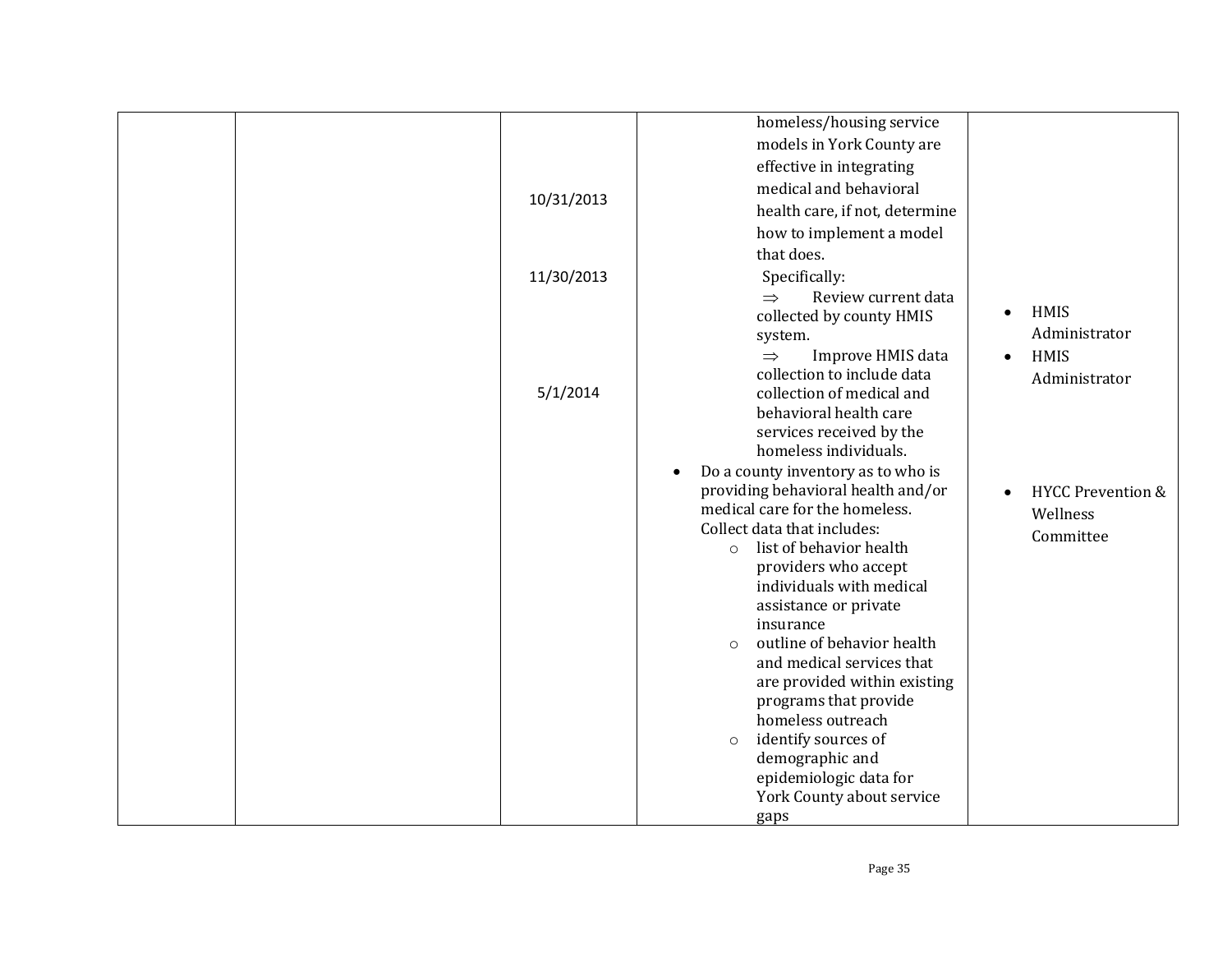|                                                                                                                    | <b>Build upon successful service</b><br>delivery models and integrate<br>behavioral health.<br><b>Evaluate effectiveness of medical</b><br>home model.              |          |                                                                                                                                                                                                                                                                                                                                                                                                                                                                                                           |                                                                                                          |
|--------------------------------------------------------------------------------------------------------------------|---------------------------------------------------------------------------------------------------------------------------------------------------------------------|----------|-----------------------------------------------------------------------------------------------------------------------------------------------------------------------------------------------------------------------------------------------------------------------------------------------------------------------------------------------------------------------------------------------------------------------------------------------------------------------------------------------------------|----------------------------------------------------------------------------------------------------------|
|                                                                                                                    | <b>Establish medical respite</b><br>programs.                                                                                                                       |          |                                                                                                                                                                                                                                                                                                                                                                                                                                                                                                           |                                                                                                          |
|                                                                                                                    | <b>Increase availability of</b><br>behavioral health services and<br>drug and alcohol programs.                                                                     |          |                                                                                                                                                                                                                                                                                                                                                                                                                                                                                                           |                                                                                                          |
|                                                                                                                    | Improve access to child and<br>family medical and behavioral<br>health services.                                                                                    |          |                                                                                                                                                                                                                                                                                                                                                                                                                                                                                                           |                                                                                                          |
| <b>Objective</b><br>4.2:<br><b>Advance</b><br><b>Health and</b><br><b>Housing</b><br><b>Stability</b><br>for Youth | <b>Improve discharge planning from</b><br>hospitals, juvenile detention<br>centers, and residential<br>treatment facilities (RTFs) to<br>ensure continuity of care. | 5/1/2014 | Identify and survey the York County<br>$\bullet$<br>hospitals, juvenile detention centers<br>and residential treatment facilities<br>to evaluate the discharge planning<br>process for adults and youth. This<br>would include:<br>Presence of a physical or<br>$\circ$<br>mental chronic condition at<br>discharge<br>The availability of a<br>$\circ$<br>discharge plan<br>Who is responsible for<br>$\circ$<br>developing the discharge<br>plan<br>Who is responsible for<br>$\circ$<br>monitoring the | <b>True North</b><br>$\bullet$<br>Wellness/York<br><b>County Youth</b><br>Development<br>Center/Wellspan |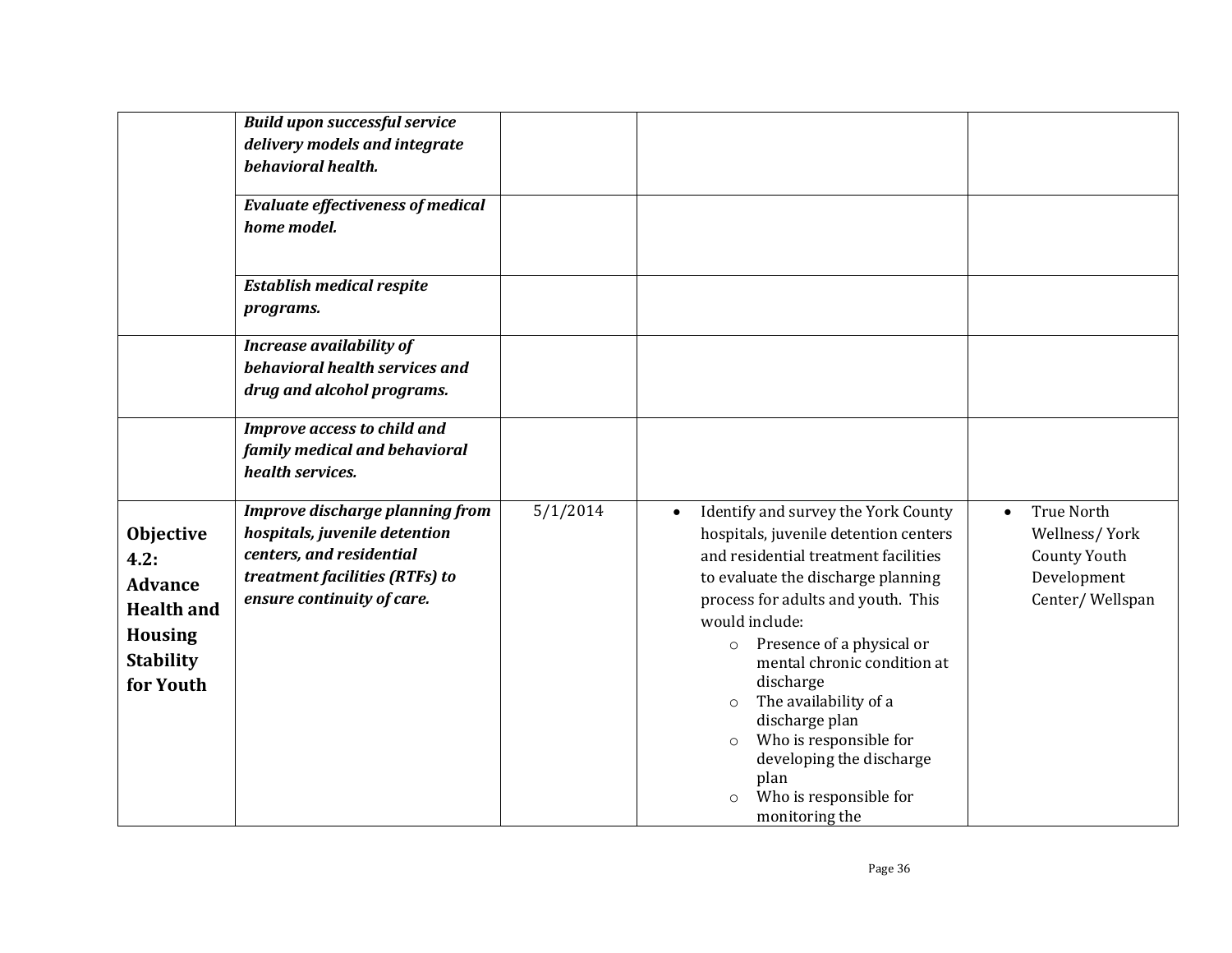|                                                                                                |                                                                                                                                                                                            |           | implementation of the plan<br>To what places people are<br>$\Omega$<br>discharged to determine<br>whether the person is<br>considered stably housed<br>Whether the youth is ready<br>$\circ$<br>to age out<br>Recidivism rate<br>$\Omega$<br>The barriers experience in<br>$\circ$<br>placing a person in housing<br>Other social barriers<br>$\circ$<br>impeding placement or<br>health<br>Consider the scope of the survey to<br>$\bullet$<br>include York County residents<br>discharged to York from<br>surrounding counties (transitional<br>youth). | <b>True North</b><br>Wellness/York<br><b>County Youth</b><br>Development<br>Center/Wellspan |
|------------------------------------------------------------------------------------------------|--------------------------------------------------------------------------------------------------------------------------------------------------------------------------------------------|-----------|-----------------------------------------------------------------------------------------------------------------------------------------------------------------------------------------------------------------------------------------------------------------------------------------------------------------------------------------------------------------------------------------------------------------------------------------------------------------------------------------------------------------------------------------------------------|---------------------------------------------------------------------------------------------|
|                                                                                                | Improve access for youth to<br>mainstream resources and health<br>care.                                                                                                                    |           |                                                                                                                                                                                                                                                                                                                                                                                                                                                                                                                                                           |                                                                                             |
|                                                                                                | Promote targeted outreach<br>strategies for youth.                                                                                                                                         |           |                                                                                                                                                                                                                                                                                                                                                                                                                                                                                                                                                           |                                                                                             |
| Objective<br>4.3:<br><b>Advance</b><br><b>Health and</b><br><b>Housing</b><br><b>Stability</b> | <b>Improve discharge planning from</b><br>hospitals, nursing/personal care<br>homes, jail, mental health<br>facilities and drug and alcohol<br>facilities to ensure continuity of<br>care. | 9/30/2014 | Identify and survey the York County<br>$\bullet$<br>hospitals, nursing/personal care<br>homes, jail, mental health facilities,<br>and drug and alcohol facilities to<br>evaluate the discharge planning<br>process for adults. This would<br>include:                                                                                                                                                                                                                                                                                                     | <b>True North</b><br>$\bullet$<br>Wellness/Area<br>Agency on Aging/<br>Wellspan             |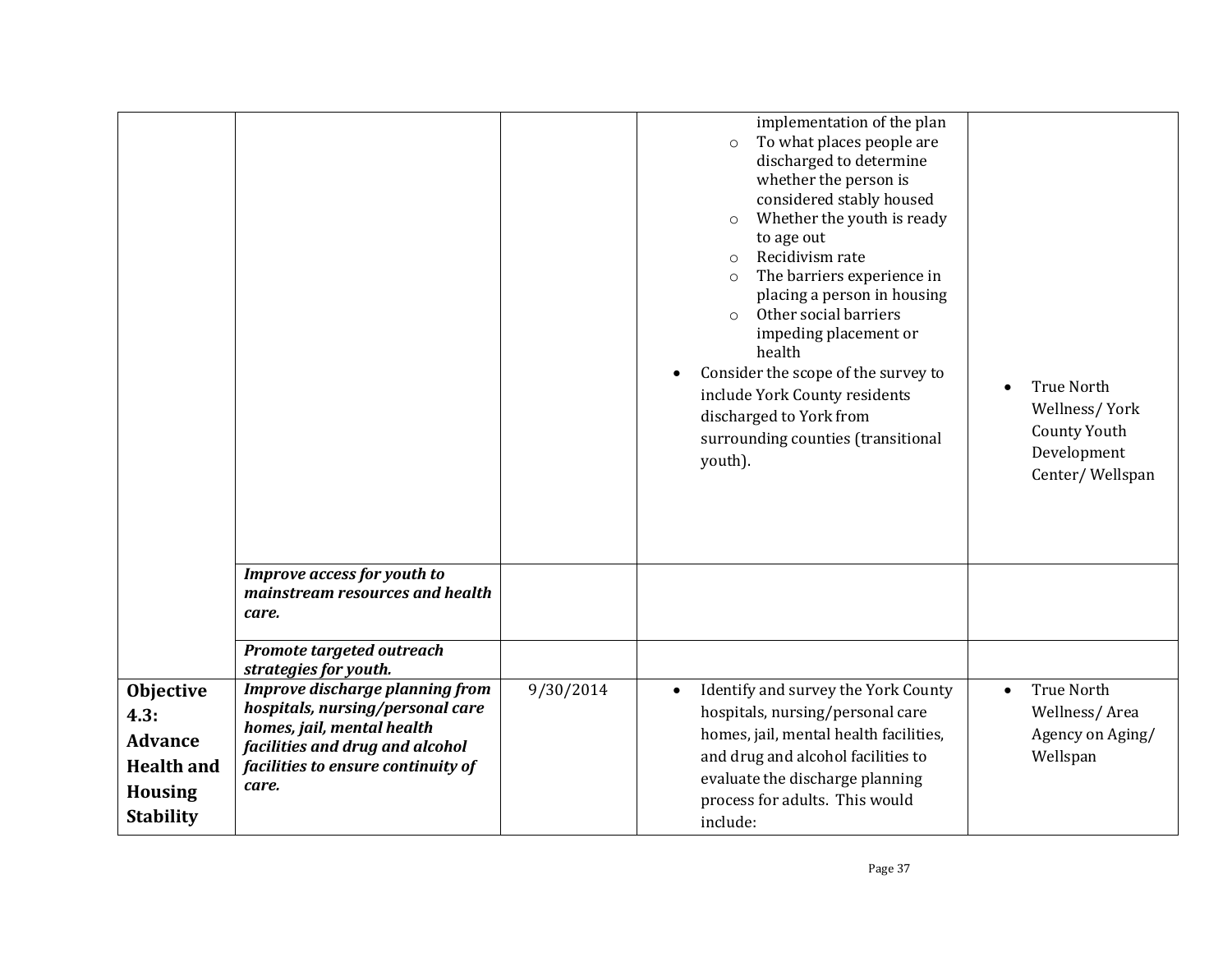| for Adults |                                                                                                       | $\circ$<br>$\circ$<br>$\circ$<br>$\circ$<br>$\circ$<br>$\circ$<br>$\circ$<br>$\circ$<br>$\bullet$ | Presence of a physical or<br>mental chronic condition at<br>discharge<br>The availability of a<br>discharge plan<br>Who is responsible for<br>developing the discharge<br>plan<br>Who is responsible for<br>monitoring the<br>implementation of the plan<br>To what places people are<br>discharged to determine<br>whether the person is<br>considered stably housed<br>Recidivism rate<br>The barriers experience in<br>placing a person in housing<br>Other social barriers<br>impeding placement or<br>health<br>Consider the scope of the survey to<br>include York County residents<br>discharged to York from<br>surrounding counties. | <b>True North</b><br>$\bullet$<br>Wellness/Area<br>Agency on Aging/<br>Wellspan |
|------------|-------------------------------------------------------------------------------------------------------|---------------------------------------------------------------------------------------------------|-----------------------------------------------------------------------------------------------------------------------------------------------------------------------------------------------------------------------------------------------------------------------------------------------------------------------------------------------------------------------------------------------------------------------------------------------------------------------------------------------------------------------------------------------------------------------------------------------------------------------------------------------|---------------------------------------------------------------------------------|
| Centers.   | Promote targeted outreach<br>strategies to the above and to<br><b>Recovery Houses and Corrections</b> |                                                                                                   |                                                                                                                                                                                                                                                                                                                                                                                                                                                                                                                                                                                                                                               |                                                                                 |
| courts.    | <b>Increase capacity of treatment</b>                                                                 |                                                                                                   |                                                                                                                                                                                                                                                                                                                                                                                                                                                                                                                                                                                                                                               |                                                                                 |
| care.      | Improve access for adults to<br>mainstream resources and health                                       |                                                                                                   |                                                                                                                                                                                                                                                                                                                                                                                                                                                                                                                                                                                                                                               |                                                                                 |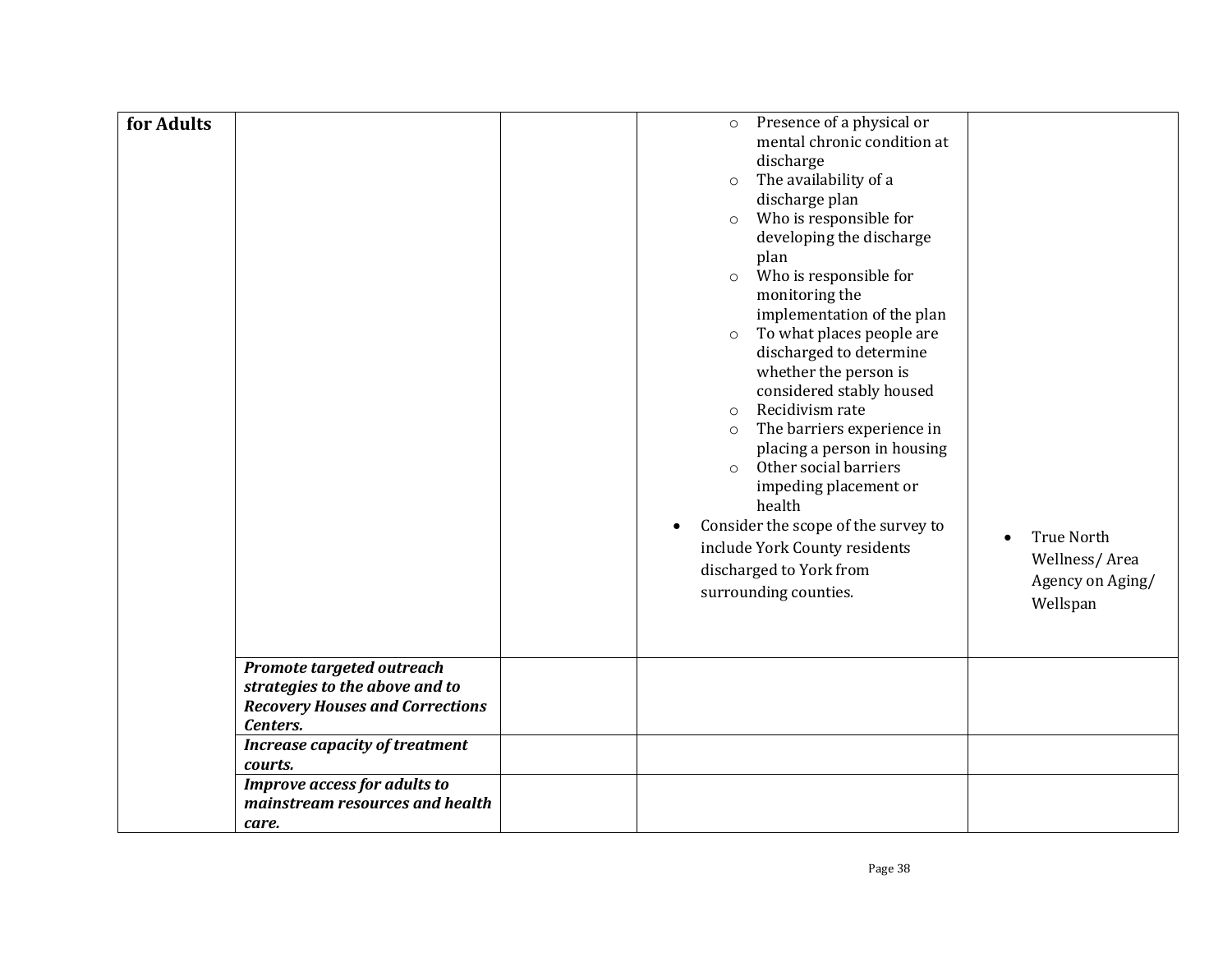**Notes on Theme 4 Action Steps:**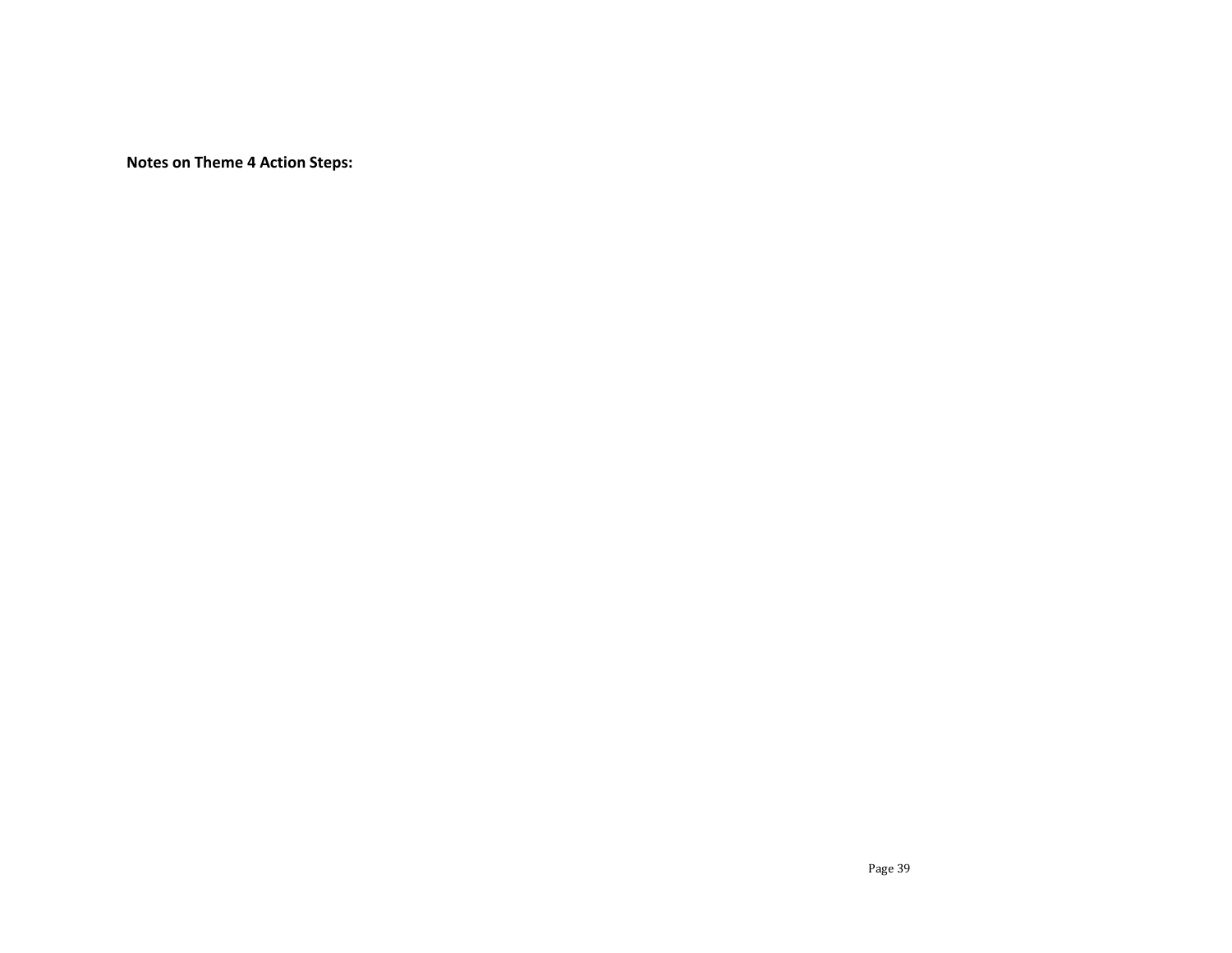| <b>Objectives</b>                                                                       | Strategies in 10 Year Plan -<br>Theme 5<br><b>Transform the Crisis Response</b><br><b>System</b>                                                                                                                                                                      | <b>Target Date</b>                                            | <b>Annual Action steps based on</b><br><b>SMART</b> format                                                                                                                                                                                                                                                                                                                                                                                                                                                                                                                | <b>Action Step Lead</b>                                                                                                                                                        |
|-----------------------------------------------------------------------------------------|-----------------------------------------------------------------------------------------------------------------------------------------------------------------------------------------------------------------------------------------------------------------------|---------------------------------------------------------------|---------------------------------------------------------------------------------------------------------------------------------------------------------------------------------------------------------------------------------------------------------------------------------------------------------------------------------------------------------------------------------------------------------------------------------------------------------------------------------------------------------------------------------------------------------------------------|--------------------------------------------------------------------------------------------------------------------------------------------------------------------------------|
| Objective<br>5.1:<br><b>Transform</b><br>the Crisis<br><b>Response</b><br><b>System</b> | Develop and promote best practices<br>in crisis response, including<br>coordinated assessment and<br>targeted prevention through:<br>Access to a Community-Wide<br>$\bullet$<br>Response System<br>Assessment<br>$\bullet$<br>Assignment of Intervention<br>$\bullet$ | 3/30/2014<br>3/30/2014<br>9/30/2014<br>9/30/2014<br>3/30/2014 | <b>Access to Response System</b><br>PA 211 SouthCentral Region will<br>be the up-to-date<br>comprehensive resource for<br>Intake & Referral to housing and<br>homeless prevention services.<br>CoC will create tools &<br>resources to educate<br>information and referral<br>specialists.<br>CoC will create a basic<br>assessment of immediate<br>need tool for PA 211 call<br>specialists that is supported<br>by a flow chart.<br>PA 211 will be promoted as the<br>first point of access resource for<br>basic Intake & Referral.<br>Data from PA 211, as it becomes | CoC Board/<br>Community<br>Progress Council<br>CoC Board/<br>Community<br>Progress Council<br><b>Contact Harrisburg</b><br>$\bullet$<br><b>Contact Harrisburg</b><br>$\bullet$ |
|                                                                                         |                                                                                                                                                                                                                                                                       | 6/30/2014<br>9/30/2014                                        | available, will be used to drive<br>decision making.<br>Assessment<br><b>Community Progress Council</b><br>will be the primary referral<br>agency for information about<br>specific interventions for the<br>homeless and nearly homeless                                                                                                                                                                                                                                                                                                                                 | Community<br>$\bullet$<br>Progress Council                                                                                                                                     |

#### *Theme 5: Transform the Crisis Response System – Chair: Robin Rohrbaugh*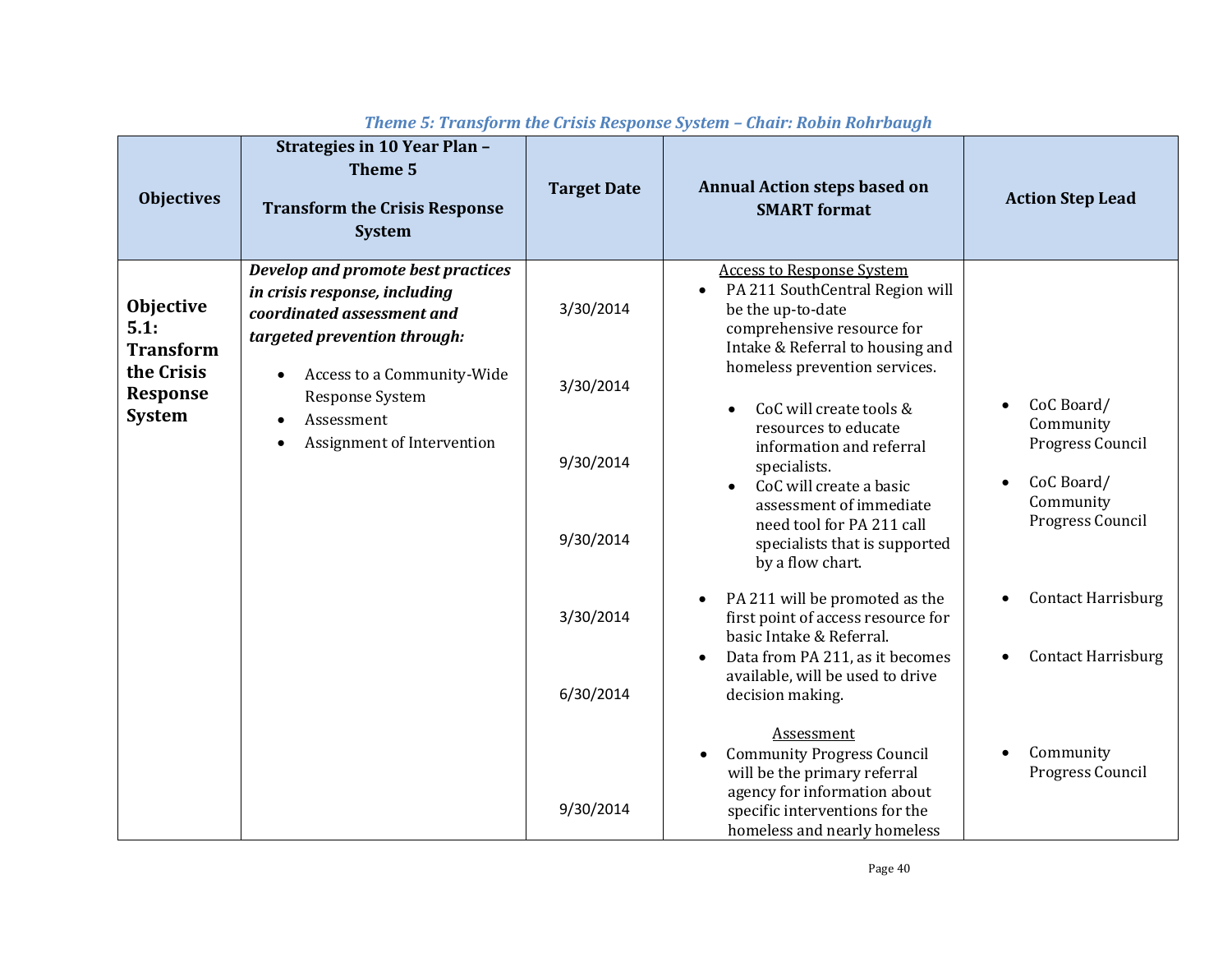|                                                                |           | populations.                                                                                                                                                                                                      |                                                          |
|----------------------------------------------------------------|-----------|-------------------------------------------------------------------------------------------------------------------------------------------------------------------------------------------------------------------|----------------------------------------------------------|
|                                                                | 6/30/2014 | • CoC will encourage the direct<br>participation in CoC homeless<br>response planning by all<br>community based organizations<br>providing those services.                                                        | CoC Board<br>$\bullet$                                   |
|                                                                | 9/30/14   | <b>Assignment of Intervention</b><br>• Community Progress Council<br>will be the primary assigner of<br>intervention services for<br>homeless individuals and<br>families.                                        | Community<br>$\bullet$<br>Progress Council               |
|                                                                |           | • Communication and problem<br>solving between shelter<br>programs and less previous<br>programs will be increased.                                                                                               | Community<br>$\bullet$<br>Progress Council               |
| Use mainstream resources to assist<br>with housing stability.  | 6/30/2014 | • Community Progress Council<br>will engage shelter programs,<br>agencies providing services and<br>community organizations,<br>including the faith community,<br>in discussions of appropriate<br>interventions. | • Community<br>Progress Council                          |
| <b>Create implementation strategies</b><br>for the HEARTH Act. |           |                                                                                                                                                                                                                   |                                                          |
| Ensure prevention strategies are in<br>place.                  | 6/30/2014 | CoC will use various<br>$\bullet$<br>methodologies to educate and<br>engage community based<br>organizations in crisis response<br>to housing issues:                                                             | CoC Board/<br>$\bullet$<br>Community<br>Progress Council |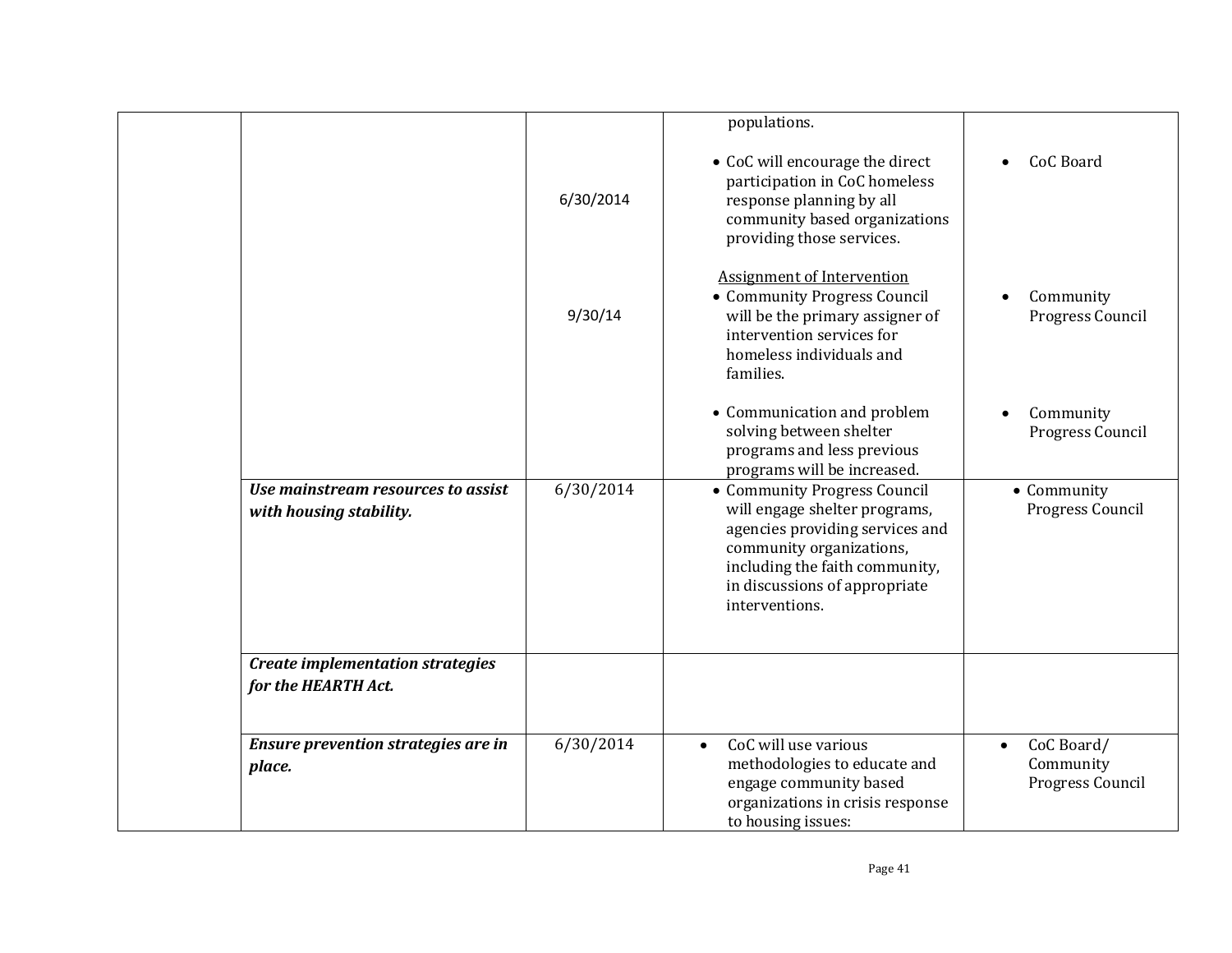|  | $\circ$<br>$\circ$<br>$\circ$<br>$\circ$<br>$\circ$ | police<br>churches<br>hospitals<br>prisons<br>schools |  |
|--|-----------------------------------------------------|-------------------------------------------------------|--|
|  |                                                     |                                                       |  |

**Notes on Theme 5 Action Steps:**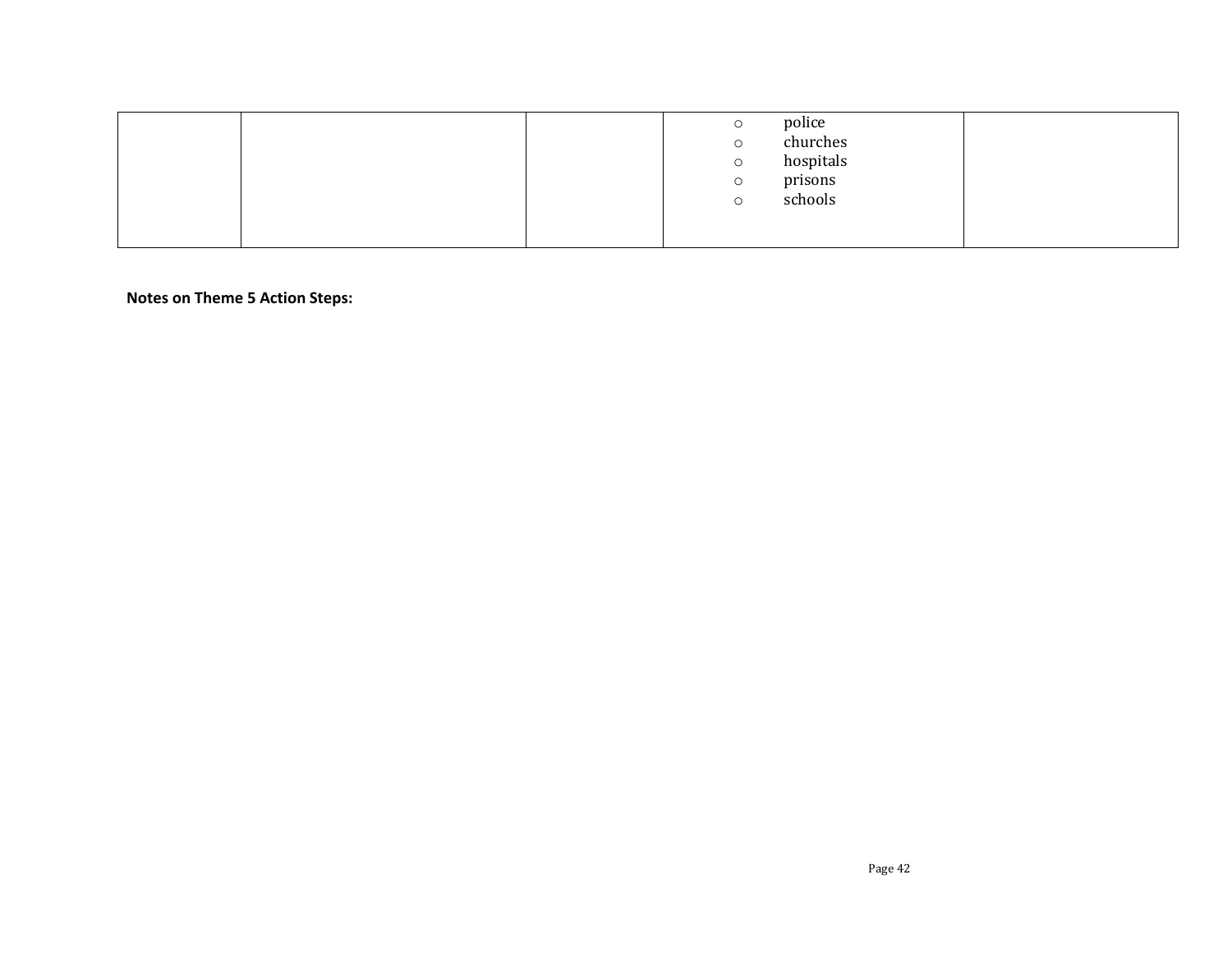# **Appendix B: Terms and Definitions**

**Annual Homeless Assessment Report (AHAR)**: Communities provide clean data to HUD once per year, on a federal fiscal (October 1 – September 30) calendar year. This information is then compiled into the AHAR report, which is provided to Congress each year to show the efforts of HUD to eliminate homelessness in the United States. York County participates in this process each year.

**Chronic Homeless (also: Chronically Homeless):** An unaccompanied homeless individual with a disabling condition or an adult member of a homeless family who has a disabling condition and:

- Who has either been continuously homeless for 1 year or more, OR
- Has had at least four episodes of homelessness in the past 3 years.

**Community Corrections Centers:** These centers are typically community-based, minimum security, work release facilities for those with minor offenses. The philosophy for minimum custody and work release emphasizes personal accountability and treatment, while offering residents an opportunity to help themselves and their families.

**Continuum of Care (CoC):** A community plan to organize and deliver housing and services to meet the specific needs of people who are homeless as they move to stable housing and maximum self-sufficiency. It includes action steps to end homelessness and prevent a return to homelessness.

**Coordinated Assessment:** A standardized access and assessment process for all clients, as well as a coordinated referral process for clients to receive prevention, housing, and/or other services. This model is new under the HEARTH Act, and is required by all communities. There are various ways to achieve this goal, including a hot-line style referral point for all services, a community agency referral and assessment point for all agencies, as well as a coordinated system between community agencies where all utilize the same assessment process. York has not defined its coordinated assessment process as of this writing.

**Crisis Response System:** A term used in conjunction with the HEARTH Act and the Coordinated Assessment. The idea is that – by re-tooling and making the homeless response system more responsive to individual needs – that we can transform the homeless crisis response system. It is used to define the way we deal with the 'crisis' of homelessness and strives to change that status as quickly as possible by providing the appropriate services and housing that people need.

**Discharge Planning:** Required by many types of residential facilities (including hospitals, jails, and other programs), discharge plans identify sources of stability that are needed for populations re-entering the world. These plans may include a place to stay, a job, mainstream benefits, and other items identified as needed by the individual.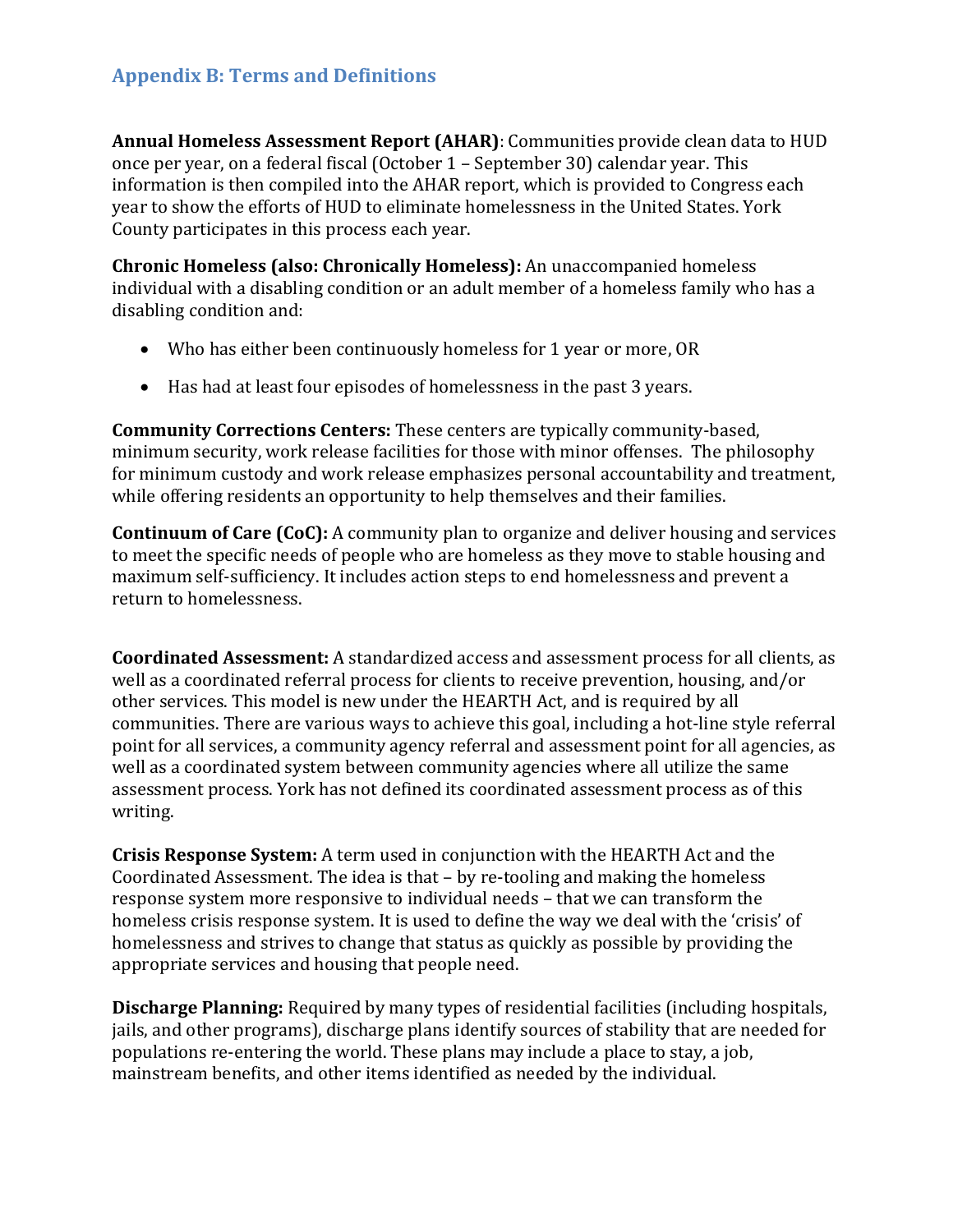**Emergency Shelter:** A short-term solution to housing crisis for homeless individuals and families. These shelters are typically 30-days-or-less stay with the intention of moving homeless individuals and families into a more sustainable housing option (such as transitional or permanent housing) as quickly as possible.

**Homeless Emergency Assistance and Rapid Transition to Housing Act (HEARTH Act):**  The HEARTH Act amends and reauthorizes the McKinney-Vento Homelessness Assistance

Act with substantial changes, including:

- A consolidation of HUD's competitive grant programs
- The creation of a Rural Housing Stability Assistance Program
- A change in HUD's definition of homelessness and chronic homelessness
- A simplified match requirement
- An increase in prevention resources
- An increase in emphasis on performance

The McKinney-Vento Act provided funding to HUD for the Continuum of Care process, as well as other funding processes. The HEARTH Act moves to consolidate these programs under one umbrella, while making the rules and match requirements more streamlined. The HEARTH Act is also the first indication of a requirement for a Coordinated Assessment.

**HOME Program:** A HUD-funded program, the HOME Investment Partnership Program provides funding to communities to provide decent and affordable housing to low and very low income residents. These funds are commonly used to rehabilitate existing housing, or, to build new units. This funding source is provided to both the County of York and the City of York, and they are maintained by the Community & Economic Development Department at the City of York, and the York County Planning Commission at the County level.

**Homeless Management Information System (HMIS):** A community-wide database congressionally mandated for all programs funded through the Department of Housing and Urban Development homeless assistance grants. The system collects demographic data on consumers as well on information on service needs and usage. In York, this system is administered by the York County Planning Commission.

**Homeless Prevention and Rapid Re-Housing (HPRP):** HPRP was a limited-time funding stream that was made available to homeless providers across the nation as part of the ARRA Act (American Recovery and Reinvestment Act of 2009). These additional funds introduced the terms "Homeless Prevention" and "Rapid Re-Housing" into the HUD language. Many of the items originally outlined in the HPRP regulations have been transferred over to the newly –named Emergency Solutions Grant.

**Mainstream Benefits:** A term used to identify income and benefit sources commonly used to homeless individuals and families, such as SSI, SSDI, Food Stamps, TANF, and Medicaid, among others.

**Medical Home Model:** Similar to the medical respite programs, medical home model seeks to provide healthcare services and support to homeless individuals and families at their places of residence – whether that is an emergency shelter, a transitional housing program,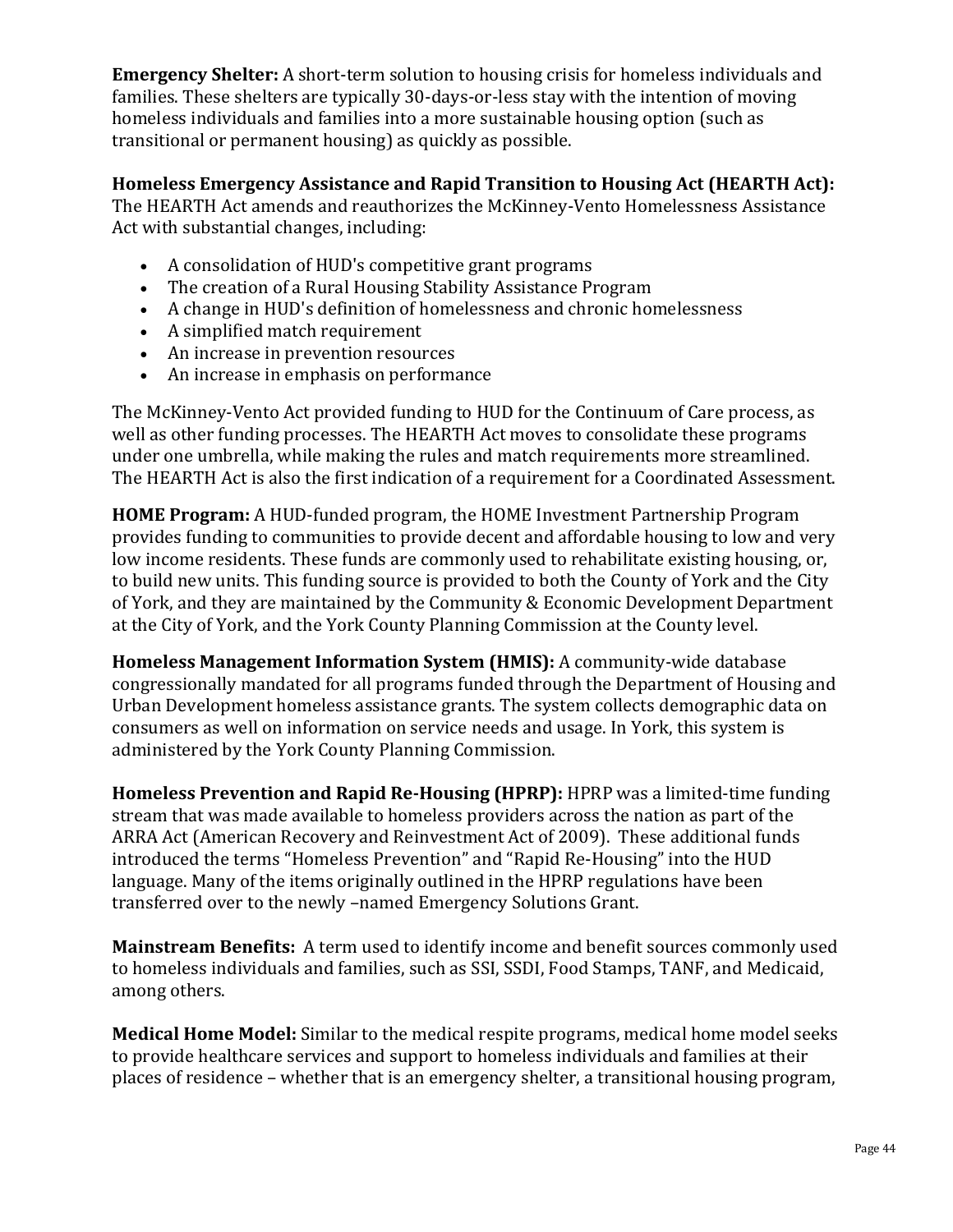a permanent supportive housing or rent-assisted unit, or, through a specific medical residence that can provide longer-term care.

**Medical Respite Programs:** Medical respite care is acute and post-acute medical care for homeless persons who are too ill or frail to recover from a physical illness or injury on the streets but are not ill enough to be in a hospital. Unlike "respite" for caregivers, "medical respite" is short-term residential care that allows homeless individuals the opportunity to rest in a safe environment while accessing medical care and other supportive services. Medical respite care is offered in a variety of settings including freestanding facilities, homeless shelters, nursing homes, and transitional housing.

**Permanent Supportive Housing:** Long-term, community-based housing that has supportive services for homeless persons with disabilities. This type of supportive housing enables special needs populations to live as independently as possible in a permanent setting. The supportive services may be provided by the organization managing the housing or coordinated by the applicant and provided by other public or private service agencies. Permanent housing can be provided in one structure or several structures at one site or in multiple structures at scattered sites. There is no definite length of stay.

**Rapid Re-housing:** An approach to homelessness that focuses on moving individuals and families that are homeless into appropriate housing as quickly as possible.

**Recovery Houses:** A halfway house is a place to allow people to begin the process of reintegration with society, while still providing monitoring and support; this is generally believed to reduce the risk of [recidivism](http://en.wikipedia.org/wiki/Recidivism) or [relapse](http://en.wikipedia.org/wiki/Relapse) when compared to a release directly into society.

**Single Room Occupancy (SRO):** These rooms are common in permanent supportive housing as well as income-based rent. These units require that only one person be housed.

**SSI/SSDI Outreach, Access, and Recovery (SOAR):** SOAR is a program funded by SAMHSA (Substance Abuse and Mental Health Services Administration) to provide training to case managers and others who work with homeless clients on the best way to navigate the SSI/SSDI application process and ensure timely and successful responses from the Social Security Administration on claims.

**Supplemental Security Income (SSI)/ Supplemental Security Disability Income (SSDI):** Funding from the Social Security Administration for limited-income individuals and families who have a disability. The two programs provide similar benefits; however, the eligibility requirements are unique for both. To find out more, check: [http://ssa](http://ssa-custhelp.ssa.gov/app/answers/detail/a_id/245/~/difference-between-social-security-disability-and-ssi-disability)[custhelp.ssa.gov/app/answers/detail/a\\_id/245/~/difference-between-social-security-disability-and-ssi](http://ssa-custhelp.ssa.gov/app/answers/detail/a_id/245/~/difference-between-social-security-disability-and-ssi-disability)[disability](http://ssa-custhelp.ssa.gov/app/answers/detail/a_id/245/~/difference-between-social-security-disability-and-ssi-disability)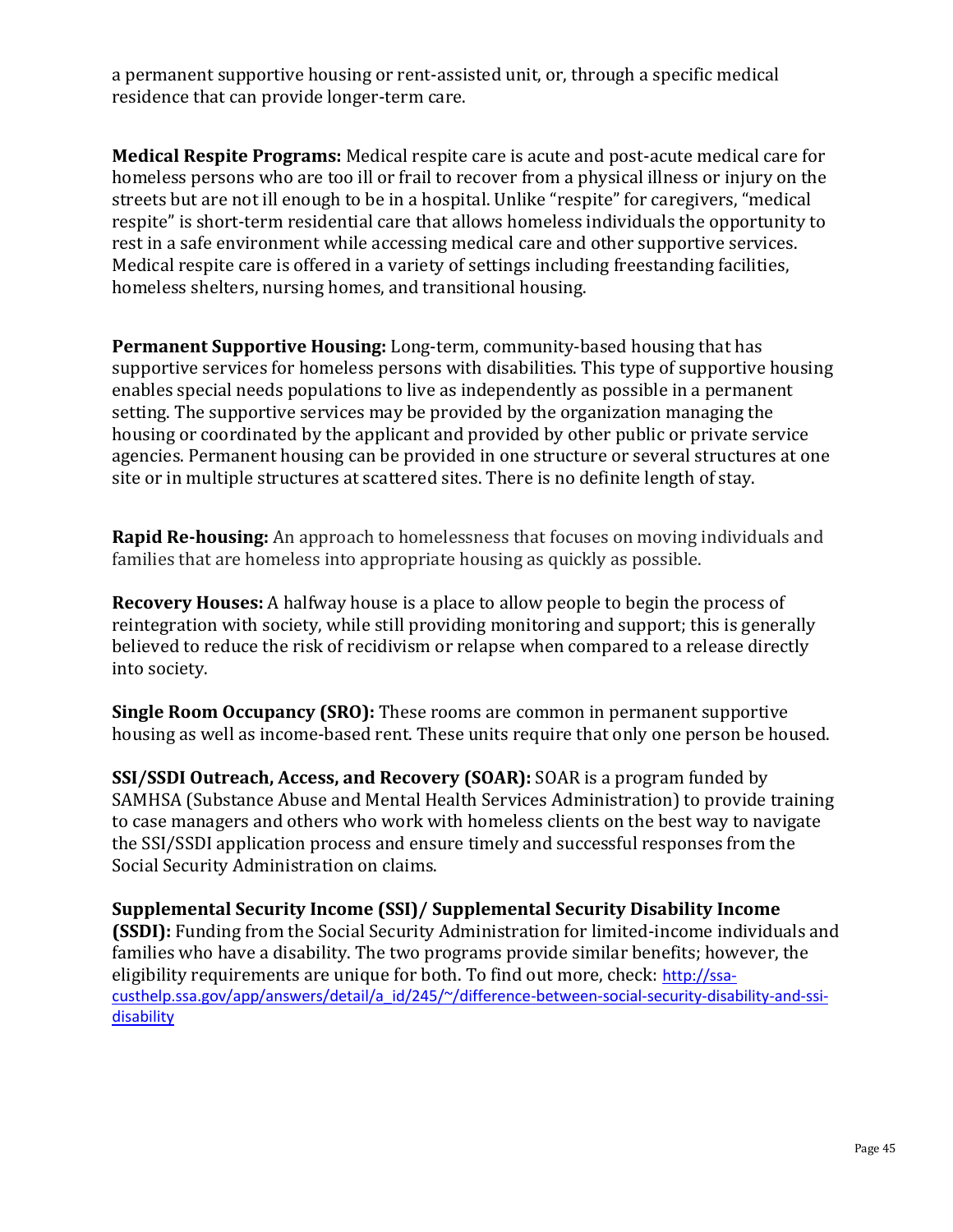**Temporary Assistance for Needy Families (TANF):** TANF provides money for dependent children and their parents or other relatives with whom they live, and for pregnant women. The Federal government and Pennsylvania fund TANF payments. In order to qualify for this benefit program, you must be a resident of the state of Pennsylvania, either pregnant or responsible for a child under 19 years of age, a U.S. national, citizen, legal alien, or permanent resident, have low or very low income, and be either under-employed (working for very low wages), unemployed or about to become unemployed.

**Transitional Housing:** A homeless housing project that has as its purpose facilitating the movement of homeless individuals and families to permanent housing within a reasonable amount of time (usually 24 months). Services are provided to assist individuals and families in achieving stability during this time.

**Treatment Courts:** York County maintains four specialized treatment, or diversionary, courts (Drug Court, Mental Health Court, DUI Court and Veterans Court). The goal of these programs is to help defendants stay out of the criminal justice system by addressing underlying causes of criminal behavior. They also save taxpayer money by keeping offenders out of York County Prison.

**York County Consolidated Plan:** Also referred to as the "York County Comprehensive Plan" this document provides a framework to guide the growth and development of the County. The Plan covers everything from natural resources, agriculture, transportation, hazard mitigation and growth to community development and housing. This Plan is maintained by the York County Planning Commission.